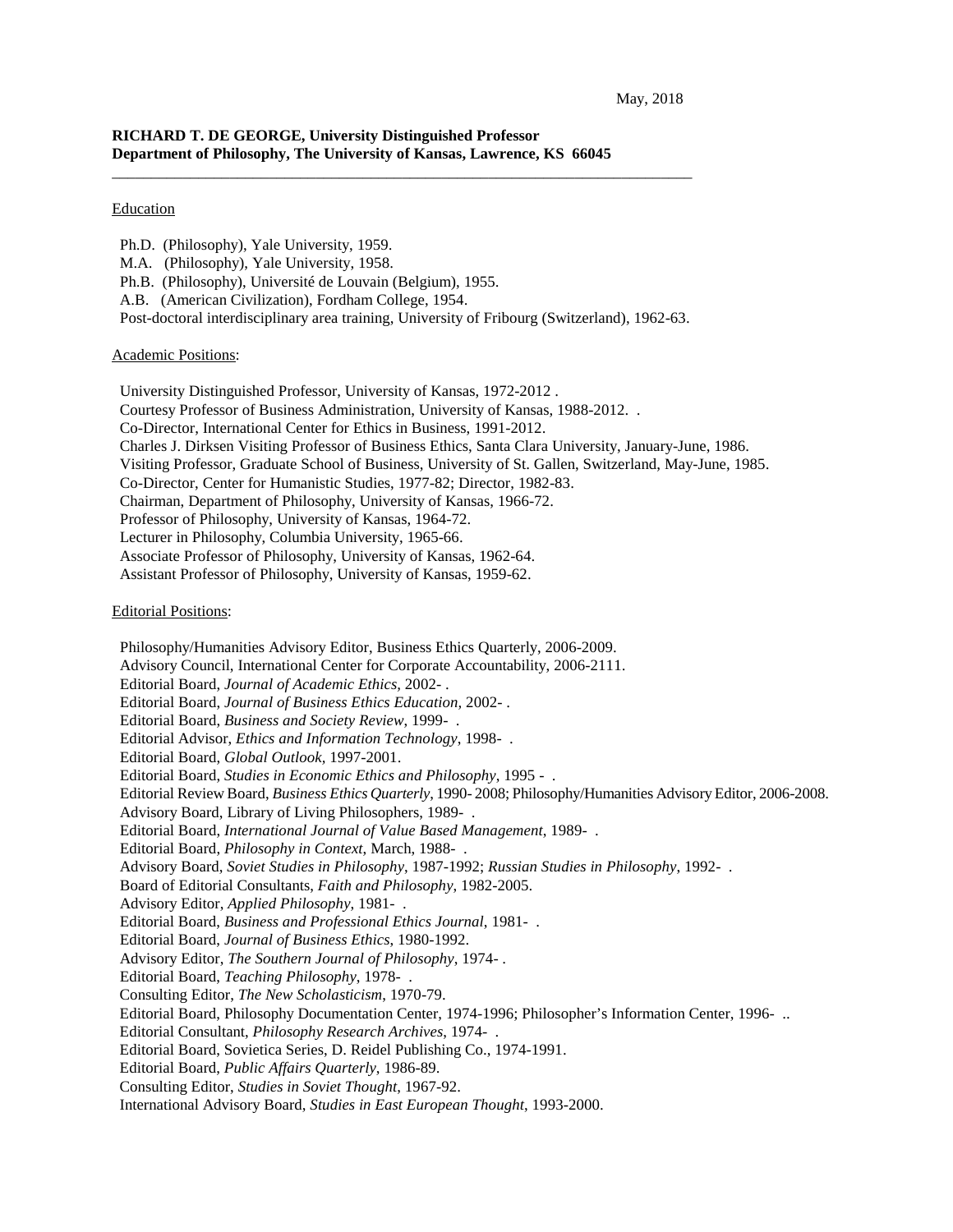Editorial Advisor, *National Forum*, 1980-84. Board of Editorial Consultants, *American Philosophical Quarterly*, 1978-83. Editorial Board, The Regents Press of Kansas, 1966-69; 1973-77.

## Fellowships, Honors and Awards:

Recipient of the award "in recognition of a Career of Outstanding Scholarly Achievement in the Field of Business Ethics" 2011 Recipient, Chancellor's Club 2010 Career Teaching Award Recipient of the first Society for Business Ethics Award "In Recognition of a Career of Outstanding Service to the Field of Business Ethics." Honorary Degree: Doctor Honoris Causa, Nijenrode University, November 1996. Resident Scholar, Rockefeller Center, Bellagio, Italy, Feb.- Mar., 1990; Feb – Mar., 2004.. Balfour Jeffrey Research Achievement Award, University of Kansas, 1986. Visiting Fellow, Hoover Institution, Spring, 1982. Rockefeller Foundation Humanities Fellowship, 1977-78. Visiting Fellow, Stanford University, 1972-73. Research Fellow, Yale University, 1969-70. National Endowment for the Humanities Fellowship, 1969-70. Senior Research Fellow, Columbia University, 1965-66. HOPE Teaching Award, University of Kansas, 1965. Encaenia Distinguished Alumni Award, Fordham College, 1964. Ford Foundation Grant, Summer, 1964. ACLS/SSRC Post Doctoral Foreign Area Grant, 1962-63. Boies and University Fellowships, Yale University, 1957-59. Fulbright Fellowship to Belgium, 1954-55. Ph.B. "avec grande distinction". A.B. "egregia cum laude".

## Offices Held in Professional Associations:

- International Society of Business, Economics and Ethics: President, 1996-2000; Secretary General, 1990-96; Organizing Committee, 1989-96; Executive Committee, 1990-2004.
- American Philosophical Association: President, Central Division, 1989-90; Vice-President, 1988-89; Western Division Representative to the National Board of Officers, 1982-85; Program Committee, Western Division, 1979-81; Executive Committee, Western Division, 1976-79, 1982-85; Nominating Committee, Western Division, 1974-75; Committee on Research and Publication, 1974-80.
- International Federation of Philosophical Societies: Chair, Committee on General Policy 1988-2003; Vice-President and member of the Executive Committee, 1983-88; Governing Board, representing the United States, 1978-93; International Congress Commission, 1980-83.
- International Program Committee of the 1991 Nairobi World Conference of Philosophy, 1988-1991.
- Chairman of the XXth World Congress of Philosophy Planning Committee, 1988-1993.
- American Section of the International Association for the Philosophy of Law Social Philosophy: President, 1977-79; Vice President, 1975-77; Chair, Nominating and Membership Committee, 1985-87; Program Committee, 2004.
- Metaphysical Society of America: President, 1982-83; Vice-President 1981-82; ACLS Representative, 1974-77; Councilor, 1970-74.
- Conference of Philosophical Societies: Chairman, Steering Committee, 1976-84.
- Society of Christian Philosophers, Executive Committee, 1984-1987 .
- Society for Business Ethics: Executive Committee, 1980-84.
- Xth Interamerican Congress of Philosophy: Organizing Committee, 1980-81.
- American Catholic Philosophical Association: Program Committee, 1974-75; Executive Council, 1968-71; and others.
- Mountain Plains Philosophy Conference: Chairman, Executive Committee Program Committee, 1974-75; FISP Representative, 1974-78.
- Council for Research in Values and Philosophy, Vice President, 1983- .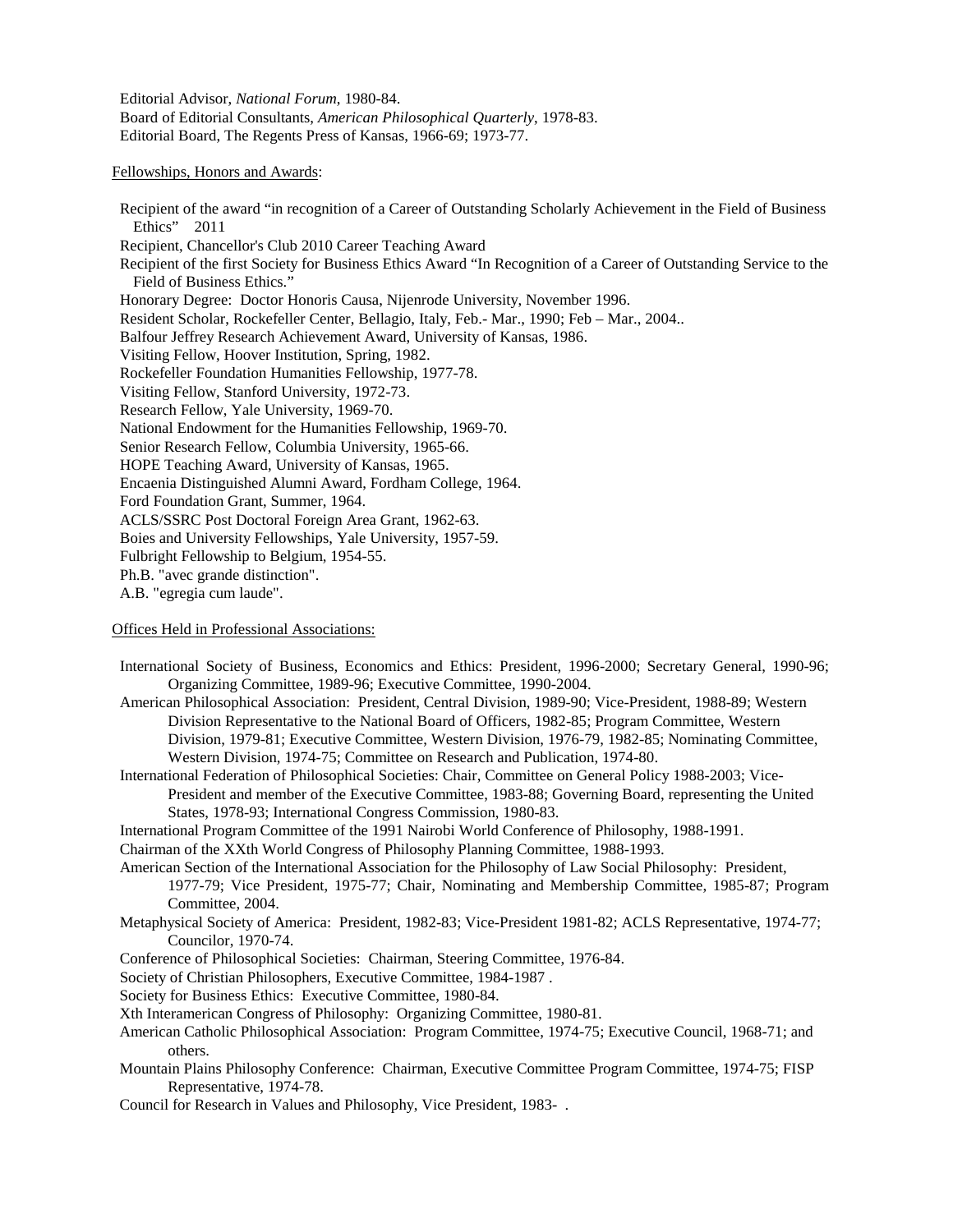AAUP: Investigating Committee, Arizona State University, 1975-76. Bicentennial Symposium of Philosophy: Organizing Committee, 1975-76. American Council of Learned Societies: Nominating Committee, 1976-77.

## Grants:

 Director, Exxon Grant Seminar in Ethics for Graduate Professors of Business, 1985; Exxon Faculty Colloquium in the Foundations of American Business, 1985. Director, NEH Summer Interprofessional Seminar, 1980 and 1981. Co-Director, NEH Grant on Business and the Humanities, 1978-81. Director, Mellon Foundation Grant for Faculty Development, 1977-83. Director, National Endowment for the Humanities Summer Seminar on Contemporary Marxism, 1976 and 1977. Co-Director, KCH Grant for Symposium on Ethics in Business and the Professions, 1976-77. Co-Director, NEH Research Tools Grant, 1977-78. Director, NEH Project Grant, 1972-73. Consulting et al:

 External Review Committee for NYU's Business and Society Program. 2010 Advisory Board, Lincoln Center for Applied Ethics, Arizona State University, 2001- . National Fellow, The Business Enterprise Trust, 1989- . Head, IREX-USSR Academy of Sciences Philosophical Exchange, 1988. Five-Year Review of the Philosophy Department, William Jewell College, 1986. Hallmark Executive Seminar in the Humanities (Faculty Staff), 1984, 1985. Negotiating team, ACLS-USSR Academy of Sciences Philosopher Exchange, 1985. Research Board of Visitors, Memphis State University, 1982-84. NEH Consultant to Washington and Lee U., 1980-81; Thomas College, 1981-82; Bentley College, 1983-84. NEH National Board of Consultants, Division of Education, 1979- . Consultant, Panelist, NEH Division of General Research, 1977- ; Division of Fellowships and Seminars, 1986; Division of Education, 1984-85; Humanities Studies Programs, 1984, 1985, 1986. NSF Division of Research Initiation and Improvement; Reviewer, EVITS Program, 1984, 1985, 1986. Judge, GM Intercollegiate Business Understanding Competition, 1984. University of Mississippi, Mississippi State University, South Mississippi State University, Philosophy Program Review, 1983. Advisory Committee, National Project on Philosophy and Engineering Ethics, 1977-80. Georgia State University, Philosophy Department Review, 1975.

De Paul University, Graduate Program in Philosophy Evaluation, 1967.

## Listings in Professional Directories:

 *Leading Philosophers of the World 2006,* International Biographical Centre, Cambridge, England  *Who's Who in American Education*, 2006-2007. *Who's Who in America Directory of American Scholars Contemporary Authors Dictionary of International Biography Who's Who in American Education Who's Who in the Midwest International Scholars Directory The World Who's Who of Authors The International Directory of Distinguished Leadership Personalities of the Americas*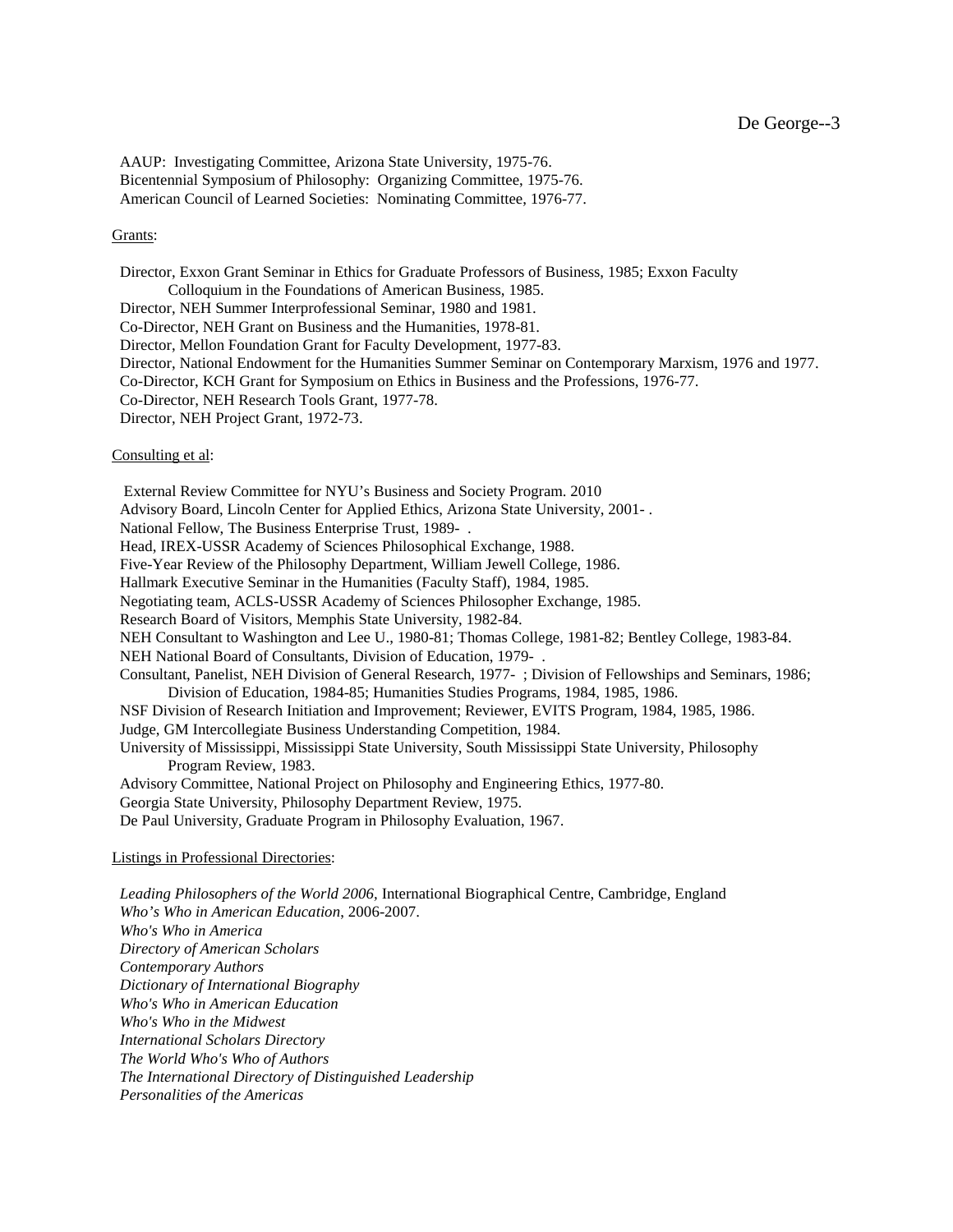*The International Authors and Writers Who's Who International Directory of Business and Management Scholars and Research*, and others

### Publications

#### Books:

20. *Business Ethics*, 7th ed., Upper Saddle River: Prentice Hall, 2010; 6<sup>th</sup> ed. 2006, 5<sup>th</sup> ed. 1999. 4th ed., 1995. 3rd ed., 1990. 2nd ed., 1986. lst ed., N.Y.: Macmillan, 1982; London: Collier, 1982. Recorded for the blind, 1984. Japanese 1st ed., Tokyo: Akaski Shot, 1985; 3rd ed. 1995; Russian ed., St. Petersburg: Ekonomicheskaya Schola, 5<sup>th</sup> ed., 2001, 2v.; Chinese ed., Beijing: Peking Univerity Press,  $5<sup>th</sup>$  ed., 2001; Taipei: Fu Jen University Press, 2004. Serbian ed., Beograd: Filip Vishnjich, 5<sup>th</sup> ed., 2003. Chinese ed., China Machine Press,  $7<sup>th</sup>$  ed., 2010.

19*. The Ethics of Information Technology and Business*, Oxford: Blackwell Publishing, 2003, 289 pp. Chinese ed., Beijing: Peking University Press, 2005. Partially reprinted: "Intellectual Property and the Information Age" in Tom L. Beauchamp, Norman E. Bowie, Denis Arnold, *Ethical Theory and Business*, 8<sup>th</sup> ed. (Upper Saddle River, NJ: Pearson/Prentice Hall, 2008), pp. 455-464..

- 18. *Uncompromising Integrity*, (Co-author), Schaumburg, IL: Motorola University Press, 1998.
- 17. *Academic Freedom and Tenure: Ethical Issues*, Lanham: Rowman & Littlefield, 1997.
- 16. *Competing with Integrity in International Business*, New York: Oxford University Press, 1993. Chinese edition, Shanghai: Shanghai Academy of Social Sciences Publishing House, 2001, 332p. Partially printed as *Valori d'Impressa: Competere con integrita,* Milano: Instituto Per I Valori d'Impressa, 1997.
- 15. *Na Grani Zhizni I Smerti* (Co-author) [in Russian: *On the Border of Life and Death*], Moskva: Izdatel'stvo "Znanie", 1989.
- 14. *The Nature and Limits of Authority*, Lawrence: University Press of Kansas, 1985.
- 13. *Semiotic Themes* (Ed.), Lawrence: U. of Kansas Publications, 1981.
- 12. *The Philosopher's Guide to Sources, Research Tools, Professional Life and Related Fields*, Lawrence: Regents Press of Kansas, 1980.
- 11. *Ethics, Free Enterprise and Public Policy* (Contributing Co-ed.), New York: Oxford University Press, 1978.
- 10. *Marxism and Religion in Eastern Europe* (Contributing Co-ed.), Dordrecht: D. Reidel Publishing Co., 1976.
- 9. *The Structuralists From Marx to Levi-Strauss* (Co-ed.), New York: Anchor Books (Doubleday), 1972.
- 8. *A Guide to Philosophical Bibliography and Research*, New York: Appleton Century-Crofts, 1971.
- 7. *Soviet Ethics and Morality*, Ann Arbor: University of Michigan Press, 1969.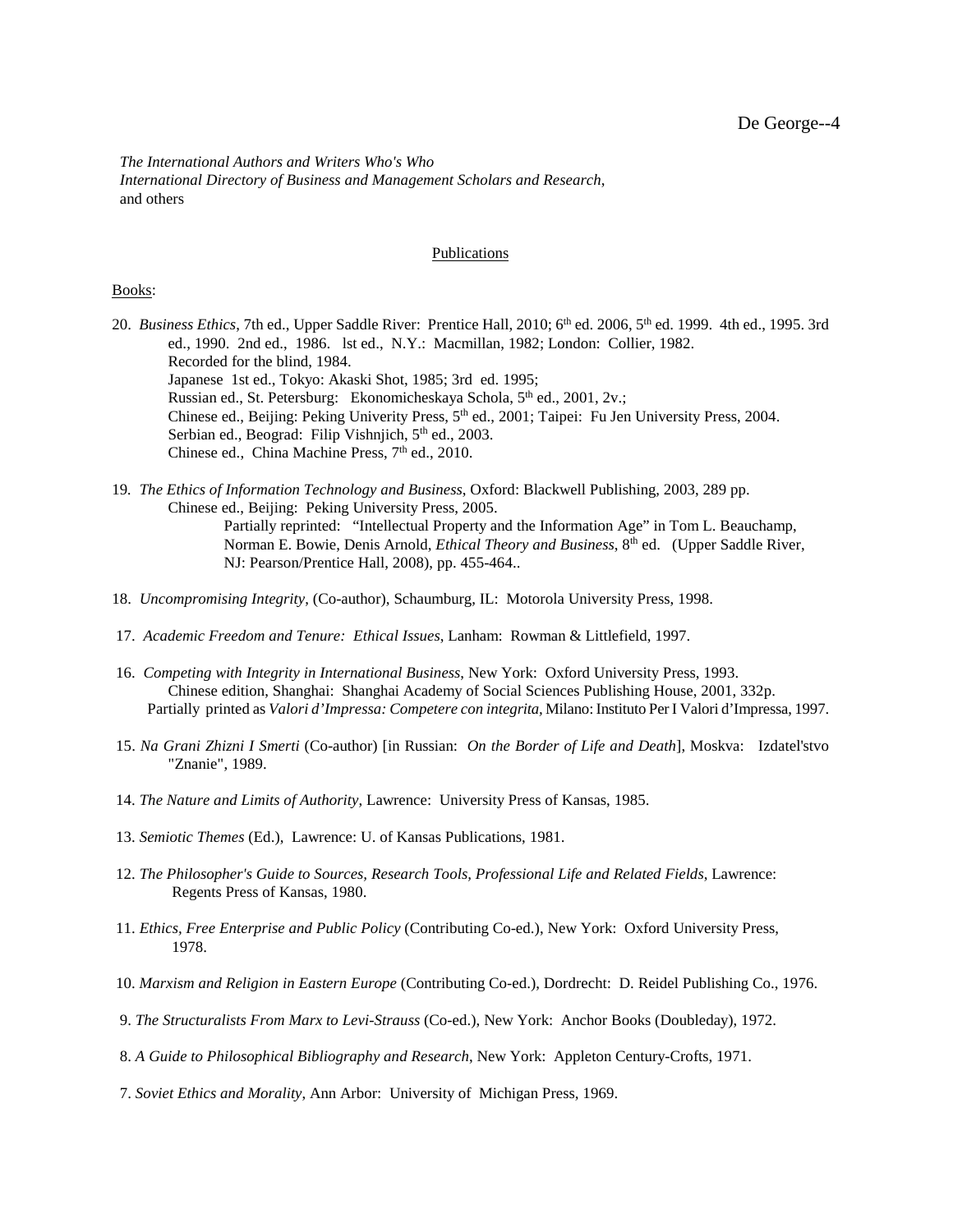- 6. *The New Marxism*, New York: Pegasus, 1968. Reprinted: Chap. 3,"The Marxist Vision of Man," in Robert Scholz, ed., *Self and Society*, Lexington: Ginn, 1984, pp. 47-59.
- 5*. Science and Ideology in Soviet Society* (Co-author), New York: Atherton Press, 1967.
- 4. *Patterns of Soviet Thought: The Origins and Development of Dialectical and Historical Materialism*, Ann Arbor: University of Michigan Press, 1966. Paperback edition, 1970.
- 3. *Ethics and Society: Original Essays on Contemporary Moral Problems* (Ed.), New York: Anchor Books (Doubleday), 1966. British Edition, London: Macmillan, 1968.
- 2. *Reflections on Man* (Contributing Co-ed.), New York: Harcourt, Brace and World, 1966. Part II: Dialectical Thought, pp. 174-319.
- 1. *Classical and Contemporary Metaphysics: A Source Book* (Ed.), New York: Holt, Rinehart and Winston, Inc., 1962.

## Booklet:

(co-contributor with others) "Perspectives on Ethical Leadership in Financial Services": Tenth Annual James A. and Linda R. Mitchell/American College Forum on Ethical Leadership 2010 (Bryn Mawr: The American College, 2010).

*Periscope 5: Computer Ethics 2:* " I Difficili Rapporti Tra Etica, Business e IT" and"Conversazione Con Richard T. De George" ("The Uneasy Relationship of Ethics, Business and IT" and "Conversations with Richard T. De George"), (Milan: sia ssb, 2007), 83 pp. {Issue devoted to Richard De George.]

### Articles:

- 219. "Privacy, Public Space, and Personal Information," *Core Concepts and Contemporary Issues in Privacy,* Ann E. Cudd, Mark C. Navin, eds., Springer, 2018, pp. 107-120.
- 218. "Rethinking Global Business Ethics: The North-South Paradigm," *Business and Society Review*, 122:1 (2017), 5-25.
- 217. "Research in Normative Business Ethics: A Coherence Approach," *Cambridge Handbook of Research Approaches to Business Ethics and Corporate Responsibility*, Patricia H. Werhane, R. Edward Freeman and Sergiy Dmytriyev, eds., Cambridge and New York: Cambridge University Press, 2017, pp. 51-68.
- 216. "Slavic and Soviet Area Studies at the University of Kansas," *Russian/Soviet Studies in the United States, Amerikanistika in Russia*, Ivan Kurilla and Victoria I. Zhuravleva, eds., Lanham: Lexington Books, 2016, pp. 189-201.
- 215. "A Reply to My Critics, *Journal of Business Ethics*, 127 (2015), 789-803. [Replies to nine articles in the same issue of the *Journal***]**
- 214. "Democracy as a Social Myth," *Philosophical Perspectives on Democracy in the 21st Century*, Ann E. Cudd and Sally J. Scholz, eds., New York: Springer, 2014, pp. 43-54.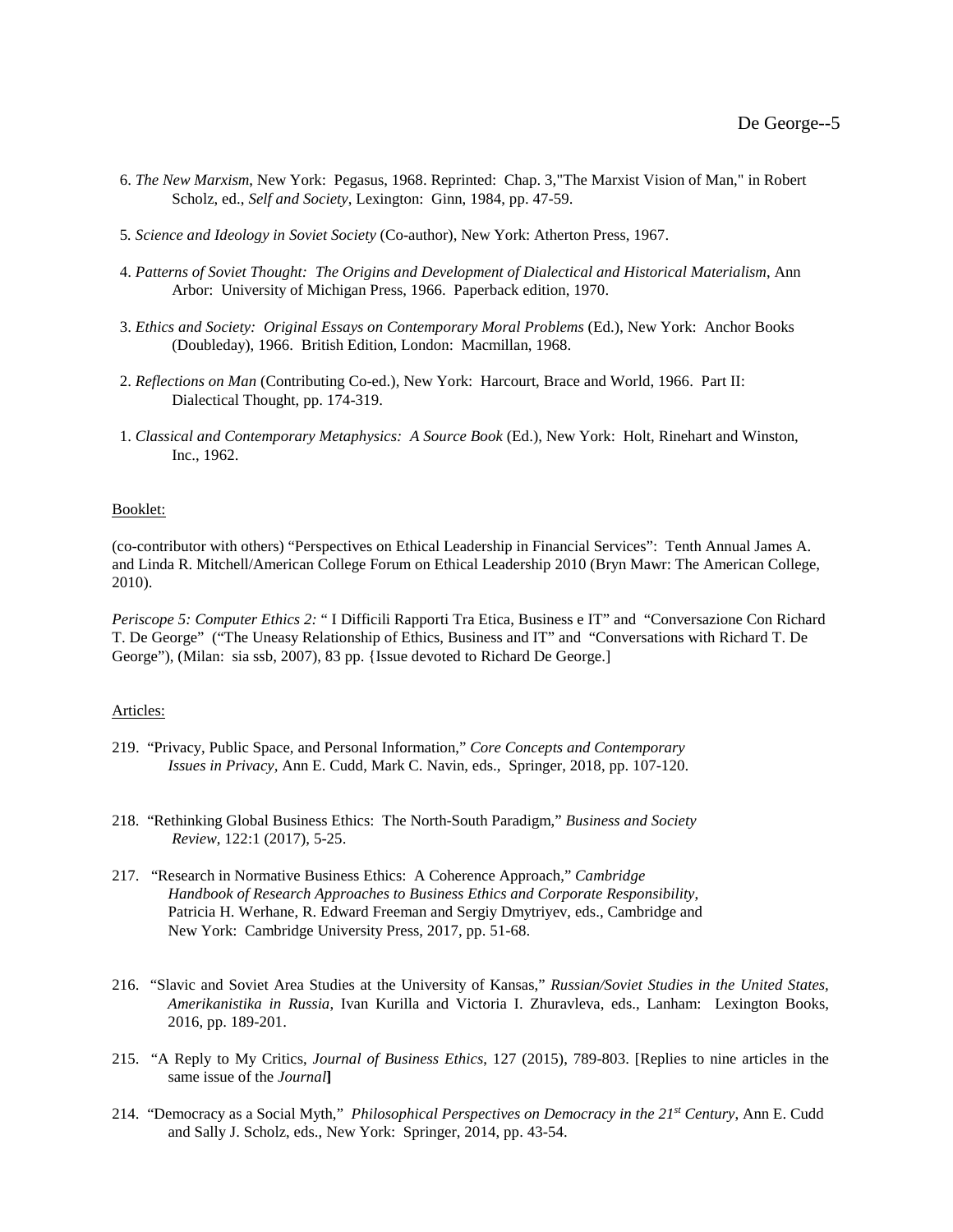- 213. "A History of Business Ethics," *Values and Ethics for the 21st Century*, Spain: BBVA, 2011, pp. 405-431. (Spanish ed., "Historia de la Ética Empresarial, *Valores y Ethica para el sigolo XXI*, Spain: BBVA, pp.427-457.)
- 212. "Marxism and the Good Society," *Marxism and the Good Society* (ed. J. Burke, L. Crocker and L. Legters), Cambridge University Press, 2011, pp. 7-31 (reissue; paperback edition).
- 211. "Two Cheers for the Pharmaceutical Industry," *Ethics and the Business of Biomedicine,* Denis Arnold, ed., Cambridge: Cambridge University Press, 2009, pp. 169-197.
- 210. "Intellectual Property Rights," George G. Brenkert and Tom L. Beauchamp, eds., *Oxford Handbook on Business Ethics*, Oxford: Oxford University Press, 2010, pp. 408-438.
- 209. "An American Perspective on Corporate Social Responsibility and the Tenuous Relevance of Jacques Derrida," *Business Ethics: A European Reviewe*, 17:1 (2008), pp. 74-86.
- 208. "Reflections on 'Citizenship, Inc.'," *Business Ethics Quarterly*, 18 (2008) 1, pp. 43-50.
- 207. "Ethics and the Corporation as a Social Construct," *Politea: Rivista Di Etics e Scelte Pubbliche*, XXIII (2007), No. 85/86, pp. 15-24.
- 206. "Non-Combatant Immunity in an Age of High Tech Warfare," in Steven Lee, ed., *Intervention, Terrorism and Torture: Challenges to Just War Theory*, Springer, 2007, pp. 301-314.
- 205. "The Uneasy Union of Ethics, Business and Information Technology," Politeia, XXII, No. 83 (2006), PP. 3-8.
- 204. "Information Technology, Globalization, and Ethics," *Ethics and Information Technology,* 8, 1 (2006), pp. 29-40.
- 203. "The Relevance of Philosophy to Business Ethics: A Response to Rorty's "Is Philosophy Relevant to Applied Ethics?", *Business Ethics Quarterly*, 16, 3 (2006), PP. 381-389.
- 202. "The History of Business Ethics," *The Accountable Corporation*, Marc Epstein and Kirk Hanson, eds., Westport, CT: Praeger, 2006, v. 2, pp. 47-58.
- 201. "Business Ethics, Globalization and Information Age" *Developing Business Ethics in China*, Xiaohe Lu and Georges Enderle, eds., New York" Palgrave (Macmillan), 2006, pp. 99-109.
- 200. "A History of the Society for Business Ethics on its Twenty-fifth Anniversary," T*he Society for Business Ethics Newsletter*, XVI, 2, pp. 5-10.
- 199. "Intellectual Property and Pharmaceutical Drugs: An Ethical Analysis," *Business Ethics Quarterly*, v. 15, 4 (October, 2005), pp. 549-575.

Reprinted in: Tom L. Beauchamp, Norman E. Bowie, Denis Arnold, *Ethical Theory and Business*, 8th ed. (Upper Saddle River, NJ: Pearson/Prentice Hall, 2008), pp. 465-476.

- 197. "Business Ethics," *The Oxford Companion to Philosophy*, Ted Honderich, ed., Oxford: Oxford University Press, 2005, pp. 116-117.
- 196. "Purely Academic: Even Professors Misinterpret This Freedom," *Washington Post* (Outlook section), May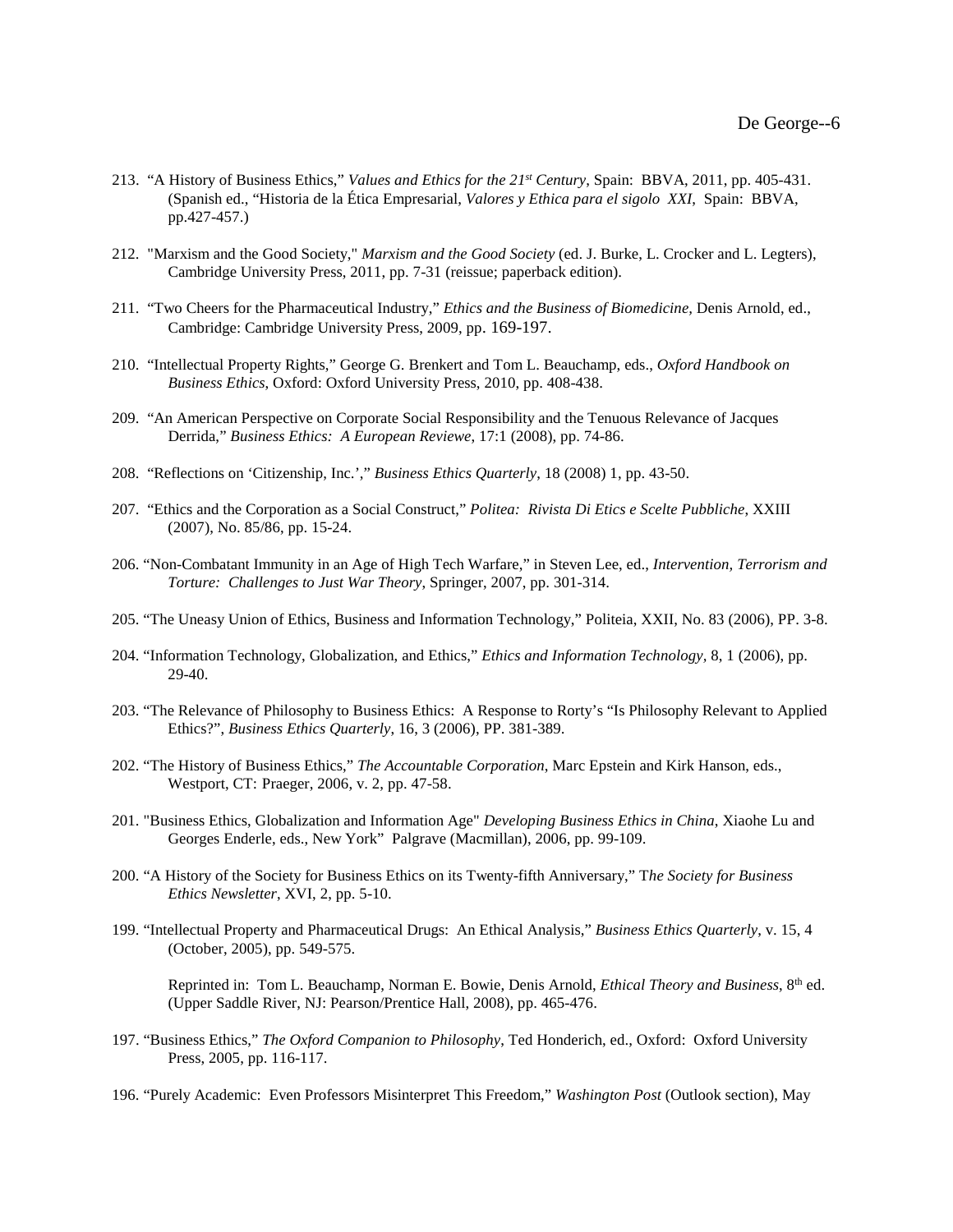15, 2005, p. B 3.

- 195. "The Internet and Business Ethics," *Blackwell Encyclopedic Dictionary of Business Ethics*, ed. Patricia H. Werhane and R. Edward Freeman, Oxford: Blackwell Publishing, 2005, pp. 258-260.
- 194. "The Invisible Hand and Thinness of the Common Good," *The Invisible Hand and the Common Good*, ed. Bernard Hodgson, Berlin: Springer, 2004, pp. 38- 47.
- 193. "Law, Accountability and Globalization," *Corporate Integrity and Accountability*, ed. George Brenkert, Sage Publications, 2004, pp. 166-176.
- 192. "Teaching Business Ethics as a Liberal Art," *Journal of Business Ethics Education*, Vol. 1, No. 1 (2004), pp. 13-17 [part of "Forum: What I Try to Achieve by Teaching Business Ethics"].
- 191. "Competition and Social Responsibility: Ethical Reflections," *Improving Globalization,* Maria Cecilia Arruda and Georges Enderle, eds., Rio de Janiero: Editora FGV, 2004, pp. 87-93.
- 190. "Post 9/11: Computers, Ethics and War," *Ethics and Information Technology*, 5 (2003), pp. 183-190.
- 189. "Intellectual Property and Pharmaceutical Drugs: An Ethical Analysis," *Intellectual Property and the Economics of International Public Health: Conference Proceedings,* Washington, D.C.: Georgetown University, 2003, pp. 317-321.
- 188. "Ethics, Academic Freedom and Academic Tenure," *Journal of Academic Ethics*, V.1, No. 1, (2003), pp. 11- 25.

Reprinted in: *Academic Ethics*, ed. Robin Barrow and Patrick Keeney, The International Library of Essays on Public and Professional Ethics, Aldershot: Ashgate Publishing Ltd., 2006, pp. 329-44.

- 187. "Business Ethics, Globalization and the Information Age," [in Chinese Translation] in *Developing Business Ethics in China*, ed. Xiaohe Lu and Georges Enderle, Shanghai: Shanghai Academy of Social Sciences Publishing House, 2003, pp. 120-128.
- 186. "Ethics, Business and the Internet*,"* Indiana University: The Poynter Center, 2002. (Separate series publication.)
- 185. "Law and Ethics in the Information Age," *Business and Professional Ethics Journal*, No. 3-4, Vol. 20(2001), pp. 5-18.
- 184. "Ethical Issues in Information Technology," Norman Bowie, ed., *Blackwell Guide to Business Ethics*, London: Blackwell, 2002, pp. 267-288.
- 183. Web lecture: APPE Ethics Videos, Association for Practical and Professional Ethics, 11th Annual Meeting, March 1-2, 2002, Mini Conference, Keynote Address and Questions and Answers, "Ethical Issues in Information Technology" at http://ethics.sandiego.edu/video/appe/2002/deGeorge/
- 182. "Business Ethics and the International Legal Coordination Problem," *Applied Ethics at the Turn of the Millenium*, (ARSP-Beiheft 80), ed. Elspeth Attwooll and Annette Brockmöller, Stuttgart: Franz Steiner Verlag, 2001, pp. 86-93.

Reprinted in Joel Rudinow and Anthony Graybosch, *Ethics and Values in the Information Age,* Belmont, Ca.: Wadsworth, 2002, pp. 23-33.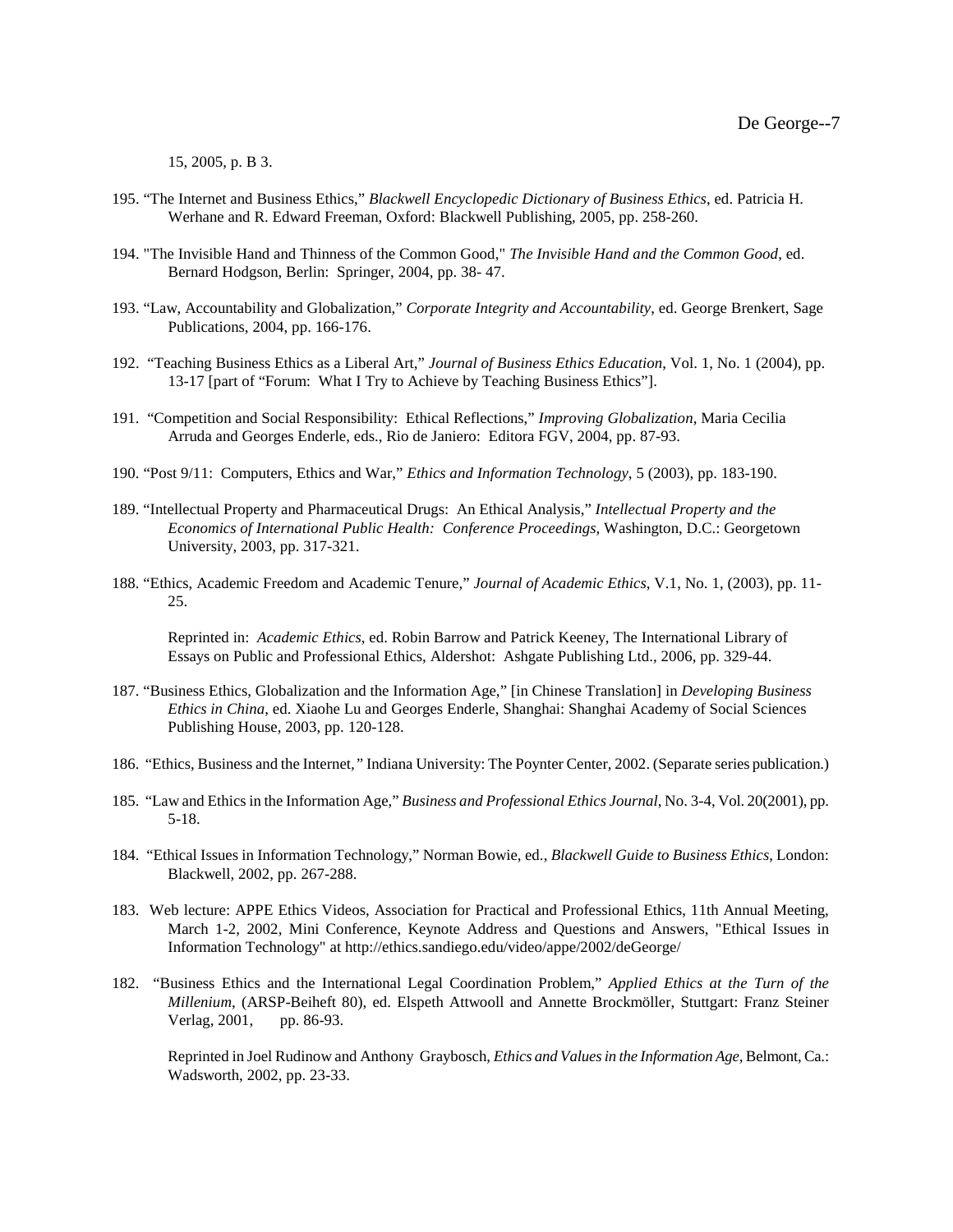- 181. "Academic Freedom and Academic Tenure," *The Journal of College and University Law*, Vol. 27, No. 3 (Winter 2001), pp. 595-602.
- 180. "Conferencia 3," ["Business Ethics in the Information Age" in Portugese translation], *Il Fórum Federasul de Ética*, Porto Allegre: Federasul, 2001, 192-214.
- 179. "Ethics in International Business--A Contradiction in Terms?," *Business Credit*, Sept. 2000, pp. 50-52.
- 178. "Business Ethics and the Challenge of the Information Age," *Business Ethics Quarterly*, Vol. 10, No. 1 (2000), pp. 63-72.
- 177. "The Origins of Applied Ethics," *Philosophers at Work: Issues and Practice of Philosophy*, 2nd ed., ed by Elliot D. Cohen, New York: Harcourt College Publishers, 2000, pp. 9-14.
- 176. "The Marxist Heritage," *Patterns in Western Civilization*, 2nd ed., James Woelfel and Sarah Trulove, eds., Needham Heights, MA: Simon & Schuster, 1999, pp. 478-493.
- 175. *Business Ethics and the Information Age*, (published as a booklet, Bentley College: Center for Business Ethics, 1999). Also published as: "Business Ethics and the Information Age," *Business and Society Review*, 104:3 (1999), pp. 261-278.

Reprinted in: *Ethics and Values in the Information Age*, ed. Joel Rudinow and Anthony Graybosch, Belmont, CA: Wadsworth, 2002, pp. 23-33.

Reprinted in: *Business Ethics*, 4th ed., ed. W. Michael Hoffman, Robert E. Frederick and Mark S. Schwartz, eds., New York: McGraw-Hill, 2001, pp. 560-566).

- 174. "Safety, Risk, and Environmental Protection," "Marketing and Truth," and "Negotiating Justice," reprinted from *Business Ethics* in *Ethical Theory and Business*, 6th ed., ed. by T. L. Beauchamp and Norman Bowie, Upper Saddle River, N.J: Prentice Hall, 2001, pp. 210-16, 463-68, and 675-80.
- 173. "Human Rights and the Multinational Enterprise, Revisited," *Dreiluijk: Liber Amicorum voor Henk van Luijk*, ed. by E. Kimman, F. Jacobs, A. Schilder, Amsterdam: Thela, 1999, pp. 110-118.
- 172. "International Business Ethics," *A Companion to Business Ethics*, ed. Robert E. Frederick, Oxford: Blackwell, 1999, pp. 233-242.
- 171. "The Origins of Applied Ethics," *Philosophers at Work: Issues and Practice of Philosophy*, 2nd ed., ed by Elliot D. Cohen, New York: Harcourt College Publishers, 2000, pp. 9-14.
- 170. "The Transfer of Dangerous Industries to Underdeveloped Countries," reprinted from *Business Ethics* in *Business, Institutions, and Ethics,* ed. By John W. Dienhart, Oxford University Press, 2000, pp. 424-427.
- 169. "International Business Ethics and Incipient Capitalism: A Double Standard" in *Ethical Issues in Business*, T. Donaldson and P. Werhane, eds., Prentice Hall, 1999, pp. 418-431.

Reprinted in *Ethical Issues in Business*, 8<sup>th</sup> ed., T. Donaldson and P. Werhane, eds., Upper Saddle River, N.J.: Prentice Hall, 2008, pp. 463-476.

Reprinted in *Ethical Issues in Business*, ed. Thomas Donaldson, Patricia Werhane, and Margaret Cording, Upper Saddle River, NJ: Prentice Hall, 2002, pp.458-471.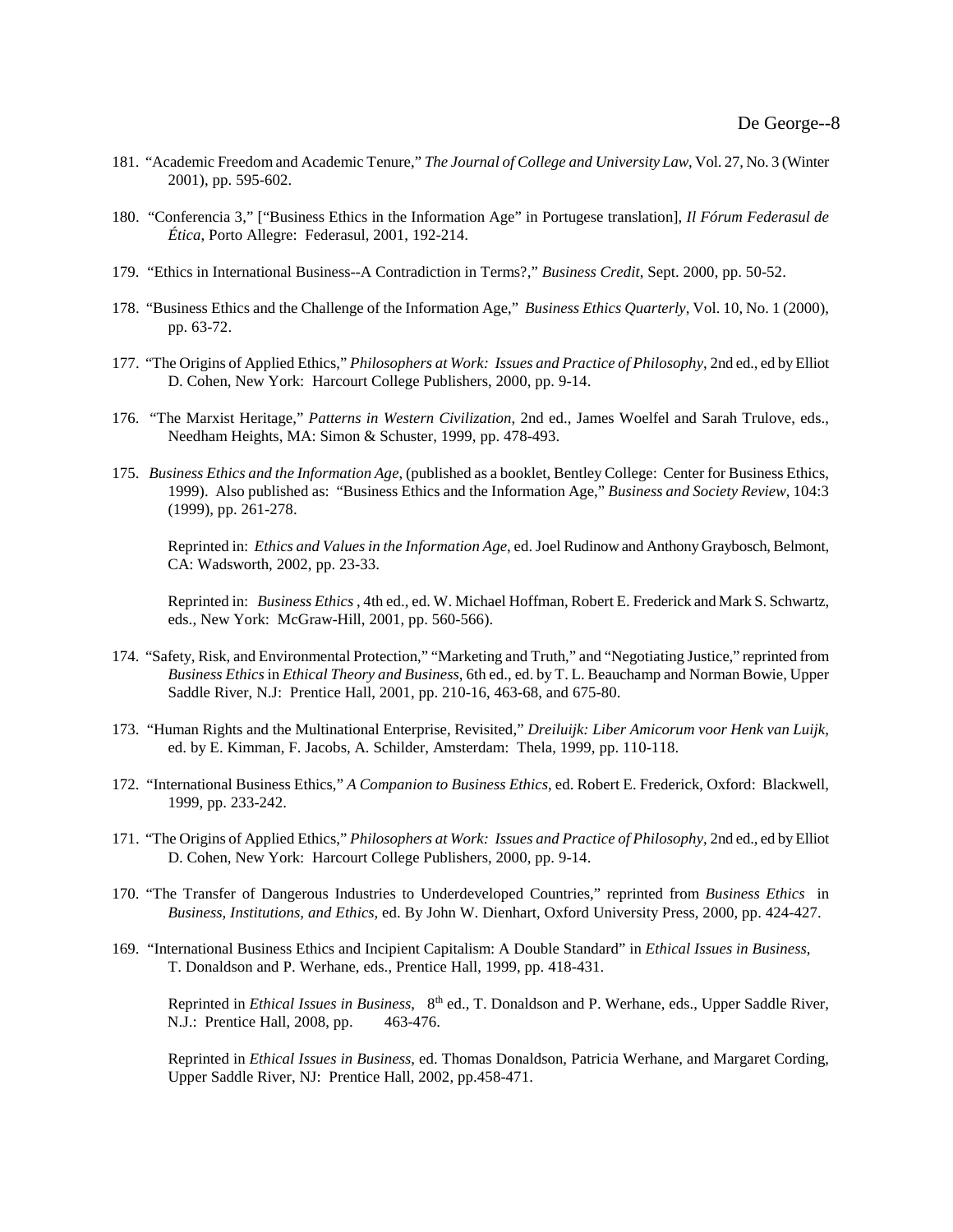- 168. "Entrepreneurs, Multinationals, and Business Ethics," *International Business Ethics: Challenges and Approaches,* Georges Enderle, Ed., (Notre Dame: Notre Dame University Press, 1999), pp. 271-280.
- 167. "Human Rights and the Multinational Enterprise," *Dilemma,* Jan., 1997, pp. 6-12.
- 166. "Computers, Ethics and Business," *Philosophic Exchange*, 1997-1998, pp. 44-55.
- 165. "'Sullivan-Type' Principles for U.S. Multinationals in Emerging Economies," *Journal of International Economic Law,* vol. 18, no. 4, Winter, 1997, pp. 1193-1210.
- 164. "Corporate Moral Responsibility: The Bhopal Incident," in Kenneth L. Stewart (ed.), *The Angelo State University Symposium on American Values 1984-1997*, San Angelo, TX: Angelo State University, 1998, pp. 16-24.
- 163. "Ethics, Corruption, and Doing Business in Asia," *The Asia Pacific Journal of Economics and Ethics*, vol. 1, no. 1 (1997), pp. 39-52.
- 162. "The Many Faces of Sovereignty," *Rechtstheorie*, Beiheft 17, 1997, pp. 93-101.
- 161. "Religious Freedom and Medical Refusal," *Liberty, Equality, and Plurality*, Larry May, Christine Sistare, and Jonathan Schonsheck, eds., Lawrence: University Press of Kansas, 1997, pp. 257-267.
- 160. "Are Feminist and Critical Legal Theory Radical?" *Radical Critiques of the Law*, ed. Stephen M. Griffin and Robert C. L. Moffat, Lawrence, KS: University Press of Kansas, 1997, pp. 195-204.
- 159. "Authority" and "Multinationals" in *The Blackwell Encyclopedic Dictionary of Business Ethics*, P. Werhane and R. E. Freeman, eds., Oxford: Blackwell, 1997, pp. 30-31, 450.
- 158. "Ethical Universals, Justice, and International Business," in F. Neil Brady, ed., *Ethical Universals and International Business*, Berlin: Springer Verlag, 1996, pp. 81-96.
- 157. "Reasoning in International Business Ethics: Three Cases," *Human Action In Business*, Wojciech W. Gasparski and Leo V. Ryan, eds., New Brunswick: Transaction Publishers, 1996, pp. 329-344.
- 156. "The Myth of Corporate Social Responsibility: Ethics and International Business," *Is The Good Corporation Dead? Social Responsibility in a Global Economy,* John W. Houck and Oliver Williams, eds., Lanham, MD: Rowman & Littlefield, 1996, pp. 17-35.
- 155. "International Business Ethics and Incipient Capitalism: A Double Standard?," *Ethical Issues in Business: A Philosophical Approach*, 5th ed., Thomas Donaldson and Patricia Werhane, eds., Upper Saddle River, NJ: Prentice Hall, 1995, pp. 111-124.
- 154. "International Justice, Reciprocity, and Compromise," *The Social Power of Ideas*, Yeager Hudson and W. Creighton Peden, eds., Lewiston: The Edwin Mellen Press, 1995, pp. 91-111.
- 153. "Ethical Knowledge and Social Facts," *The Concept of Knowledge*, I. Kucuradi and R. S. Cohen, eds., Boston: Kluwer Academic Publishers, 1995, pp. 119-126.
- 152. "Anarchism," "Business Ethics," "Praxis," *The Oxford Companion to Philosophy*, ed. by Ted Honderich, Oxford: Oxford University Press, 1995.
- 151. "'Sullivan-Type' Principles for American Multinationals in Economies in Transition?," *Proceedings of the*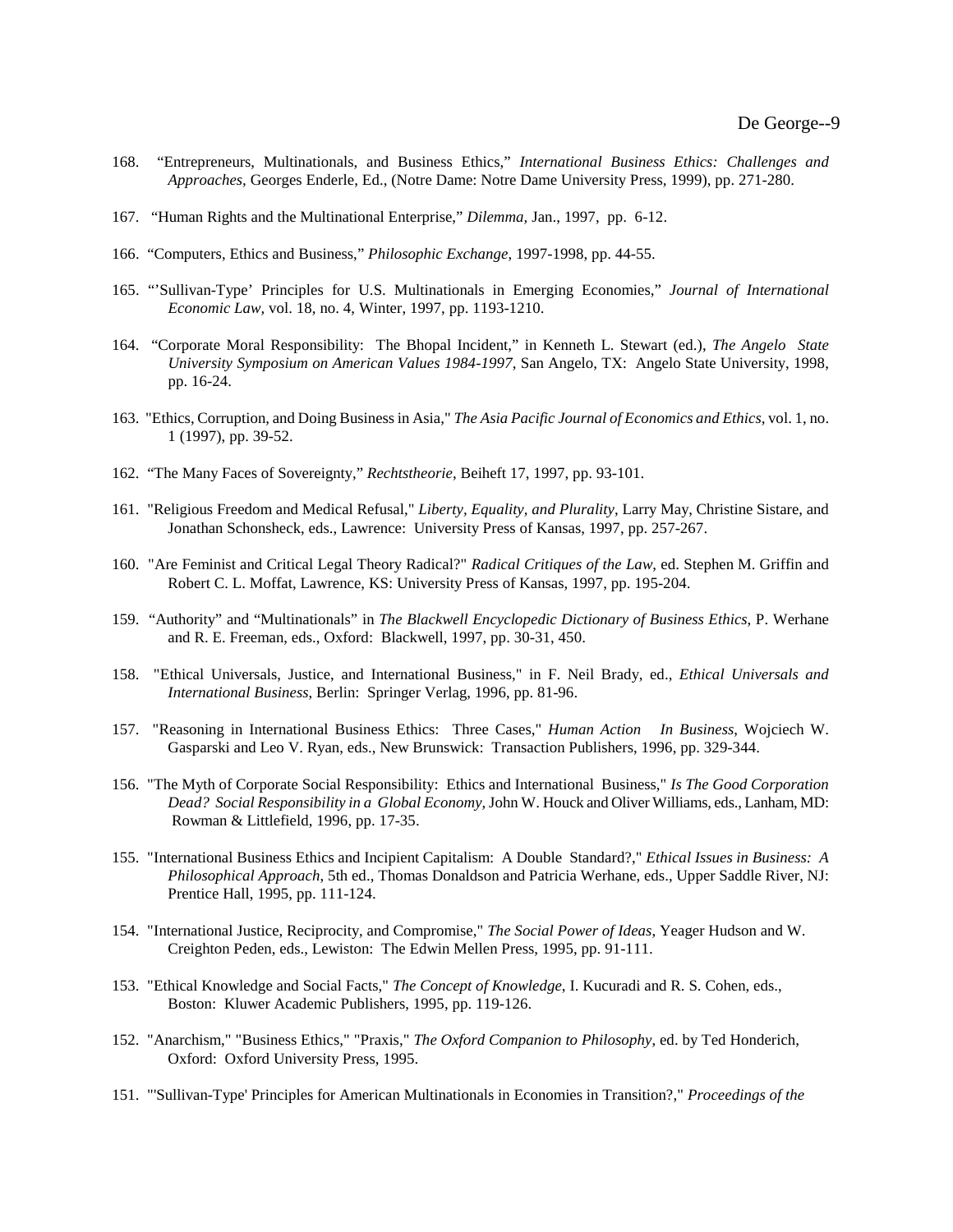*Sixth Annual Conference of the International Association for Society and Business*, 1995, pp. 357- 62.

- 150. "Scientific Capitalism: The Stage After Communism," *Problems of Post-Communism,* May-June 1995, pp. 15-18.
- 149. "The Many Faces of Sovereignty," 17th IVR World Congress, *Challenges to Law at the End of the 20th Century*, Bologna: CLUEB, vol. IV, pp. 131-35.
- 148. "Business as a Humanity: A Contradiction in Terms?," *Business and the Humanities*, ed. Thomas J. Donaldson and R. Edward Freeman, New York: Oxford University Press, 1994, pp. 11-26.
- 147. "Dialogue: Moral Theory, It's Scope and Limits: Bernard Gert and Richard T. De George," *The Journal of Value Inquiry*, 28 (1994), pp 541-556.
- 146. "Modern Science, Environmental Ethics and the Anthropocentric Predicament," *Philosophy, Humanity, and Ecology: Philosophy of Nature and Environmental Ethics*, ed. H. Odera Oruka, Nairobi: African Centre for Technology Studies, 1994, pp. 15-29.
- 145. "Competitor's Data: When Is It Spying?," *Electronic Buyers' News*, issue 924 (Oct. 3, 1994), p. 10.
- 144. (with Bernard Gert and Thomas Magnell) "The Place for Coherence and Moral Rules in Ethics: Richard De George and Bernard Gert" (Dialogue moderated and edited by Thomas Magnell," *The Journal of Value Inquiry*, vol. 28 No. 3 (September, 1994), pp. 463-479.
- 143. (with Fred Woodward) "Ethics and Manuscript Reviewing," *Journal of Scholarly Publishing*, vol. 25, no. 3 (April 1994), pp. 133-145. 142. "International Business Ethics," *Business Ethics Quarterly*, vol. 4, no. 1 (January 1994), pp. 1-9.

Reprinted in: David Shatz, *Peer Review: A Critical Inquiry,* Lanham, MD: Rowman & Littlefield, 2004, pp. 165-178.

- 141. "Business Ethics in Primitive Capitalism: What Rules for Russia?," *Proceedings of the Fifth Annual Meeting of the International Association for Business and Society*, 1994, pp. 32-37.
- 140. "Neither the Hammer and Sickle Nor the Eye of the Needle: One Hundred Years of Catholic Social Thought on Economic Systems," *Catholic Social Thought and the New World Order: Building on One Hundred Years*, Oliver F. Williams and John W. Houck, eds., Notre Dame: University of Notre Dame Press, 1993, pp. 127-146.
- 139. "Cultural Development and Public Policy," *Philosophy and Cultural Development*, ed. by Ioanna Kucuradi and Evandro Agazzi, Ankara: Editions of the Philosophical Society of Turkey, 1993, pp. 115-121.
- 138. "International Business Ethics: Russia and Eastern Europe," *Social Responsibility: Business, Journalism, Law, Medicine*, XIX (1993), pp. 5-23.

Reprinted in: *Ethical Theory and Business*, Tom L. Beauchamp and Norman E. Bowie, eds., Upper Saddle River, NJ: Prentice Hall, 1997, pp. 545-555.

- 137. "Whistle-blowing," *Lexikon de Wirtschaftsethik*, Freiburg: Herder, 1993, cols. 1275-1278.
- 136. "Rich and Poor: The Ethics of Global Distribution," *Paths to Human Flourishing: Philosophical Perspectives (Proceedings of the International Philosophy Conference*), Seoul: Korean Philosophical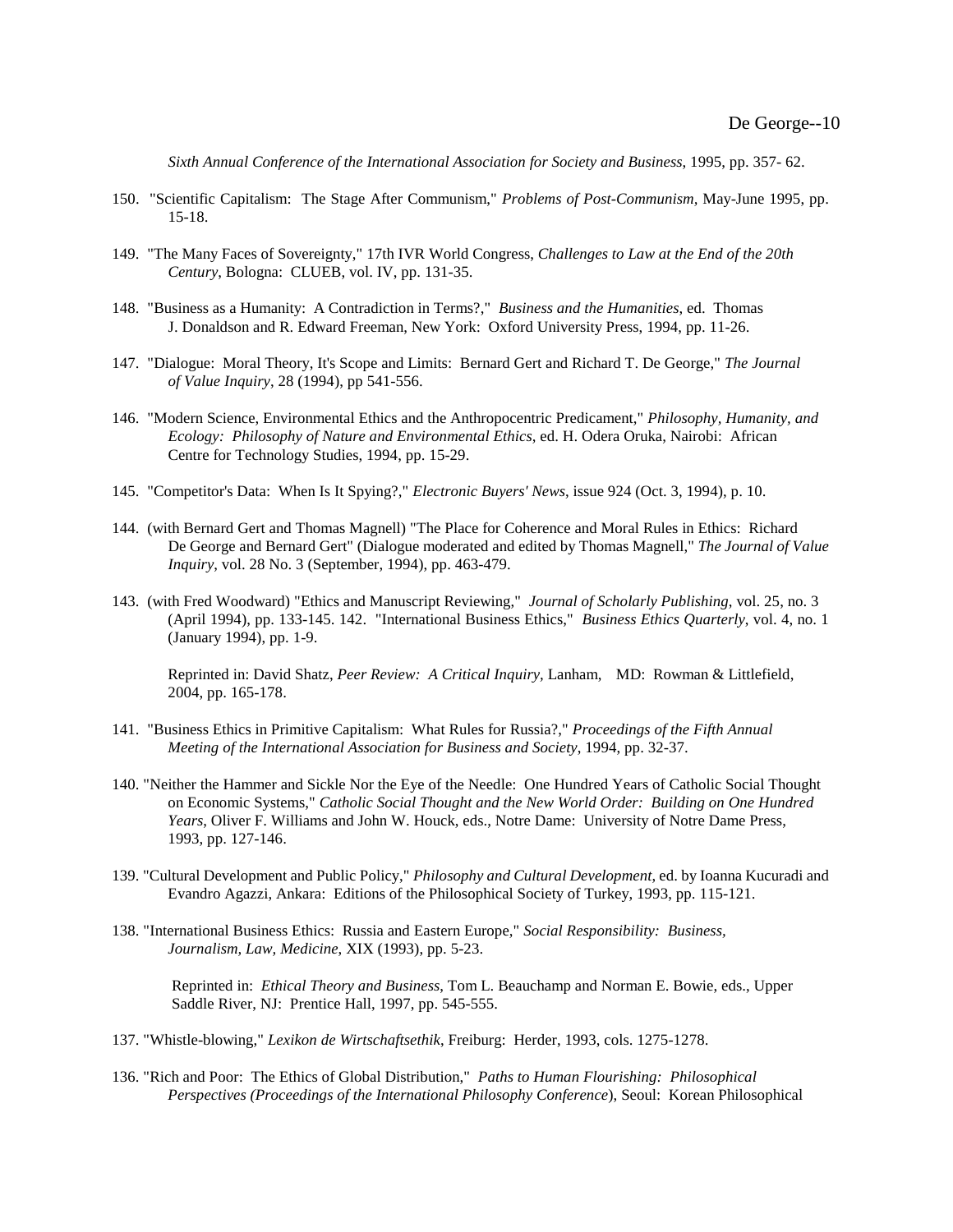Association, 1993, pp. 25-40.

Also in Italian translation: "Ricchi e Poveri: l"Etica della Distribuzione Globale," *Nuova Secondaria*, X, 7 (15 marzo 1993), pp. 7-9.

- 135. "Affirmative Action and Tenure Decisions," *Affirmative Action and the University: A Philosophical Inquiry*, ed. Steven M. Cahn, Philadelphia: Temple University Press, 1993, 269-274.
- 134. "Developing Ethical Standards for International Business: What Roles for Business and Government?," *The Ethics of Business in a Global Economy*, Boston: Kluwer Academic Publishers, 1993, pp. 79-95.
- 133. "L'Etica Degli Affari di Fronte al Futuro," *Etica degli Affari e delle Professioni*, 1/93, pp. 4-14.
- 132. "The Opportunities and Challenges of the Field of Business Ethics," No. 49, 1992, *Contributi per la discussione*, Politeia, Milano: Bibliotechne, 1992, 21 pp.
- 131. "Agency Theory and the Ethics of Agency," *Ethics and Agency Theory*, ed. R. Edward Freeman and Norman Bowie, New York: Oxford University Press, 1992, pp. 59-72.
- 130. "Recent Russian Social Theory," *Praxis International*, XII, 2 (1992), pp. 228-233.
- 129. "Affari internazionali, una questione di moralita," *Qualeimpresa*, 2e Suppl. al n. 9 sett. 1992, pp. 1-13.
- 128. "The Marxist Heritage," *Patterns in Western Civilization*, ed. by James Woelfel and Sarah Trulove, Needham Heights, MA: Ginn Press, 1991, pp. 401-415.
- 127. "Business Ethics and the Liberal Arts," *Moral Education and the Liberal Arts*, ed. Michael H. Mitias, New York: Greenwood Press, 1991, pp. 113-124.
- 126. "Unternehmensethik aus amerikanischer Sicht" [Business Ethics from an American Perepective], *Wirtschaft und Ethik*, herausgegeben von Kans Lenk und Matthias Maring, Stuttgart: Philipp Reclam, 1992, pp. 301-316.
- 125. *When Integrity Is Not Enough: Responding to Unethical Adversaries in Business and the Military*, The Alice McDermott Memorial Lecture in Applied Ethics, Colorado: United States Air Force Academy, 1991, 19 pp.

Reprinted in: UWhen Integrity Is Not Enough, I in *The Leader<sup>Iff</sup>s Imperative: Ethics, Integrity, and Responsibility*, J. Carl Ficarrotta, ed., West Lafayette, IN: Purdue University Press, 2001 pp. 213-27.

- 124. "Will Success Spoil Business Ethics?" in *Business Ethics: The State of the Art*, ed. R. Edward Freeman, Oxford University Press (1991), pp. 42-56.
- 123. "The Myth of the Right of Collective Self-Determination," *Issues of Self-Determination*, ed. by William Twining, Aberdeen: Aberdeen University Press, 1991, pp. 1-7.

Reprinted in Serbo-Croatian as: "Mit o pravu na samoopredelene," *Nedelha Borba*, Jan 19-20, 1991, pp. 3-5, 10.

- 122. "Green and Everyone's Doing It," *Business Ethics Quarterly*, I (1991), pp. 95-100.
- 121. "Keizai to Rinri. Amerika Gasshukoku No Shiten Kara" [Economics and Ethics from an American Perspective], *Chikyu Saisei No Tame No Keizai Rinri*, Kokusai Shimpojium 1989.11 [*Economic Ethics*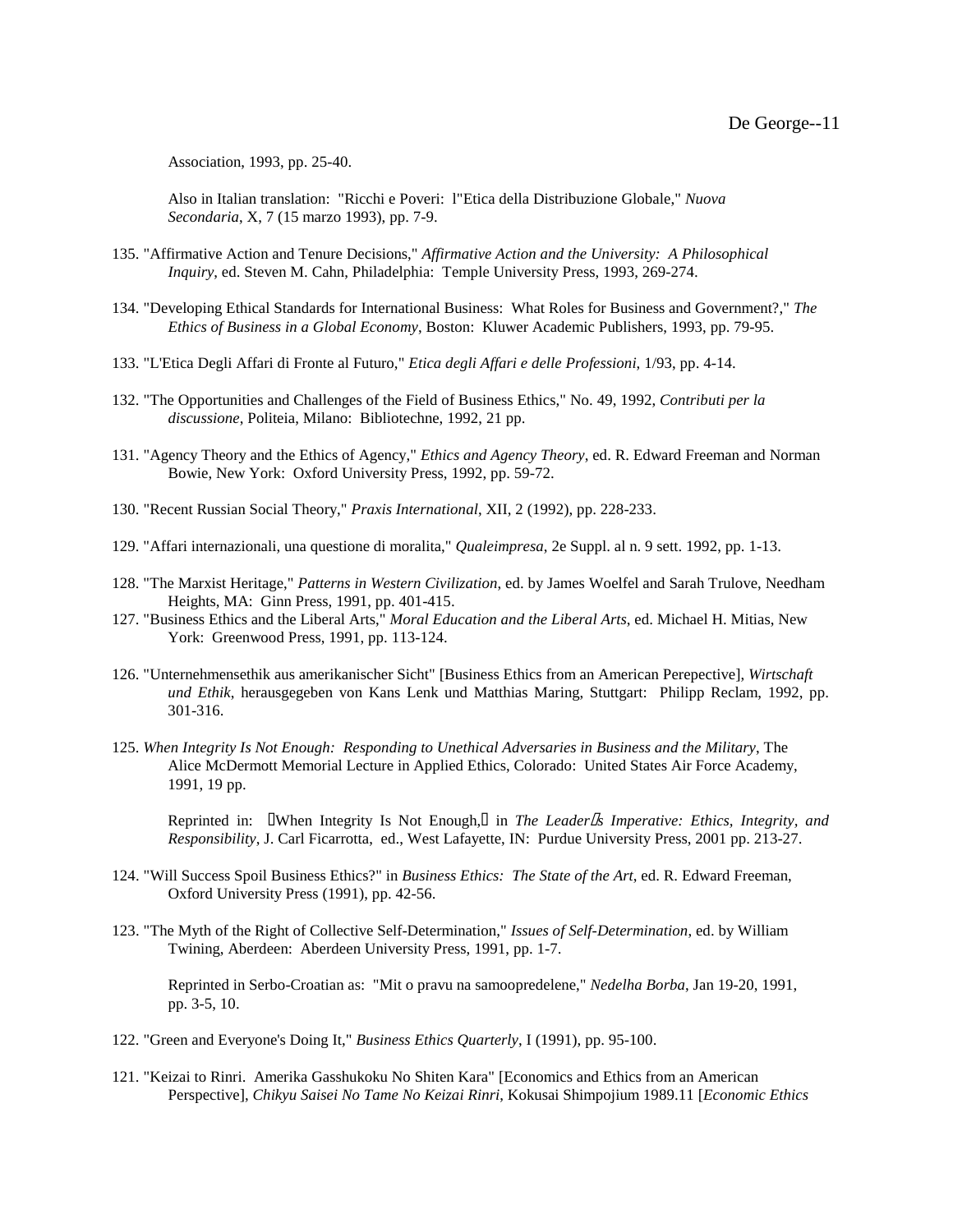*for Global Rebirth*], ed. Anselmo Mataix and Koichi Niitsu, Tokyo: Tsuge Shoten, 1990, pp. 13-47.

120. "Takokuseki-kigyo No Sekinin" [The Responsibilities of Multinational Corporations], *Chikyu Saisei No Tame No Keizai Rinri*, Kokusai Shimpojium 1989.11 [*Economic Ethics for Global Rebirth*], ed. Anselmo Mataix and Koichi Niitsu, Tokyo: Tsuge Shoten, 1990, pp. 69-101.

Reprinted in Serbo-Croatian: Odgovornosti multinacionalnih korporacija," *Theoria,*, XXXIII (1990), pp. 53-68.

- 119. "Tomeru Kuni No Mazushii Kuni Ni Taisuru Dotokuteki Sekinin" [The Obligations of Rich Countries to Poor Countries], *Chikyu Saisei No Tame No Keizai Rinri*, Kokusai Shimpojium 1989.11 [*Economic Ethics for Global Rebirth*], ed. Anselmo Mataix and Koichi Niitsu, Tokyo: Tsuge Shoten, 1990, pp. 188-194.
- 118. "Decoding the Pope's Social Encyclicals," *The Making of an Economic Vision: John Paul II's "On Social Concern"*, ed. Oliver F. Williams and John W. Houck, New York: University Press of America, 1991, pp. 24-43.

Reprinted in: *John Paul II and Moral Theology*, Charles E. Curran and Richard A. McCormick, eds., NY: Paulist Press, 1998, pp. 255-275.

- 117. "The Marxist Heritage," *Patterns in Western Civilization*, ed. Woelfel and Trulove, Ginn Press, 1991, pp. 401-415.
- 116. "Ethics and Coherence," *Proceedings and Addresses of the American Philosophical Association*, vol. 64, no. 3 (1990), pp. 39-52.
- 115. "Biomedical Ethics," in *Science and the Soviet Social Order*, ed. by Loren R. Graham, Cambridge, Mass.: Harvard University Press, 1990, pp. 195-224.
- 114. "Using the Techniques of Ethical Analysis in Corporate Practice," *People in Corporations: Ethical Responsibilities and Corporate Effectiveness*, ed. Georges Enderle, Brenda Almond, Antonio Argandona, Dordrecht: Kluwer, 1990, pp. 25-33.

Partially reprinted as "Three Challenges in Business Ethics," in *Ethics Digest*, Vol 7, No. 1 (March 1990), Darden School, University of Virginia.

- 113. "Children and Hobbies," *Perspectives on the Family*, ed. by Robert Moffat, Joseph Grcic, and Michael Bayles, Lewiston: The Edwin Mellen Press, 1990, pp. 211-216.
- 112. "Ethics and the Financial Community: An Overview", in *Ethics and the Investment Industry,"* ed. by Oliver F. Williams, Frank K. Reilly & John W. Houck, Savage, MD: Rowman & Littlefield, 1989, pp. 197-216.
- 111. "Western and Chinese Philosophy on Man and Nature," *Man and Nature: The Chinese Tradition and the Future*, ed. by Tang Yi-Jie, Li Zhen, George F. McLean, New York: University Press of America, Inc., 1989, pp. 143-148.
- 110. "The Marxists," in *Reading Philosophy for the XXIst Century*, ed. by George F. McLean, New York: University Press of America, 1989, pp. 289-313.
- 109. "There is Ethics in Business Ethics; But There's More As Well," *Journal of Business Ethics*, 8 (1989), No. 5, pp. 337-339.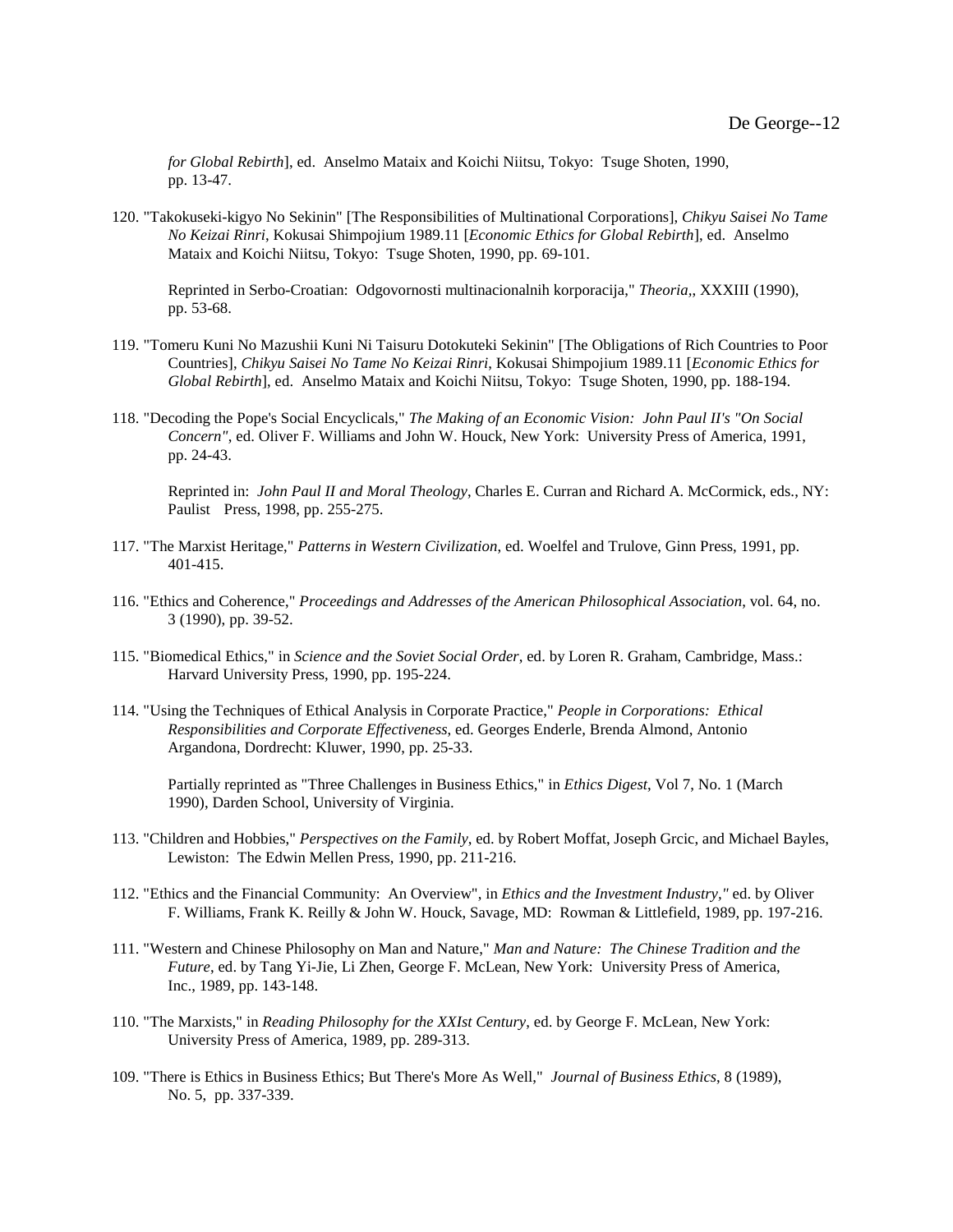- 108. "Creativity and Authority", *Die Philosophie in de modernen Welt*, herausgegeben von Ulrike Hinke-Doernemann, Teil 1, Frankfurt: Peter Lang, 1988, pp. 525-537.
- 107. "Biomedical Ethics in the Soviet Union," *Western Michigan University Center for the Study of Ethics in Society Papers*, Vol 2, No. 1 (Nov., 1988), pp. 1-30.
- 106. "Foreword: Applied Philosophy," *Philosophers at Work: An Introduction to the Issues and Practical Uses of Philosophy*, ed. Elliot D. Cohen, New York: Holt, Rinehart and Winston, Inc., 1988.
- 105. "Whistle Blowing," [reprinted from *Business Ethics*], *Ethical Issues un Business*, ed. Michael Boylan, New York: Harcourt Brace, 1995, pp. 204-213.

Reprinted in: *Business Ethics*, 4th ed., ed. W. Michael Hoffman, Robert E. Frederick and Mark S. Schwartz, New York: McGraw-Hill, 2001, pp. 284-291.

Reprinted in: *Business Ethics: Readings and Cases in Corporate Morality*, 3rd ed., ed. W. Michael Hoffman, Robert E. Frederick, New York: McGraw Hill, 1995, pp. 283-290.

Reprinted in: *Business Ethics*, ed. W. Michael Hoffman and Jennifer Mills Moore, 2nd ed., New York: McGraw Hill, 1990, pp. 325-332.

Reprinted as: "Whistle Blowing as Morally Permitted," from *Business Ethics*, 2nd ed., in *Taking Sides: Clashing Views on Controversial Issues in Business Ethics and Society*, ed. Lisa H. Newton and Maureen M. Ford, Guillford, CT: The Dushkin Publishing Group, 1990, pp. 60-64.

- 104. "The Philosophical Foundations of the Constitution," in *Philosophical Dimensions of the Constitution*, ed. by Kenneth Kipnis and Diana Meyers, Boulder, Colo.: Westview Press, 1988, pp. 1-14.
- 103. "Five Moral Rules for Multinationals Operating Overseas," *ethikos*, I (1988), No. 4, pp. 7-10.

 Reprinted in: Anthony Serafini, *Ethics and Social Concern*, New York: Paragon House, 1989, pp. 374- 381.

- 102. "Preface" to *Philosophical Sovietology: The Pursuit of a Science*, ed. by Helmut Dahm, Thomas J. Blakeley and George L. Kline, Dordrecht: D. Reidel Publishing Company, 1988, pp. 1-10.
- 101. "The Marxist Vision of Man," reprinted from *The New Marxism* in *Self and Society: An Anthology of Readings*, 5th ed., ed. Robert F. Scholz and Walter O. Kaelber, Lexington: Ginn Press, 1985, pp. 61-73.
- 100. "The Status of Business Ethics: Past and Future," *Journal of Business Ethics*, 6 (1987), pp.201-211. [in Japanese translation] *Sango to Keizai*, (*Nara Sangyo Daigaku*) [*The Journal of Industrial Economics* (Nara Sangyo University)], Vol 7., No. 2, pp. 69-88.

Reprinted in: Thomas Donaldson and Thomas W. Dunfee, eds., *Ethics in Business and Economics*, Brookfield, VT: Ashgate, 1997.

Reprinted in: *Unternehmensethik*, ed. by Horst Steinmann and Albert Lohr, Suttgart: Poeschel-Verlag, 1989, pp. 437-454.

Reprinted as: "Etica Degli Affari: Passato e Futuro," *Etica Degli Affari*," I (1988), pp. 117-137.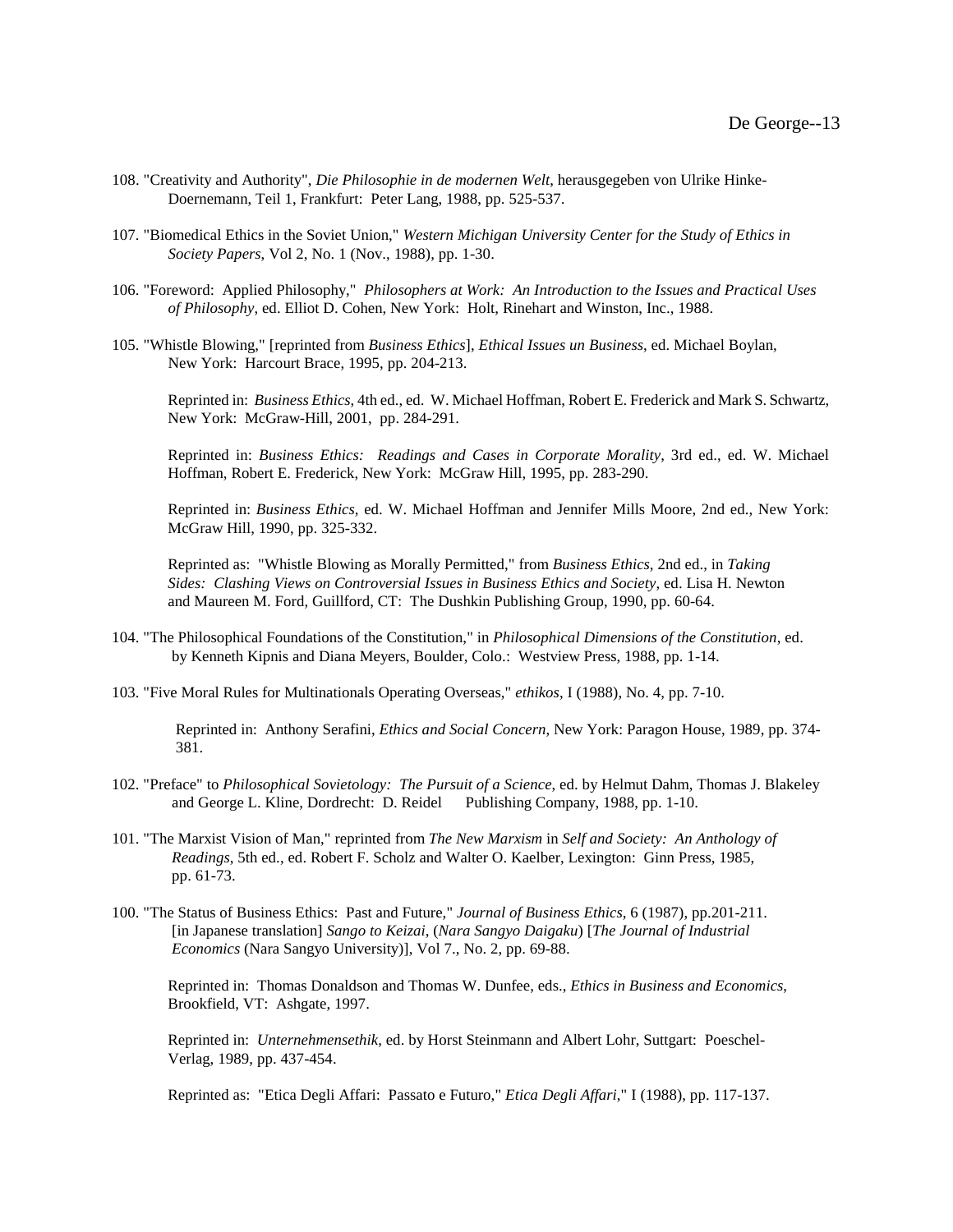- 99. "Ethical Theory for Business Professors," *Journal of Business Ethics*, 6 (1987), pp. 507-508.
- 98. "Competing Ethically and Successfully in International Business," *The Ethical Dimensions of America's Corporate Practices: A Reexamination (The Donald S. MacNaughton Symposium Proceedings, 1986)*, Syracuse: Syracuse University, 1987, pp. 77-94.
- 97. "Business, Responsibility, and the Common Good," *The Common Good and U. S. Capitalism*, Lanham, New York, London: University Press of America, 1987, pp. 304-327.
- 96. "The Moral Limitations of Scientific Research," *Abstracts of the 8th International Congress of Logic, Methodology and Philosophy of Science*, Vol. 4, Moscow: "Nauka," 1987, Part I, Section 6, pp. 214- 17.
- 95. "Ideology and the Third Party Programme," *Studies in Soviet Thought*," 34 (1987), pp. 173-178.
- 94. "Corporations and Morality," *Shame, Responsibility, and the Corporation*, ed. Hugh Curtler, New York: Haven Publishing Company, 1986, pp. 57-75.
- 93. "Ethics, the Environment, and Free Enterprise," *Philosophical Inquiry*, VIII (1986), pp. 124-139.
- 92. "Ethical Dilemmas of Multinational Enterprise," *Ethics and the Multinational Enterprise: Proceedings of the Sixth National Conference on Business Ethics*, ed. by W. Michael Hoffman, Ann E. Lange, David A. Fedo, Lanham, New York, London: University Press of America, 1986, pp. 39-46.

Reprinted in: William H. Shaw and Vincent Barry, eds. Moral Issues in Business,  $10<sup>th</sup>$  ed., Belmont, CA: Wadsworth, 2007, pp. 263-267.

Reprinted in: Kevin Gibson, ed., *Business Ethics: People, Profits, and the Planet* (Boston: McGraw Hill, 2005), pp. 513-518.

Reprinted in: Milton Snoeyenbos, Robert Almeder, James Humber, eds., Business Ethics, 3rd ed., Amherst, NY: Prometheus Books, 2001, pp. 630-637.

Reprinted in: *Business Ethics* , 4th ed., W. Michael Hoffman, Robert E. Frederick and Mark S. Schwartz, eds., New York: McGraw-Hill, 2001, pp. 461-46.

Reprinted in: *Business, Institutions, and Ethics,* John W. Dienhart, ed., NY: Oxford University Press, 2000, pp. 289-294.

Reprinted in: William H. Shaw and Vincent Barry, eds., *Moral Issues in Business*, 7th ed., Belmont, CA: Wadsworth Publishing Co., 1998, pp. 236- 240.

 Reprinted in: *Business Ethics: Readings and Cases in Corporate Morality*, 3rd ed., ed. W. Michael Hoffman, Robert E. Frederick, New York: McGraw Hill, 1995, pp. 487-49.

 Reprinted in: *Moral Issues in Business*, 6th ed., William H. Shaw and Vincent Barry, eds., Belmont: Wadsworth Publishing Co., 1995, pp. 247-252.

 Reprinted in: "Ethical Dilemmas for Multinational Enterprise: A Philosophical Overview," *Ethical Issues in Business*, ed. Michael Boylan, Mew York: Harcourt Brace, 1995, pp. 560-565.

Reprinted in: *Business Ethics*, ed. W. Michael Hoffman and Jennifer Mills Moore, 2nd ed., New York,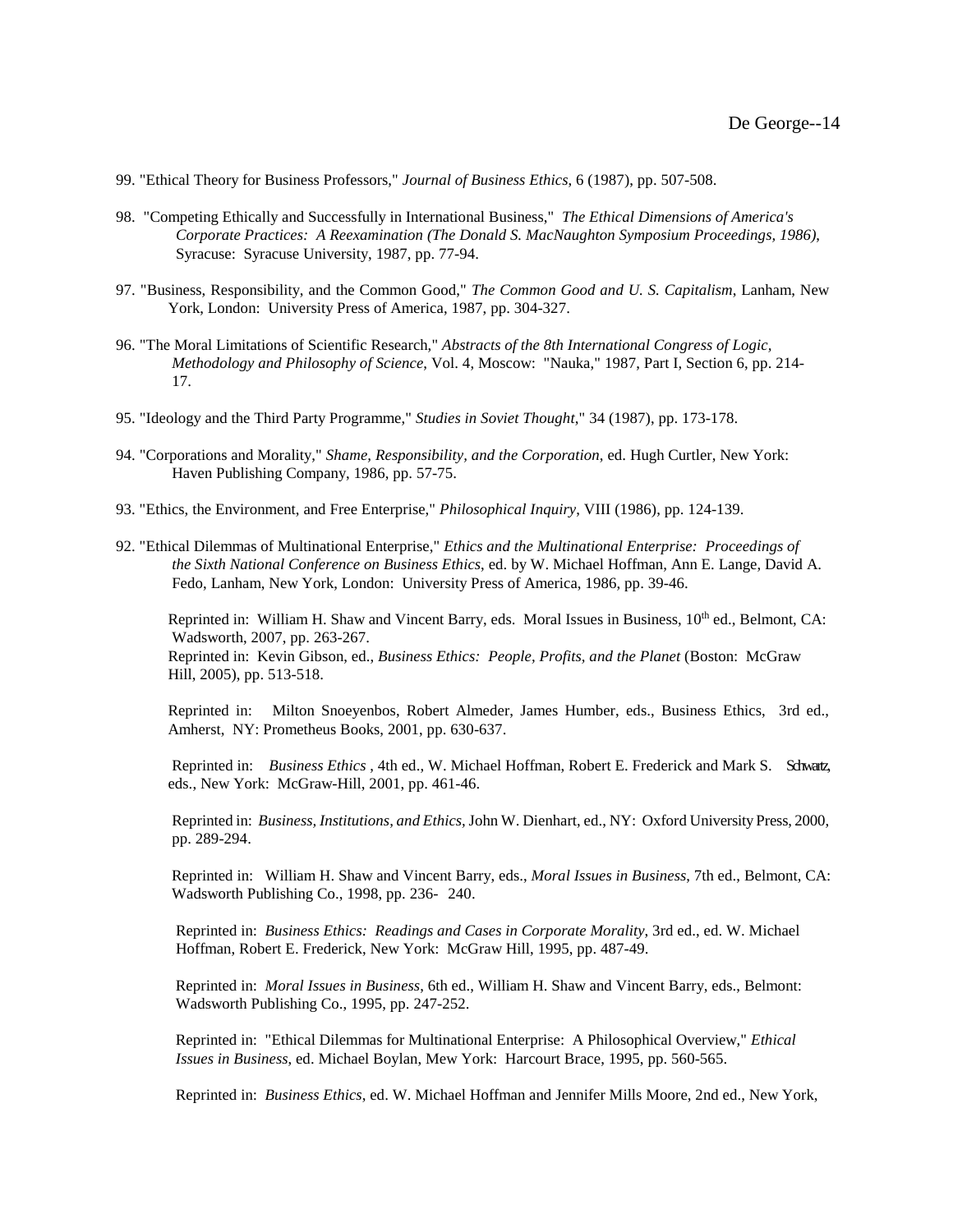McGraw Hill, 1990, pp. 536-541.

- 91. "Turing Machines, Expert Systems and Human Knowledge," *Logos*, 7 (1986), 99-112.
- 90. "Theological Ethics and Business Ethics," *Journal of Business Ethics*, 5 (1986), 421-432.
- 89. "Replies and Reflections on Theology and Business Ethics," *Journal of Business Ethics*, 5 (1986), 521-524.
- 88. "Property and Global Justice," *Philosophy in Context*, 15 (1985), 34-42.

Reprinted in: *Social Ethics*, ed. by Thomas A. Mappes and Jane S. Zembaty, 5th ed., New York: McGraw-Hill, 1996, pp.422-431.

Reprinted in: William H. Shaw, *Social and Personal Ethics*, 2nd ed., Belmont: Publishing Co., 1995, pp. 468-77.

 Reprinted in: William H. Shaw, ed., *Social and Personal Ethics,* Belmont, Calif.: Wadsworth Publishing Co., 1993, pp. 436-444.

- 87. "GM and Corporate Responsibility," *Journal of Business Ethics*, 5 (1986), 177-179.
- 86. "What is the Value of Life?," *Lawrence Journal World*, Sept. 23, 1985, pp. 1-5.
- 85. "Truth and Advertising," reprinted from *Business Ethics* in Donald M. Borchert and David Stewart, *Exploring Ethics*, New York: Macmillan Publishing Company, 1986, 289-298.
- 84. "Commentary on 'Advertising Professional Success Rates'," *Business Professional Ethics Journal*, Vol. 3 (1984), 47-51.
- 83. "Unidad Social y Pluralismo Cultural," *Escritos de Filosofia*, VI (1983), 99-118.
- 82. "On the Interrelation of Theoretical and Applied Ethics", *Pela Filosofia*, Rio de Janeiro, 1984, 384-389.
- 81. "Exploitation and Just Wage," *Social Responsibility: Business, Journalism, Law, Medicine*, X (1984), 5- 23.
- 80. "V. P. Tugarinov--A Reminiscence," *Studies in Soviet Thought*, 28 (1984), 97-99.
- 79. "The Right to Work: Law and Ideology," (*Rights, Work and Collective Bargaining), Valparaiso University Law Review*, 19 (1984), 15-35.

 Reprinted in: T. Beauchamp and N. Bowie (eds.), *Ethical Theory and Business*, 3rd ed., Englewood Cliffs, NJ: Prentice Hall, 1988, pp. 272-275.

 Reprinted in: George D. Chryssides and John H. Kaler, *An Introduction to Business Ethics*, London: Chapman & Hall, 1993, pp. 322-326.

- 78. "Defining Military Obligations: The Need for a Military Code of Ethics," *Army*, 34 (Dec. 1984), 22-30.
- 77. "Relations entre l'Entreprise et l'Etat," *Presenca Filosofica*, XI (1983), 63-68.
- 76. "Social Reality and Social Relations," *The Review of Metaphysics*, XXXVII (1983), 3-20.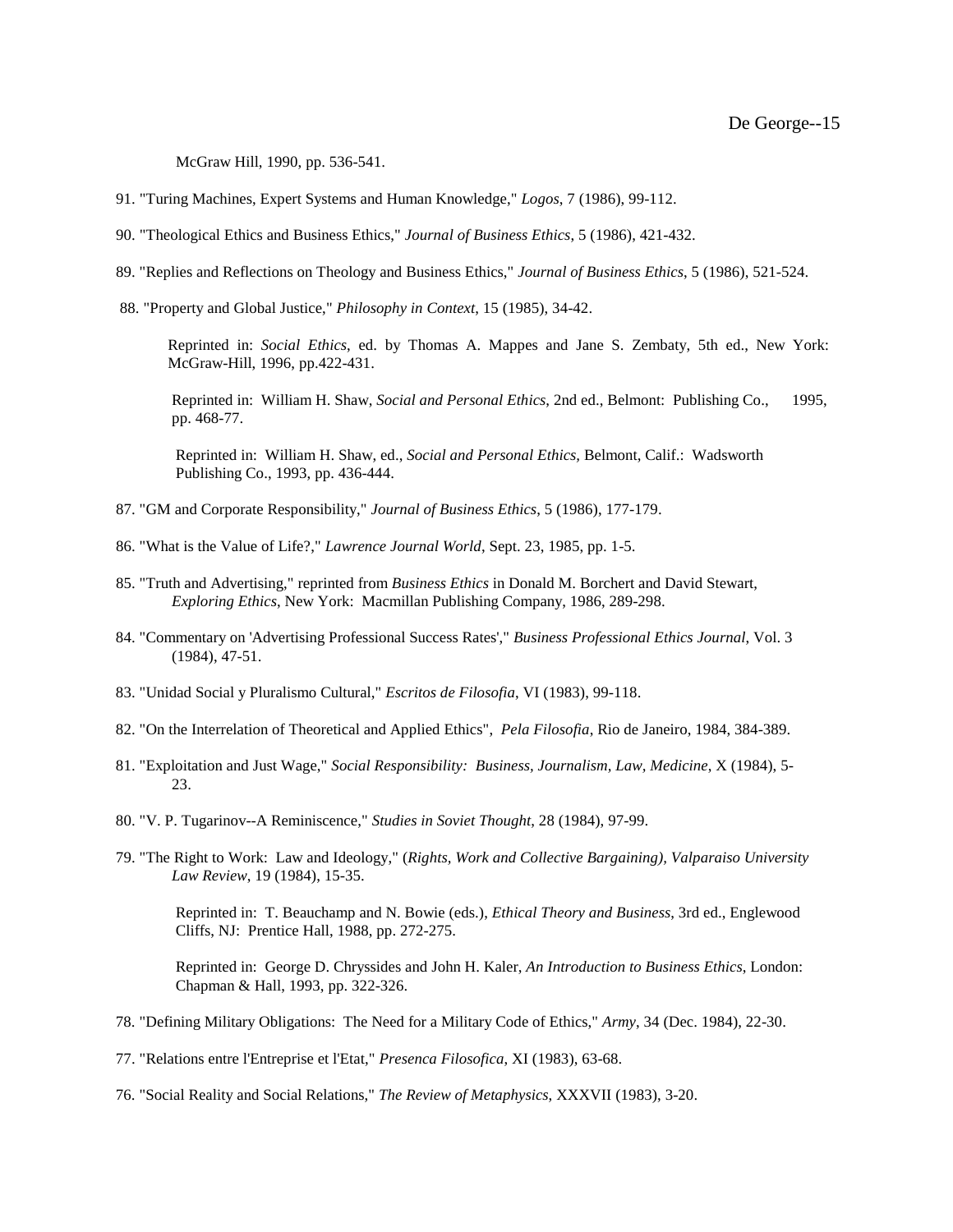- 75. "The Critique of Marxist Philosophy: 1956-1981," *Contemporary Marxism*, James J. O'Rourke, Thomas J. Blakeley, and Friedrich J. Rapp, eds., Dordrecht: D. Reidel Publishing Co., 1984, 9-18.
- 74. "A Code of Ethics for Officers," *United States Air Force Academy Journal of Professional Military Ethics*, 4 (February, 1984), 6-16.

 Reprinted in: *Military Ethics*, Washington, D.C.: National Defense University Press, 1987, pp. 13- 29.

- 74. "A Minimalist Approach to Natural and International Law," *Contemporary Concepts of Law*, Wiesbaden: F. Steiner Verlag, 1983, v. 4, 155-162.
- 72. "The Social Business of Business," *Profits and Professions: Essays in Business and Professional Ethics*, W. Robison, M. Pritchard, and J. Ellin (eds.), Clifton, N.J.: Humana Press, 1983, 157-174.
- 71. "What Is the American Business Value System," *Journal of Business Ethics*, I, No. 4 (1982), 267-275.
- 70. "Pluralism, Systems, and Philosophical Activity," *Philosophers On Their Own Work*, v. 9, ed. Andre Mercier and Maja Svilar, Bern/Frankfurt: Peter Lang, (1982), 53-85.
- 69. "A Etica de Negociacones e Conflictos nas Relacoes Trabalhistas," *Presenca Filosofica*, VII, No. 1 (Jan/Mar 1981).
- 68. "U.S. Firms in South Africa," from *Business Ethics*, reprinted in T. Beauchamp and N. Bowie, *Ethical Theory and Business*, 2nd ed., Englewood Cliffs, N.J.: Prentice Hall, 1983, 285-292.

 Reprinted in: T. Beauchamp and N. Bowie (eds.), *Ethical Theory and Business*, 3rd ed., Englewood Cliffs, NJ: Prentice Hall, 1988, pp. 526-532.

- 67. "Business and the Humanities: A Case Study," *The Nebraska Humanist*, V, No. 1-2 (Spring-Fall 1982), 82- 86.
- 66. "Can Corporations Have Moral Responsibility?," *University of Dayton Review*, XV, No. 2 (Winter 1981-82), 3-15.

 Reprinted in: T. Beauchamp and N. Bowie (eds), *Ethical Theory and Business*, 3rd ed., edited by Englewood Cliffs, NJ: Prentice Hall, 1988, pp. 62-68.

 Reprinted in: T. Beauchamp and N. Bowie (eds.), *Ethical Theory and Business*, 2nd ed., Englewood Cliffs, N.J.: Prentice-Hall, 1983, 57-67.

65. "Ethical Responsibilities of Engineers in Large Organizations: The Pinto Case," *Business and Professional Ethics Journal*, I (1981), 1-14.

Reprinted in: Fritz Allhoff and Anand J. Vaidya, eds., *Professions in Ethical Focus: An Anthology*, Buffalo: Broadview Press, 2008.

 Reprinted in: *Engineering Ethics*, ed. Michael Davis, The International Library of Essays on Public and Professional Ethics, Aldershot: Ashgate Publishing Ltd, 2005, pp 328-338.

Reprinted as "Ethics and the Automobile Industry: The Pinto Case," in *Technology and Values,* ed. by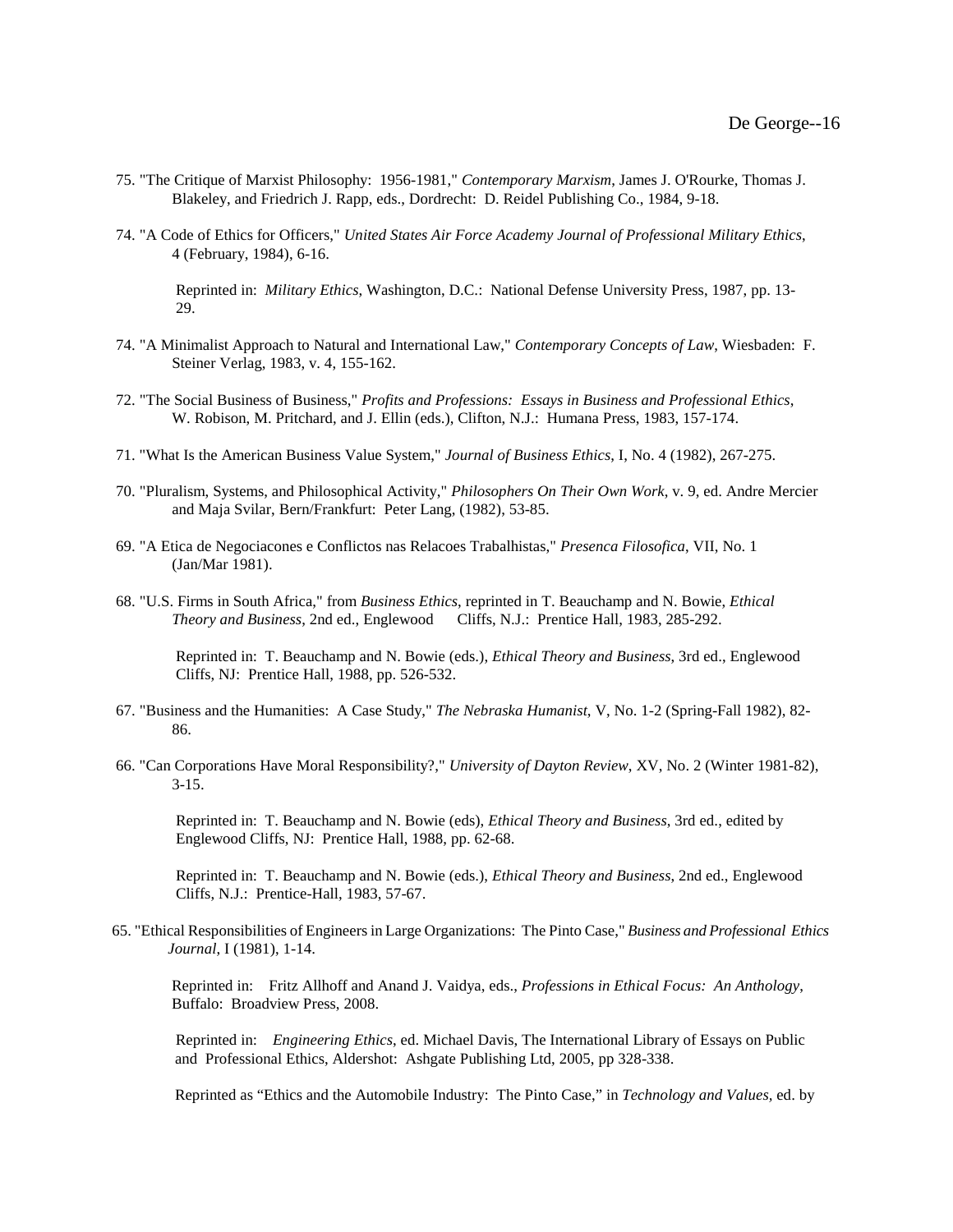Kristin Shrader-Frechette and Laura Westra, Lanham, MD: Rowman & Littlefield Publishers, Inc., 1997, pp. 279-294.

 Reprinted in: *Ethical Theory and Business*, Tom L. Beauchamp and Norman E. Bowie, eds., Upper Saddle River, NJ: Prentice Hall, 1997, pp. 136-143.

 Reprinted in: *The Ford Pinto Case: A Study in Applied Ethics, Technology and Society*, Douglas Birsch and John Fielder, eds., Albany: State University of New York Press, 1994, pp. 179-194.

 Reprinted in: *Ethical Theory and Business*, 4th ed., ed. Tom L. Beauchamp and Norman E. Bowie, Englewood Cliffs: Prentice Hall, 1993, pp. 130-137.

 Reprinted in: *Collective Responsibility*, ed. Larry May & Stacy Hoffman, Rowman and Littlefield, 1991, pp. 151-166.

 Reprinted in: *Ethical Issues in Engineering,* ed. by Deborah G. Johnson, Englewood Cliffs, NJ: Prentice Hall, 1991, pp. 175-186.

 Reprinted in: *Ethics and the Professions*, ed. by David Appelbaum and Sahah V. Lawton, Englewood Cliffs, NJ: Prentice-Hall, Inc., 1990, pp. 281-291.

 Reprinted as: "An Engineering Disaster: The Pinto Case," in *Ethical Issues in the Professions*, ed. by Peter Y. Windt [et al], Englewood Cliffs, NJ: Prentice-Hall, 1989, pp. 269-278.

 Reprinted in: Norman Bowie, ed., *Making Ethical Decisions*, McGraw Hill, 1984. Partially reprinted in: *Ethics and Engineering*, Mike Martin and Robard Schinsinger, eds., New York: McGraw-Hill Book Co., 1983.

 Reprinted in: Wayne B. Hamilton, ed., *Readings in Business and Professional Ethics*, University of Maryland: The Open University, Vol. 1, 1983, pp. 192-203. Also reprinted in new edition, 1984. Reprinted in: *Today's Moral Problems*, ed. Richard Wasserstrom, New York: Macmillan Publishing Co., 1985.

 Reprinted in: *Moral Issues in Business*, ed. Vincent Barry, 3rd ed., Belmont, Ca.: Wadsworth Publishing Co., 1985.

64. "The Moral Responsibility of the Hospital," *The Journal of Medicine and Philosophy*, 7 (1982), 85-98.

 Reprinted in: *Humanistic Health Care: Issues for Caregivers*, ed. Gelard P. Turner and Joseph Mapa, Ann Arbor, Mich.: Health Administration Press, 1988, pp. 254-265.

- 63. "Moral Responsibility and the Corporation," *Philosophic Exchange* III, No. 2 (Summer, 1981), 40-53.
- 62. "Marxism and the Good Society," *Marxism and the Good Society* (ed. J. Burke, L. Crocker and L. Legters), Cambridge University Press, 1981, 7-31.
- 61. "Blanshard's Political Philosophy, *The Philosophy of Brand Blanshard* (Library of Living Philosophers, xv) Arthur Schilpp, ed., La Salle, Ill.: Open Court, 1980, 380-401.
- 60. "Education and Morality," *Two Centuries of Philosophy in America*, ed. P. Caws, Oxford: Basil Blackwell, 1980, 346-362.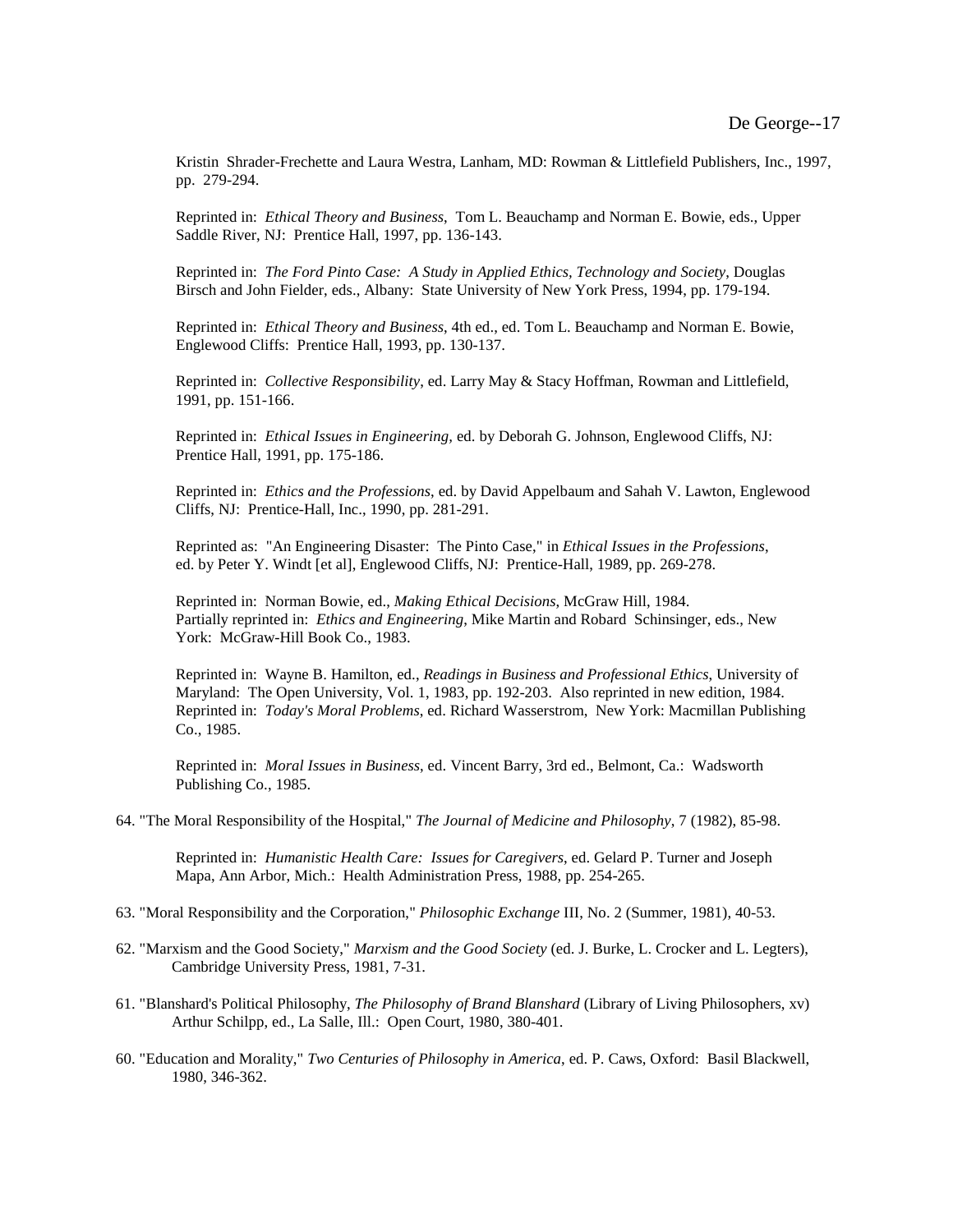- 59. "Ethics and the Insurance Industry," *Mid-America Insurance*, XC, Feb. 1980, 24 ff.
- 58. "Consent and Obedience," *Archiv fuer Rechts-und Sozialphilosophie/Archives for Philosophy of Law and Social Philosophy*, (Beiheft #12), 1980, 49-61.
- 57. "Ethics: Principles and Disclosures," with J. Pichler, *World*, Spring 1979, 28-32.

Reprinted in: *The Best of Business*, Vol. 2, No. 1 (1980), 95-99.

Summarized in: *The C.F.A. Digest*, Fall 1979, 57-58.

56. "Moral Issues in Business," *Ethics, Free Enterprise, and Public Policy*, ed. R. De George and J. Pichler, New York: Oxford U. P., 1978, 3-18.

 Reprinted in: George D. Chryssides and John H. Kaler, *An Introduction to Business Ethics*, London: Chapman & Hall, 1993, pp. 37-49.

55. "The Environment, Rights and Future Generations," *Moral Philosophy and the Twenty-first Century*, Notre Dame: University of Notre Dame Press, 1978, 93-105.

 Reprinted in: Ralph W. Clark, *Introduction to Moral Reasoning*, St. Paul: West Publishing Company, 1986, pp. 120-131.

 Reprinted in: Richard L. Purtill, ed., *Moral Dilemmas*, Belmont, Ca.: Wadsworth Publishing Co., 1984, pp. 416-425. Reprinted in: Ernest Partridge, ed., *Responsibilities to Future Generations: Environmental Ethics*, Buffalo, NY: Prometheus Books, 1981, 157-165.

 Reprinted in: T. Beauchamp and N. Bowie (eds.) *Ethical Theory and Business*, 2nd ed., Englewood Cliffs, N.J.: Prentice Hall, 1983, 436-445.

- 54. "Freedom, Genetics, and the Law," *The Journal of Value Inquiry*, XI (1977), 208-212.
- 53. "Responding to the Mandate for Social Responsibility," *Guidelines for Business When Societal Demands Conflict*, Washington, D.C.: Council for Better Business Bureaus, 1978, 60-80.
- 52. "Biology and Human Freedom," *Proceedings of the 16th World Congress of Philosophy*, Dusseldorf, 1978, Section papers, 179-181.
- 51. "Creativity and Authority," *Dialectics and Humanism*, VI (Summer, 1979), 15-25.
- 50. "Minimalism and Authority," *The Personalist*, LIX (1978), 408-09.
- 49. "Morality and American Free Enterprise," (co-author), *Kansas Alumni*, February, 1977, 12-13.
- 48. "Law and Ethical Pluralism," *ARSP (Archiv Fuer Rechts-und Sozial Philosophie*, Beiheft No. 11 (1979), 281- 291.
- 47. "Toward a Philosophy of the University," *Philosophy in the Life of a Nation: Bicentennial Symposium of Philosophy*, New York, 1976, 2-12.
- 46. "Some Comments and Questions on Method and the Finalities," *First Considerations*, by Paul Weiss,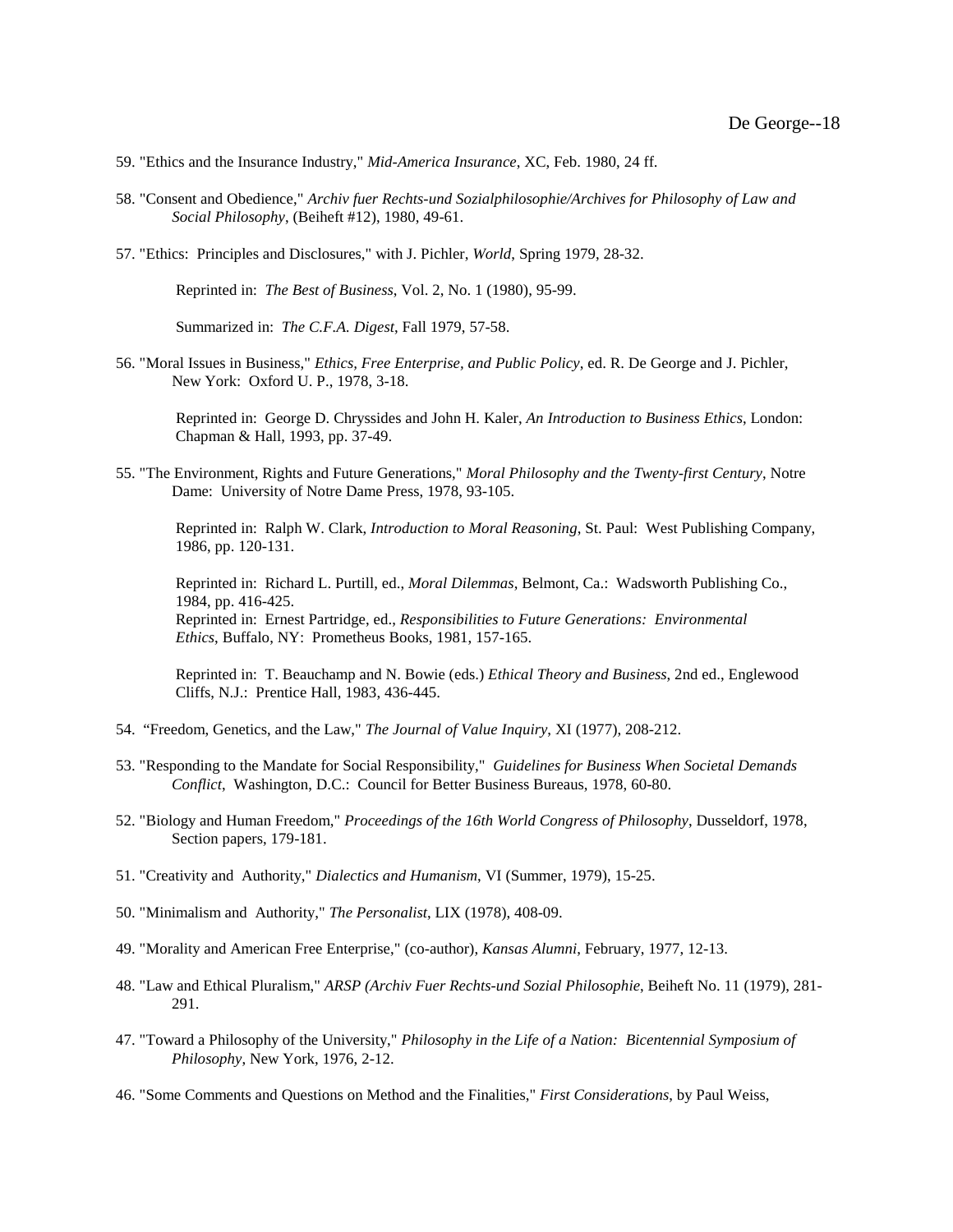Carbondale: Southern Illinois U. P., 1977, 197-198.

- 45. "The Concept of Authority," *Power and Authority in Law Enforcement* (ed. T. Armstrong and K. Cinnamon), Springfield, Illinois: Charles Thomas, 1976, 39-55.
- 44. "The Nature and Function of Epistemic Authority," *Authority: A Philosophical Analysis* (ed. R. B. Harris), University, Alabama: Alabama University Press, 1976, 76-93.
- 43. "Authority: A Bibliography," *Authority: A Philosophical Analysis* (ed. R. B. Harris), University, Alabama: Alabama University Press, 1976, 141-170.
- 42. "Freedom and Authority," *Freedom: ACPA Proceedings*, L (1976), 134-145.
- 41. "Anarchism and Authority," *Anarchism* (Nomos, XIX), Ed. J. Roland Pennock and John W. Chapman, New York: New York University Press, 1978, 91-110.
- 40. "Authority and Morality," *Authority* (ed. F. Adelmann), The Hague: Nijhoff, 1974, 31-49.
- 39. "Academic Freedom and Tenure: Arizona State University," (with R. Adams), *AAUP Bulletin*, LXII (1976), 55-69.
- 38. "Do We Owe the Future Anything?", *Law and the Ecological Challenge* (AMINTAPHIL II) Buffalo, William S. Hein & Co., 1978, pp. 180-190.

 Reprinted in: *Ethics*, ed. H. Gene Blocker, New York: Haven Publications, 1986, pp. 859-872. Reprinted in: *Values in Conflict*, ed. by Burton Leiser, New York: Macmillan, 1981, pp. 202-212.

 Reprinted in: *Morality in Practice*, ed. James P. Sterba, Belmont, CA: Wadsworth Publishing Company, 1984, pp. 90-96.

 Reprinted in: *Fundamentals of Philosophy*, 2d ed., ed. David Stewart and H. Gene Blocker, New York: Macmillan, 1987.

- 37. "Communism and the New Marxists," *Marxism and Religion in Easter Europe*, Dordrecht: D. Reidel, 1975, 3-12.
- 36. "Reason, Truth and Context," *Idealistic Studies*, IV (1974), 35-49. (Also guest co-editor of this issue of the Journal.)
- 35. "Ethics in the Filosofskaia Entsiklopedia," *Studies in Soviet Thought*, XIII (1973), 194-198.
- 34. "The Enforcement of Morality as a Function of Law," *Annuario de Filosofia del Derecho*, XVII (1973-74), 533-538.
- 33. "Legal Enforcement, Moral Pluralism and Abortion," *Philosophy and Law: Proceedings of the ACPA*, XLIX (1975), 171-180.
- 32. "The Catholic Church and Contemporary Thought," *Religion*, XII, no. 1,(January, 1975).
- 31. "Technology and Reason," *Proceedings of the XVth World Congress of Philosophy*, Sofia, 1973, vol. 1, 305- 309.
- 30. "Philosophy," *Russian and Soviet Studies: A Handbook*, (ed. C. A. Bezer), Columbus, Ohio: AAASS, 1973, 21-23.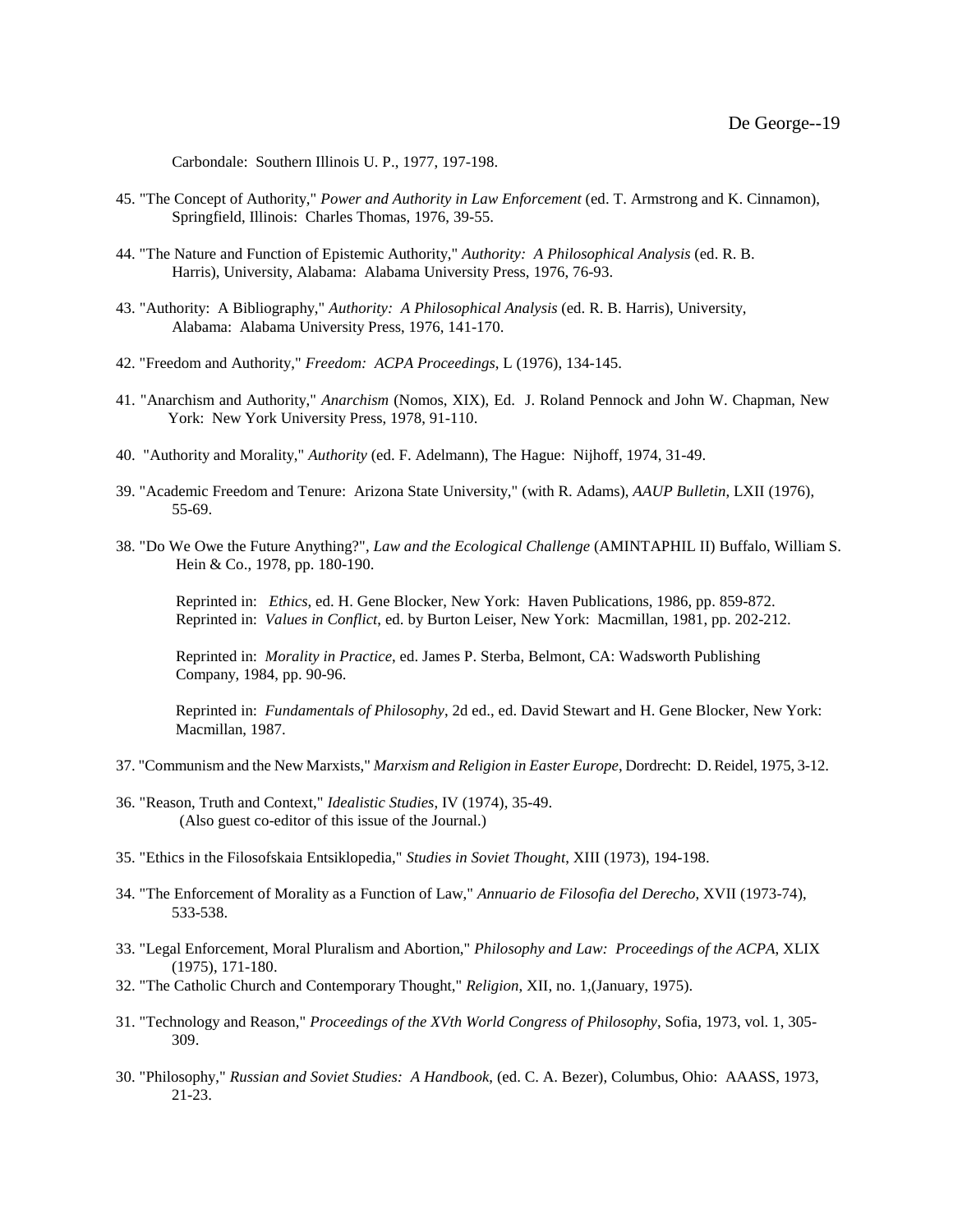- 29. "Read Marx Instead," *Problems of Communism*, XXII (1973), 72-74.
- 28. "Marxist-Leninist Ethics," *Marxism, Communism and Western Society*, New York: Herder and Herder, 1972, vol. III, 223-228.
- 27. "Marxist Humanism," *Marxism, Communism and Western Society*, New York: Herder and Herder, 1972, vol. IV, 180-184.
- 26. "The Meaning and Function of Communism: A Study in Comparative Method," *Newsletter on Comparative Studies of Communism*, V (1972), 2, 4-22.
- 25. "Marxism and Anti-Marxism," *Studies in Comparative Communism*, IV (1971), 37-41.
- 24. "On 'The Justification of Human Rights'," *Human Rights* (ed. E. Pollack), Buffalo: Jay Stewart Publications, Inc., 1971, 143-152.
- 23. "Myth and Reason," *Myth and Philosophy: Proceedings of the America Catholic Philosophical Association*, XLV (1971), 28-39.
- 22. "The New Marxism and Human Values," *Human Values in a Secular World* (ed. R. Apostol), New York: Humanities, 1970, 57-80.
- 21. "The Function and Limits of Epistemic Authority," *The Southern Journal of Philosophy*, VIII (1970), 199- 204.
- 20. "Die Marxistisch-leninistische Ethik," *Sowjetsystem und Demokratische Gesellschaft; Eine Vergleichende Enzyklopadie*, Frieburg: Herder, 1968, vol. ii, col. 318-326.
- 19. "Marxistischer Humanismus," *Sowjetsystem und Demokratische Gesellschaft; Eine Vergleichende Enzyklopadie*, Frieburg: Herder, 1968, vol. II, col. 1297-1303.
- 18. "Commentary on 'The Human Future from Scientific Findings'," *Philosophy and the Future of Man: Proceedings of the American Catholic Philosophical Association*, XLII (1968), 42-44.
- 17. "Philosophy, Ideology and 'Logical Myths'," *Proceedings of the XIVth International Congress of Philosophy*, 1968, vol. I, 463-467.
- 16. "Fedor Vasilevich Konstantinov," *Soviet Leaders* (ed. George Simmonds), New York: Thomas Y. Crowell, 1967, 236-241.
- 15. "On the Concept of Man," *Proceedings of the Seventh Inter-American Congress of Philosophy*, 1967, vol. II, 55-61.
- 14. "Morality, Ethics and East European Marxism," *Inquiry*, IX (1966), 1-29.

Reprinted in Finnish: "Morali, etiikka ja Ita European Marxismi," *Tilanne* (1966), 224-238.

- 13. "Heidegger and the Marxists," *Studies in Soviet Thought*, V (1965), 289-298.
- 12. "The Soviet Concept of Man and the Western Philosophical Tradition, *Philosophy Today*, VIII (1964), 258- 271.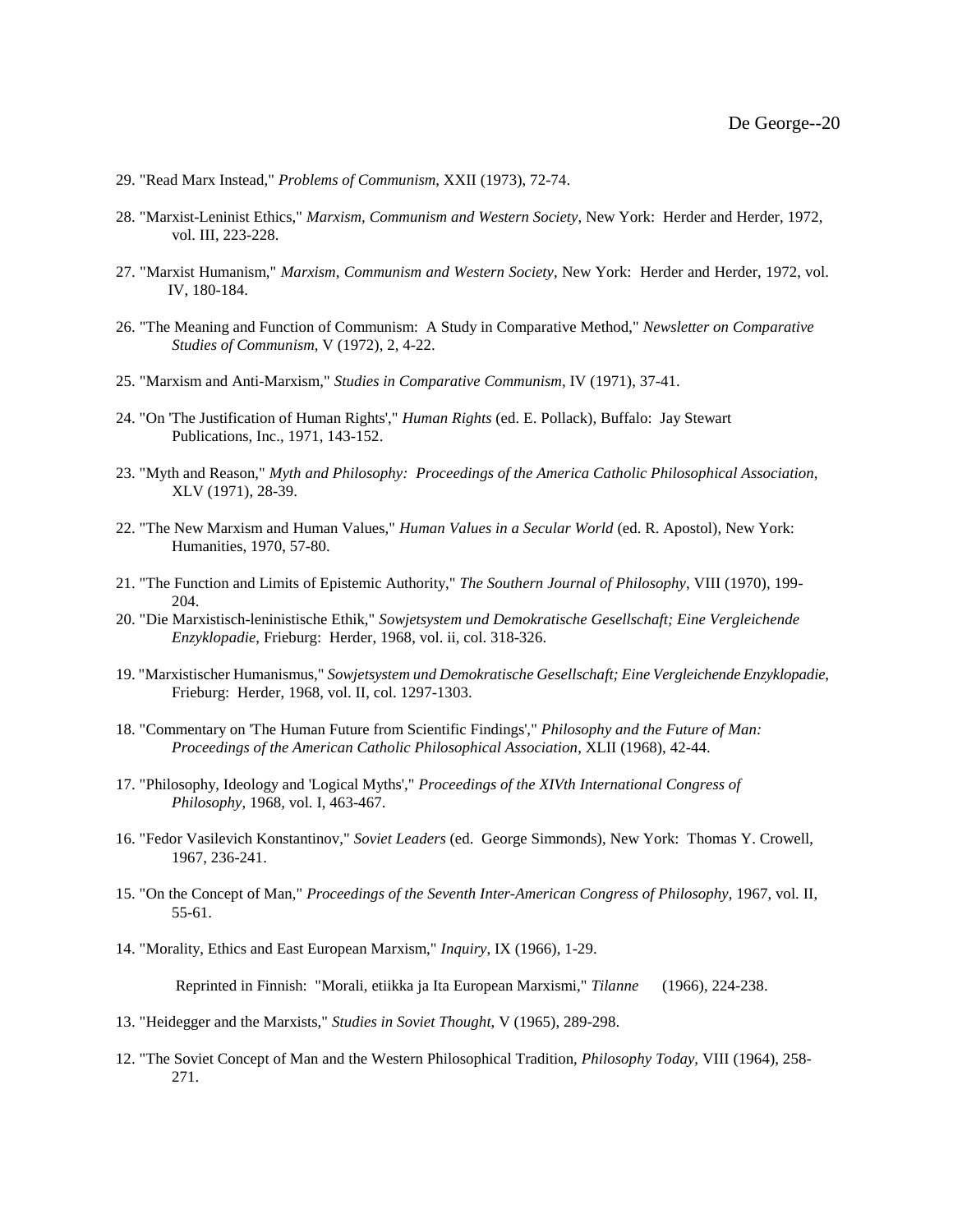- 11. "Marxist-Leninist Ethics; A Rejoinder," *Studies in Soviet Thought*, (1964), 305-307.
- 10. "L'existentialisme et la vie philosophique aux Etats-Unis," (with E. Robinson and J. Russell), *Les Etudes Philosophiques*, N.S. XIX (1964), 265-274.
- 9. "The Soviet Concept of Man," *Iris Hibernia: Aspects of Communism*, 1964, 14-28.

Reprinted in: *Studies in Soviet Thought*, IV (1964), 261-276.

- 8. "Soviet Ethics and Soviet Society," *Studies in Soviet Thought*, IV (1964), 206-217.
- 7. "The Foundations of Marxist-Leninist Ethics," *Studies in Soviet Thought*, III (1963), 121-133. (For Soviet reply see *Voprosy Filosofii*, 1964, 5, 108-112.)

 Reprinted in: *Philosophy in the Soviet Union: A Survey of the Mid-Sixties* (ed. E. Laszlo), Dordrecht, Holland: D. Reidel, 1967, 49-60.

- 6. "Value Theory in Soviet Philosophy: A Western Confrontation," *The Proceedings of the XIII International Congress of Philosophy*, 1963, vol. IV, 133-143.
- 5. "A Bibliography of Soviet Ethics," *Studies in Soviet Thought*, III (1963), 83-103.
- 4. "The Uneasy Revival of Metaphysics," *The Review of Metaphysics*, X (1963), 68-81.
- 3. "Metaphysics, Psychoanalysis and Self-Knowledge," *Proceedings of the American Catholic Philosophical Association*, XXXV (1961), 197-204.
- 2. "The Lost Art of Contemplation," *Spectrum*, I (1960), 8-10, 37-39.
- 1. "Duties and Ideals in Leonard Nelson's Ethics," *Kant-Studien*, II (1959-60), 259-271.

#### Translations:

- 3. "Problems in the Study of Language and Literature," J. Tyniana and Jakobson in *The Structuralists from Marx to Levi Strauss*, New York: Anchor Books, 1972, 81-83.
- 2. "The Messiah of Israel," Andre Chouraqui, *Cross Currents*, XI (1961), 331-343.
- 1. "Spirit in the Service of the World and World in the Service of Spirit," Louis Lavelle, *Cross Currents*, X (1960), 221-227.

## Other:

 Script: "Thinking About Moral Issues." Two audio tapes (4 sides) narrated by Cliff Robertson, Nashville: Knowledge Products, 1994.

Guest editor, *Business Ethics Quarterly*, vol. 4, no. 1 (January 1994).

Editor, *Philosophical Calendar*, 6 issues/year, 1977-1984.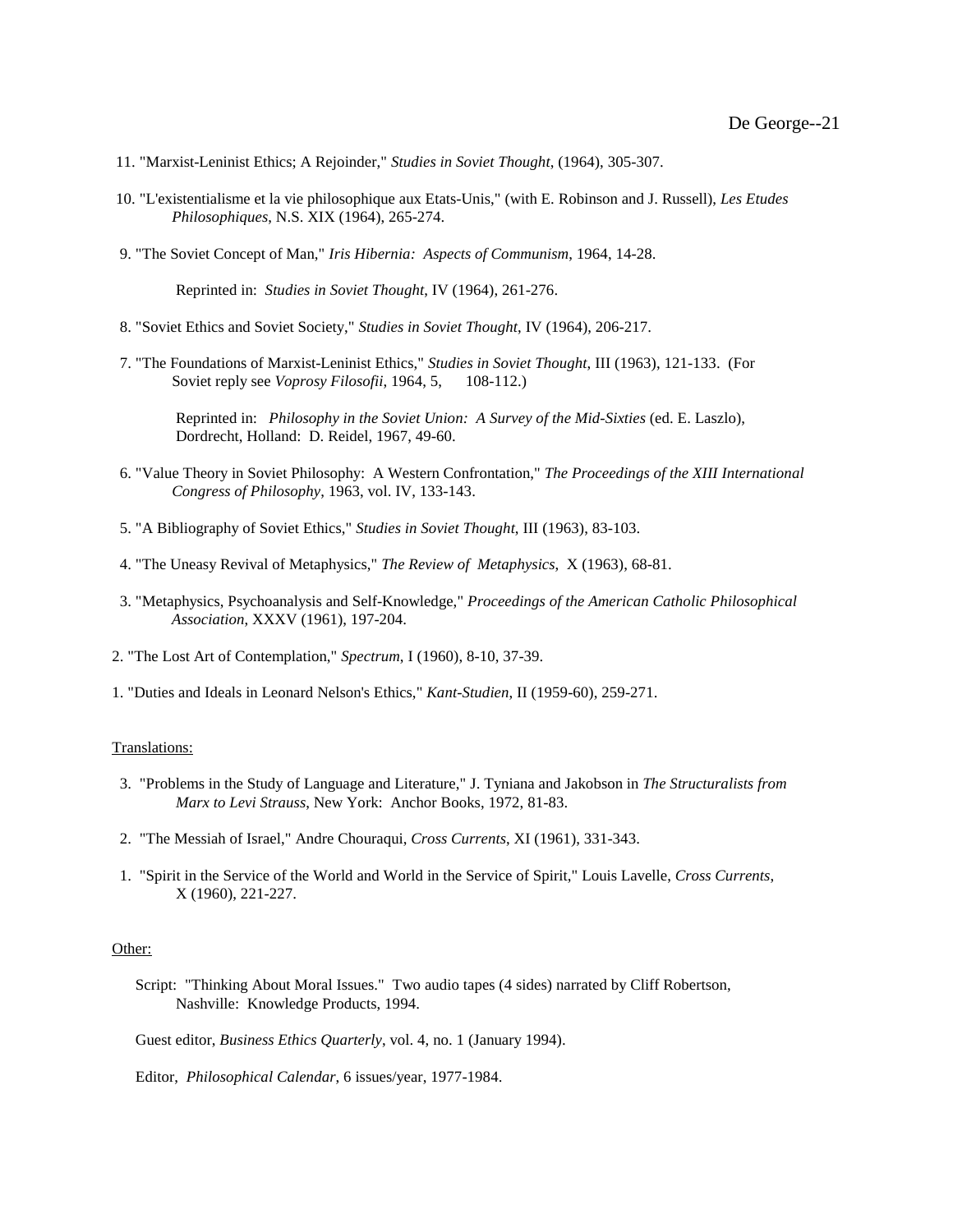### Book Reviews:

- 51. "Kremlin Capitalism," by J Blasi, M. Kroumova, D. Kruse, *Business & Contemporary World*, X, 2 (1998), p.339- 344.
- 50. Louis Menand (ed.). "The Future of Academic Freedom," and *"*Free Speech in the College Community*," Academe*, July/August 1977, pp. 45-46.
- 49. Peter Koslowski (ed.), "Ethics in Economics, Business, and Economic Policy," *Journal of Economics/Zeitschrift fuer Natonaloekonomie*, 58, 1 (Sept. 1993), pp. 92-93.
- 48. A. MacIntyre, "Three Rival Versions of Moral Enquiry: Encyclopaedia, Genealogy, and Tradition," University of Notre Dame Press, 1990, *Faith and Philosophy*, Vol. 8, No. 4, 1991, pp. 541-545.
- 47. J. Mahoney, "Teaching Business Ethics in the UK, Europe and the USA," *Business and Society Review*, No. 77, Spring 1991, pp. 65-66.
- 46. J. Sterba, "How to Make People Just," *Teaching Philosophy*, 13:2 (June 1990), pp. 167-168.
- 45. S. White, "The Bolshevik Poster," *The Journal of Aesthetics and Art Criticism*, 47 (1989), no. 2, p. 203.
- 44. L. Graham, "Science, Philosophy, and Human Behavior in the Soviet Union," *Science*, 19 February 1988, p. 923.
- 43. A. R. Lacey, "A Dictionary of Philosophy," 2nd ed., in *Teaching Philosophy*, 11 (1988), pp. 189-190.
- 42. P. French, "Collective and Corporate Responsibility," *Nous*, Vol.21 (1987), pp. 448-450.
- 41. James P. Scanlan, "Marxism in the USSR," *Studies in Soviet Thought*, 33 (1987), pp.75-79.
- 40. R. Flathman, "The Practice of Political Authority," *Philosophia*, Vol. 17 (l987), pp. 233-236.
- 39. M. Ryan, "Marxism and Deconstruction," *Slavic Review*, 44 (1985), 776.
- 38. E. Cassell, "The Place of the Humanities in Medicine," *The International Journal of Applied Philosophy*, 2 (1985), 89-90.
- 37. T. Donaldson, "Corporations and Morality," *Nous*, 18 (1984), 548-551.
- 36. T. Rockmore, W. J. Gavin, J. G. Colbert, T. J. Blakeley, "Marxism and Alternatives," *Slavic Review*, 42 (1983), 121-122.
- 35. William L. Reese, "Dictionary of Philosophy and Religion: Eastern and Western Thought," *Teaching Philosophy*, IV (1981), 87-89.
- 34. A. Flew, "A Dictionary of Philosophy," and W. L. Reese, "Dictionary of Philosophy and Religion," *Teaching Philosophy*, IV (1981), 87-89.

<sup>33.</sup> J. McMurtry, "The Structure of Marx's World View," *CLIO*, IX (1980) 305-10.

<sup>32.</sup> A. R. Lacey, "Dictionary of Philosophy," *Teaching Philosophy*, II (1979), 202-03.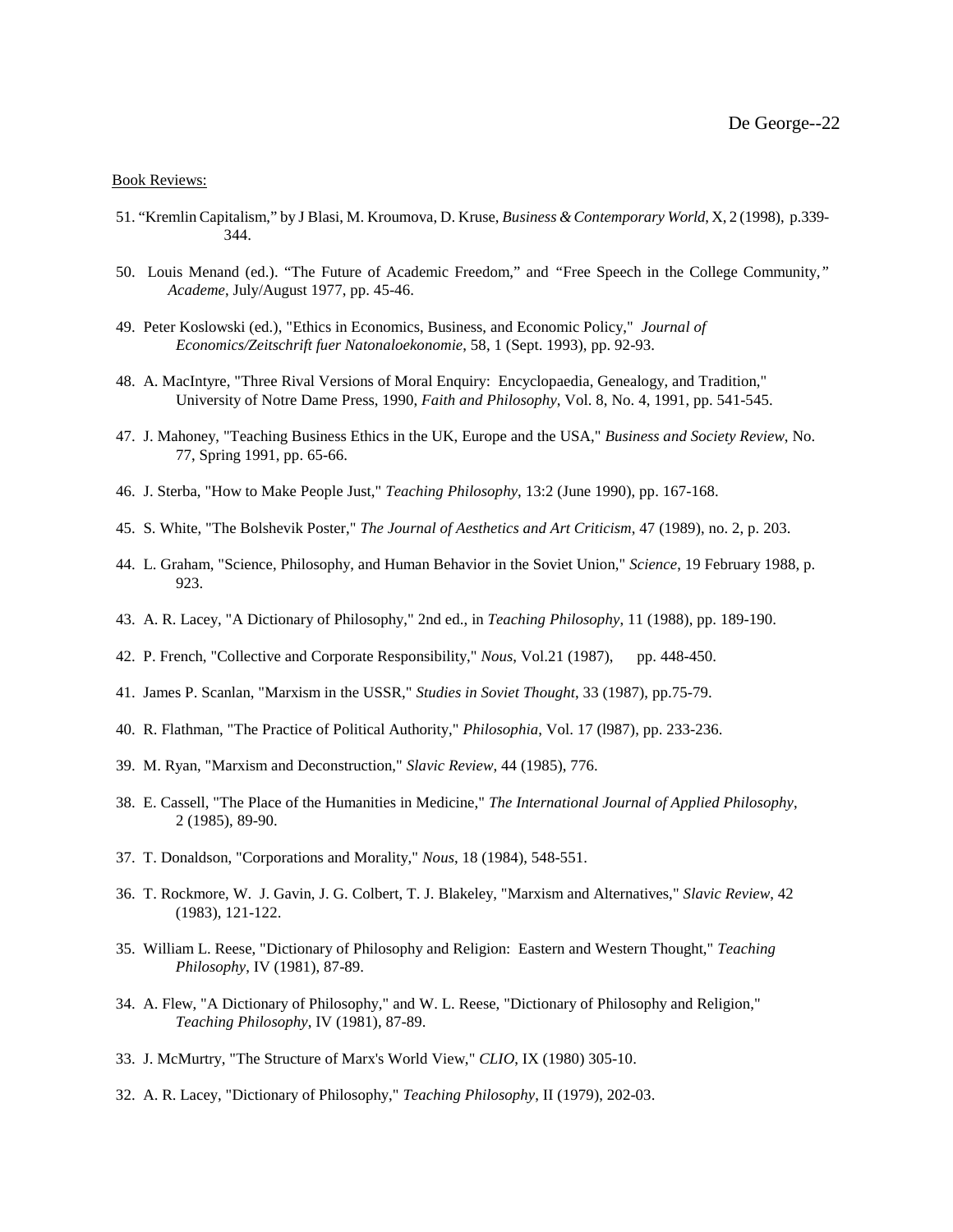- 31. S. Auroux and Y. Weil, "Nouveau vocabulaire des etudes philosophiques" and "Dictionnaire des auteurs et des themes de la philosophie," *Teaching Philosophy*, I (1977), 483-486.
- 30. L. N. Mitrokhin et al, "Burzhuaznaia Filosofiia XX Veka," *Slavic Review*, XXXVI (1977), 134-135.
- 29. W. Boeslager, "The Soviet Critique of Neopositivism," *Canadian Slavonic Papers*, XIX (1977), 233-234.
- 28. A. S. Bogomolov, "Burzhuaznaia Filosofiia SShA XX Veka," *Slavic Review*, XXXIV (1975), 410-411.
- 27. P. Kovaly, "Rehumanization or Dehumanization?," *Slavic Review*, XXXV (1976), 145-146.
- 26. H. Marcuse, "Soviet Marxism," *Foreign Affairs 50-Year Bibliography*, New York: R. R. Bowker, 1972, 661.
- 25. A. Meyer, "Leninism," *Foreign Affairs 50-Year Bibliography*, New York: R. R. Bowker, 1972, 663.
- 24. C. Levi-Strauss, "The Raw and the Cooked," *The Nation*, Mar. 16, 1970, 314-16.
- 23. Z. Jordan, "Dialectical Materialism" and G. Planty-Bonjour, "The Categories of Dialectical Materialism," *Slavic Review*, XXVIII (1969), 166-67.
- 22. L. Dupre, "The Philosophical Foundations of Marxism," *The New Scholasticism*, XLIII (1969), 178-181.
- 21. A. G. N. Flew, "Evolutionary Ethics, *Journal of Value Inquiry*, III (1969), 316-317.
- 20. S. Avineri, "The Social and Political Thought of Karl Marx," *Slavic Review*, XXVIII (1969), 499-500.
- 19. R. Garaudy and Q. Lauer, "A Christian-Communist Dialogue," *Thought*, XLIV (1969), 307-308.
- 18. "Metaphysics and Explanation," ed. W. F. Capitan and D. D. Merrill, *The New Scholasticism*, XLI (1967), 416-418.
- 17. F. Romero, "Theory of Man," *Philosophical Studies*, XV (1966), 285-287.
- 16. P. Fuss, "The Moral Philosophy of Josiah Royce," *Philosophical Studies*, XV (1966), 287-288.
- 15. "Russian Philosophy," 3 vols., ed. Edie, Scanlan, Zeldin, Kline, *Slavic Review*, XXV (1966), 361-363.
- 14. T. Blakeley, "Soviet Theory of Knowledge," *Philosophical Studies*, (1965), 266-267.
- 13. "Catholicisme un et divers," *Philosophical Studies*, XIV (1965), 267.
- 12. A. Deregibus, "La Filosofia Etico-Politica de Spinoza," *Philosophical Studies*, XIV (1965), 268.
- 11. Z. A. Jordan, "Philosophy and Ideology," *Slavic Review*, XXIII (1964), 378-379.
- 10. J. M. Bochenski, "Soviet Russian Dialectical Materialism," *Philosophical Studies*, XIII (1964), 231-232.
- 9. J. R. Simmons, "The Quest for Ethics," *Philosophical Studies*, XIII (1964), 323-324.
- 8. E. J. Roesch, "The Totalitarian Threat," *Philosophical Studies*, XI (1964), 232-233.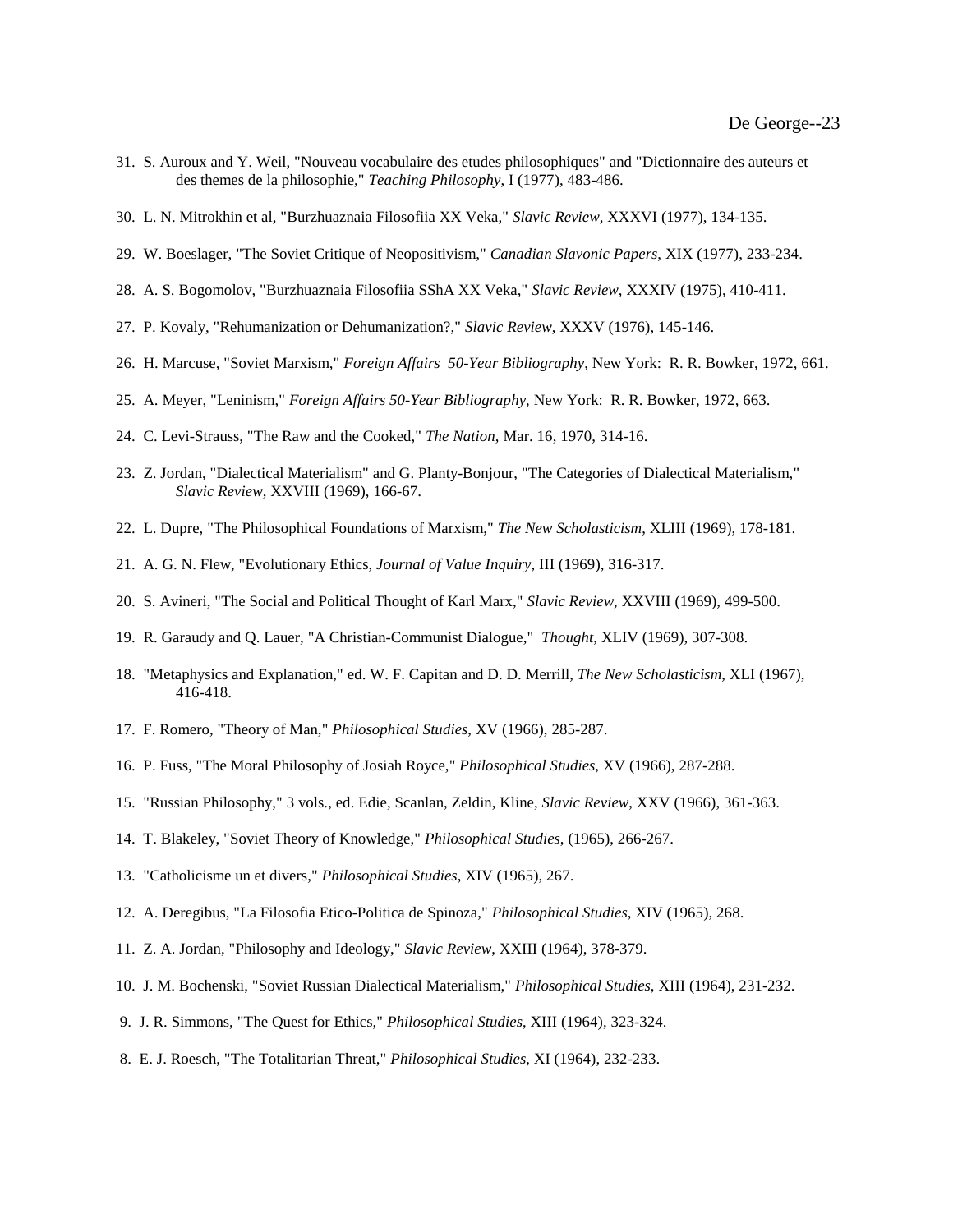- 7. J. Danielou, "The Scandal of Truth," *Philosophical Studies*, XIII (1964), 322-323.
- 6. E. Kamenka, "The Ethical Foundations of Marxism," *Studies in Soviet Thought*, III (1963), 81-82.
- 5. "Philosophy, Science and Man: The Soviet Delegation Reports for the XIII World Congress of Philosophy," *Studies in Soviet Thought*, IV (1964), 70.
- 4. N. Lobkowicz, "Marxismus-Leninismus in der CSR: Die Tschechoslovakische Philosophie Seit 1945," *Philosophical Studies*, XII (1963), 265.
- 3. "Studies in Soviet Thought, II (1)," *Philosophical Studies*, XII (1963), 295-296.
- 2. K. Gallagher, "The Philosophy of Gabriel Marcel," *The Journal of Communication*, XII (1963), 63.
- 1. T. J. Blakeley," Soviet Scholasticism," and "Studies in Soviet Thought I," *Philosophical Studies*, XI (1963), 267-269.
- Approximately 40 short reviews for *The Review of Metaphysics*, vol. XII(1959-60), nos. 1, 2, 3, 4; and vol. XIII, nos. 1, 2.

# Papers Given at Meetings:

- 168. "Privacy, Public Space and Personal Information," Amintaphil, Wake Forest, Oct. 13-15, 2016.
- 167. "Rethinking Global Business Ethics: The North-South Paradigm" 40<sup>th</sup> Anniversary Conference of the Bentley University Center for Business Ethics, July 25-27, 1916, Bentley College.
- 166. "Innovation, Systems and Ethics"( plenary session paper), "Teaching Business Ethics as a Humanities Course" (Teaching Business Ethics symposium paper), "Innovation in Business: The Challenge for Academic Business Ethics" (Symposium on Business Ethics and Innovation), 6<sup>th</sup> World Congress of Business, Economics and Ethics, in Shanghai, China, July 13-17, 2016.
- 165. "Werhane's Role in the Development of Business Ethics," University of Virginia Conference in honor of Professor Patricia Werhane, April, 2016.
- 164. " Globalization, Poverty, and Corporate Responsibility: The 2013 UN Human Development Report." Society for Business Ethics, Vancouver,2015.
- 163. "Rethinking Poverty, Globalization and Corporate Social Responsibility," Conference on Normative Business Ethics in a Global Economy: New Directions in Donaldsonian Themes, Wharton School of Business, Oct. 17-18, 2014.
- 162. "Rethinking Poverty, Globalization and Corporate Social Responsibility" and "Research Methodologies in Normative Business Ethics"(panel member), Society for Business Ethics, Philadelphia, 2014.
- 161. "The Moral Responsibility of Firms: For and Against," December 12-13, 2013, INSEAD (Paris).
- 160. "Globalization, Poverty, and Corporate Responsibility," 20th Annual Vincentian Business Ethics Conference, October 17-19, 2013, DePaul University.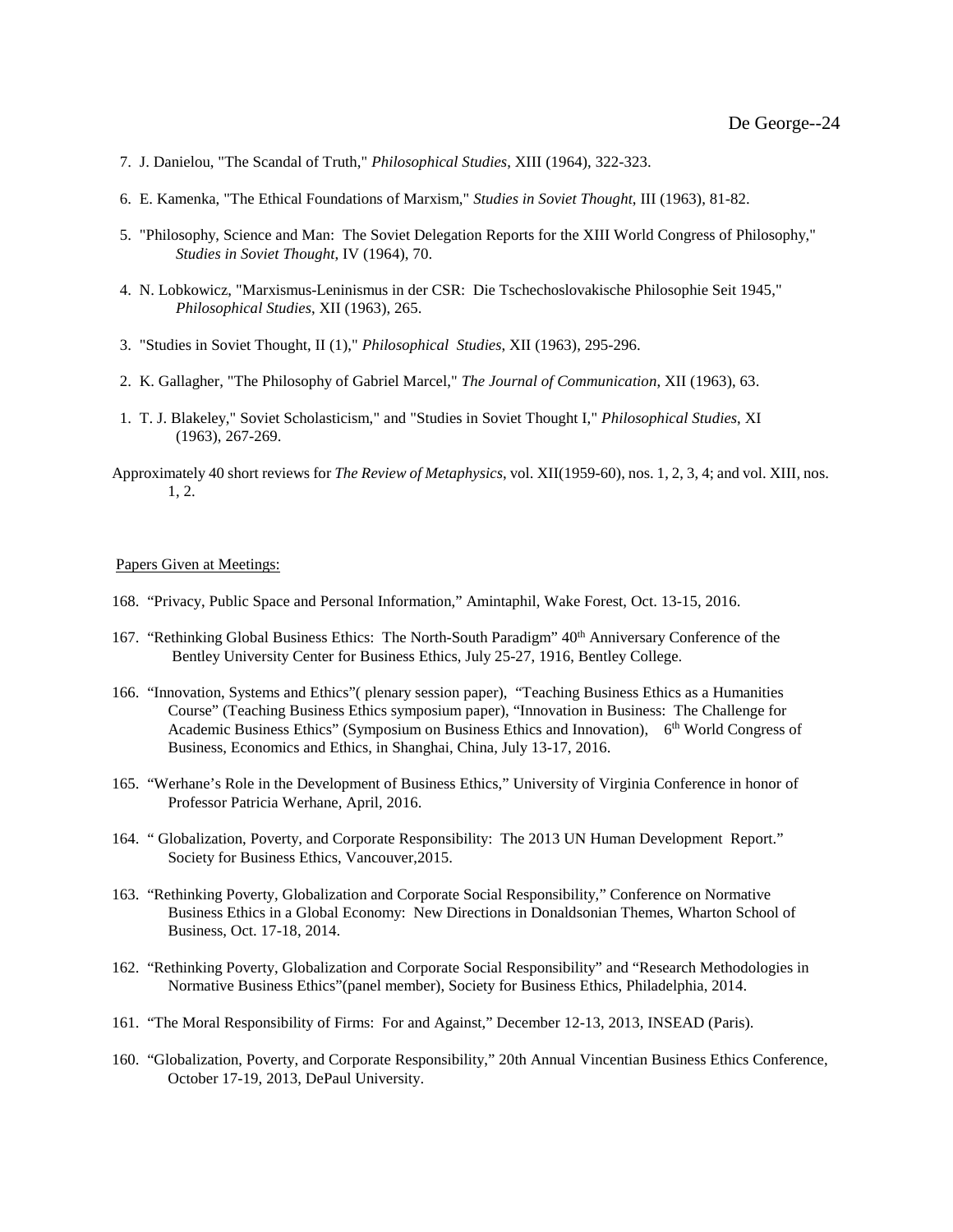- 159. "Democracy as a Social Myth," International Society of Philosophy of Law and Social Philosophy, American Section, October, 2012, Baltimore. Md.
- 158. "A Semantic and Pragmatic Analysis of Responsibility and the Implications for CSR," and "Teaching Business Ethics," Fifth World Congress of Business, Economics and Ethics, Warsaw, Poland, July, 2012.
- 157. "On Lee's 'Hate Speech in the Marketplace of Ideas'," American Section of the International Association for the Philosophy of Law and Social Philosophy, Philadelphia, Sept. 25-28, 2008.
- 156. "The Social Relativity of CSR and Multinational Pharmaceutical Companies," European Business Ethics Network, September 19-20, 2007.
- 155. "Reflections on 'Twenty Years European Business Ethics Network and Twenty-seven Years Society for Business Ethics: Where do we Stand?", European Business Ethics Network, September 19-20, 2007.
- 154. "Privacy, Public Space and Non-Governmental Surveillance," Society for Business Ethics, Philadelphia, August 2-5, 2007.
- 153. "Privacy, Public Space and Non-Governmental Surveillance," Association for Practical and Professional Ethics, Cincinnati, February 25, 2007.
- 152. "Lee on Military Humanitarian Intervention," AMINTAPHIL, Washington University, St. Louis, Nov. 2-5, 2006.
- 151. "The Uneasy Union of Ethics, Business and IT," SIA, Milan, June 2006.
- 150. "Ethics and the Corporation as a Social Construct," Third Annual Forum on Business Ethics and Corporate Social Responsibility in a Global Economy, Milan, June 2006.
- 149. "Two Cheers for the Pharmaceutical Industry," Conference on Ethics and the Business of Biomedicine, The University of Tennessee, April 6-8, 2006.
- 148. "The Ethics of Global Outsourcing: A Reply to McCall and Arnold," American Philosophical Association (Pacific Division), March, 2006.
- 147. "Multinational Corporations and Global Justice," American Philosophical Association, Eastern Division, December, 2005.
- 146. "A History of the Society for Business Ethics," Society for Business Ethics, Honolulu, August, 2005.
- 145. "On Bowie's *Management Ethics*," Society for Business Ethics (with APA), Chicago, April, 2005.
- 144. "A History of Business Ethics," Conference on The Accountable Corporation, Santa Clara University, Feb., 2005.
- 143. "The Ethics of Information Technology and Business: A Reply to My Critics," at a special author-meetscritics session of the Society for Business Ethics (together with the APA Eastern Division), December, 2004.
- 142. "Jus in Bello, Non-Combatant Immunity, and Contemporary Warfare," AMINTAPHIL, November, 2004.
- 141. "Globalization, Ethics and Information Technology," Third World Congress of Business Economics and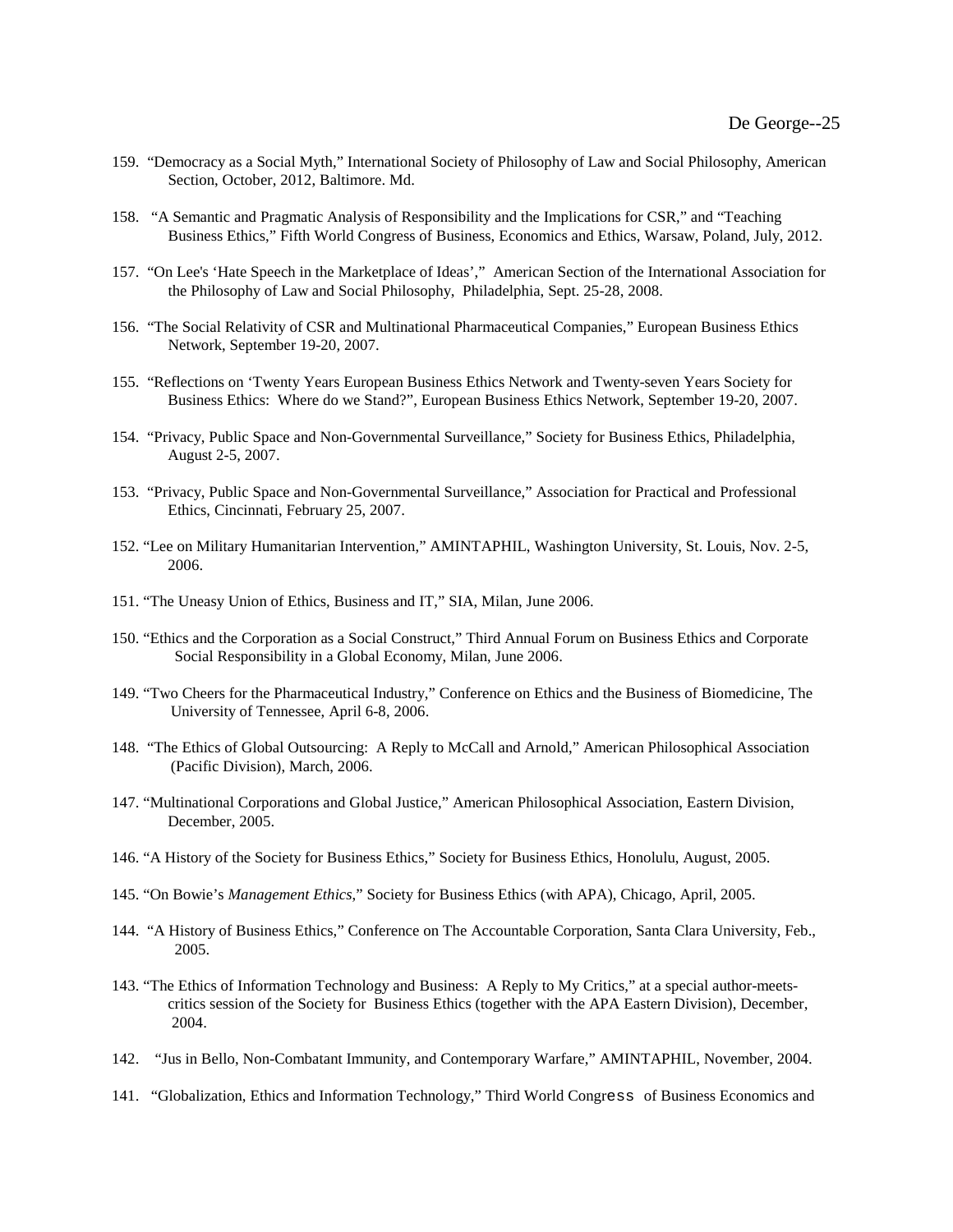Ethics, Melbourne, July 17, 2004.

- 140. "Intellectual Property and Pharmaceutical Drugs: An Ethical Analysis," Intellectual Property and International Public Health Conference, Georgetown University, October 6-8, 2003.
- 139. "Post 9/11: Computers, Ethics and War," Fifth International Conference on Computer Ethics-Philosophical Inquiry: Computer Ethics in the Post-September 11 World, Boston College, June 25-27, 2003.
- 138. "Comment on Reidy's 'Rawls on People, Persons and Human Rights: A Defense,'" AMINTAPHIL, November 21-24, 2002.
- 137. "Globalization, Ethics and the Environment," Conference on "Corporate Responsibility: The Global Environment," Thunderbird, October 11, 2002.
- 136. "Law, Accountability and Globalization," TransAtlantic Business Conference on Corporate Integrity and Accountability, Georgetown University, Sept. 27-29, 2002.
- 135. "The Invisible Hand and the Thinness of the Common Good," Ninth International Conference on Studies in Economic Ethics and Philosophy ("The Invisible Hand and the Common Good"), Trent University (Peterborough, Ontario), June 13 -16, 2002.
- 134. "Ethics, Globalization and the Information Age," International Conference on Developing Business Ethics in China, Shanghai, May 29-31, 2002.
- 133. "Ethical Issues in Information Technology," Keynote Address, Association for Practical and Professional Ethics Annual Conference, Cincinnati, Feb. 28- Mar.3, 2002.
- 132. "Law and Ethics in the Information Age," At Our Best: Moral Lives in a Moral Community Conference on Business Ethics, Santa Clara University, February 22-24, 2001.
- 131. "World Hunger and the Moral Requirement of Self-Sacrifice: A Reply to Thomas Peard," Kansas Philosophical Society, February 17, 2001.
- 130. "Competition and Social Responsibility" (plenary session paper) and "Business Ethics and the Information Age" (special session paper), Second World Congress of Business, Economics and Ethics, Sao Paulo, Brazil, July, 2000.
- 129. "Business Ethics in the Information Age," Invited Address at II Forum Federasul de Etica, Porto Alegre, Brazil, May, 2000.
- 128. "Global Business: Comments on Werhane's 'Exploring Mental Models'", AMINTAPHIL, March, 2000.
- 127. "Business Ethics and the International Legal Coordination Problem," 19th World Congress in Philosophy of Law and Social Philosophy, June, 1999.
- 126. "Positive and Negative Aspects of World Congresses, " American Philosophical Association, Central Division, May, 1999.
- 125. "Business Ethics and Computer Technology," Society for Business Ethics (at APA Central), May, 1999.
- 124. "Comments on Peard's 'Regulating Racist Speech on Campus'," AMINTAPHIL, Montreal, September 25-27, 1998.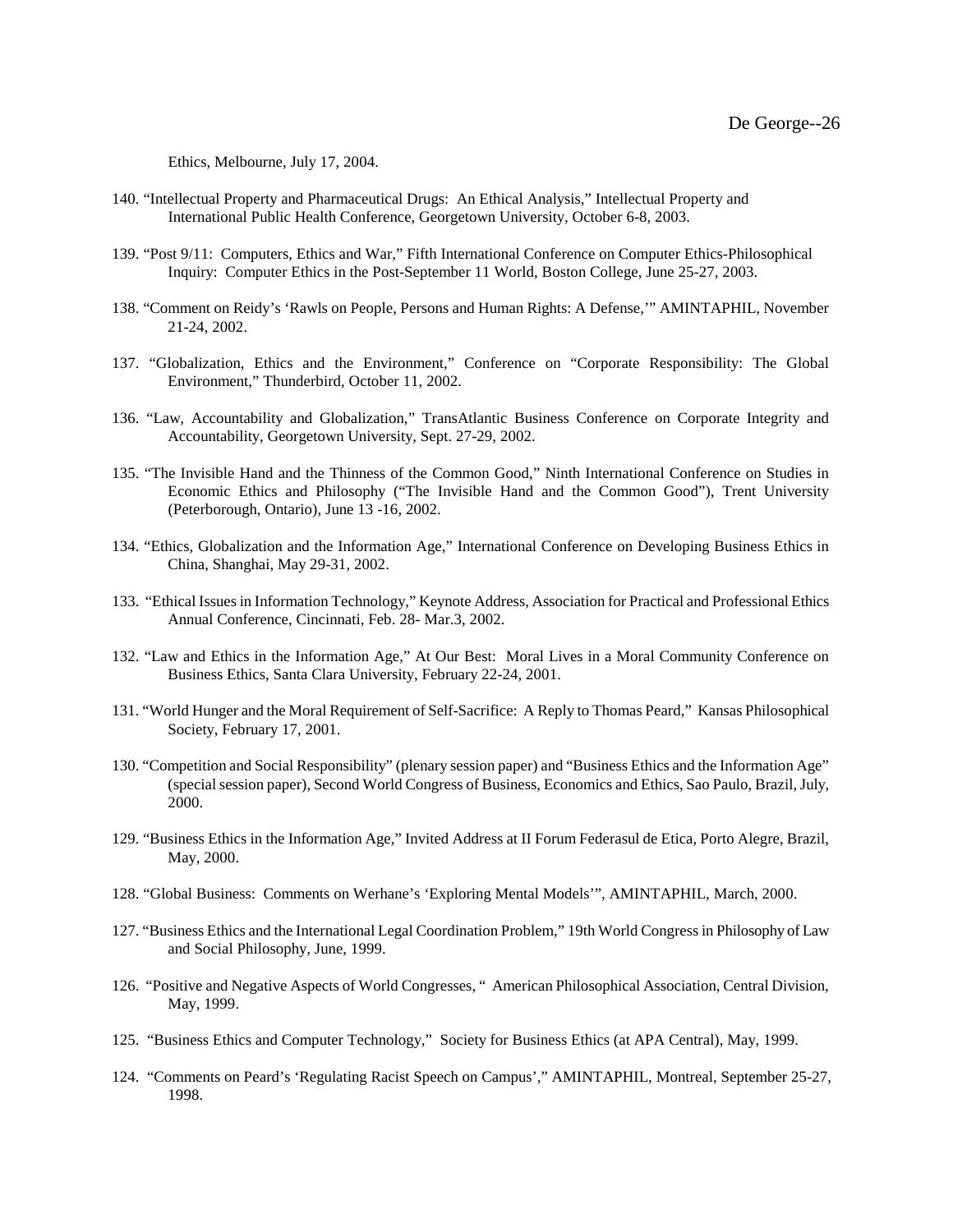- 123. "Ethics, Computers and the New Millennium," International Society for Value Inquiry, the XXth World Congress of Philosophy, Boston, August, 1998.
- 122. "Mutinationals, Human Rights and Clean Hands," International Society for Business, Economics and Ethics, the XXth World Congress of Philosophy, Boston, August, 1998.
- 121. "'Sullivan-Type' Principles for American Multinationals in Emerging Economies,"Wharton Conference on Legal and Ethical Foundations of Emerging Economies, May, 1997.
- 120. "Entrepreneurs, Multinationals and Business Ethics," First World Congress of Business, Economics and Ethics, Tokyo, July 1996.
- 119. "'Sullivan-Type' Principles for American Multinationals in Economies in Transition?," Sixth Annual Conference of the International Association for Society and Business, Vienna, Austria, June 26-29, 1995
- 118. "Twenty-five Years of Business Ethics in the U.S.: Are the Lessons Exportable?," Business Ethics Seminar: Teaching and Training Business Ethics in the U.S.A., Poland and the Czech Republic, Prague, Czech Republic, June 23, 1995.
- 117. "The Many Faces of Sovereignty," 17th IVR World Congress, Bologna, Italy, June 16-21, 1995.
- 116. "International Ethical Norms for Business," Symposium on the Future of Academic Research in Business Ethics, University College, Cork, Ireland, June 14-15, 1995.
- 115. "What Is a Nation?," Conference on Economic and Political Change in Russia and Ukraine, University of Kansas, April 8, 1995.
- 114. "Ethical Universals, Justice, and International Business," Third Annual Conference on Studies in Economic Ethics and Philosophy, Brigham Young University, March 30-April 1, 1995.
- 113. "Scientific Capitalism: The Stage After Socialism," American Association for the Advancement of Slavic Studies, November 17-20, 1994.
- 112. "On Challenging Medical Authority," AMINTAPHIL, November 10-12, 1994.
- 111. "International Business Ethics and Incipient Capitalism: A Double Standard?," Society for Business Ethics (at APA Central Division), May, 1994.
- 110. "Does Studying Ethics Lead to Moral Improvement?: Comments on Pullman and Harrison," American Philosophical Association, Central Division, May 6, 1994.
- 109. "Business Ethics in Primitive Capitalism: What Rules for Russia?," International Association for Business and Society, March 18-20, 1994.
- 108. "The Myth of Corporate Social Responsibility: Integrity and Ethics in International Business," Conference on Corporate Social Responsibility in a Global Economy: The Challenge, University of Notre Dame, April 11-13, 1994.
- 107. "International Justice," Tenth International Social Philosophy Conference, August, 1993.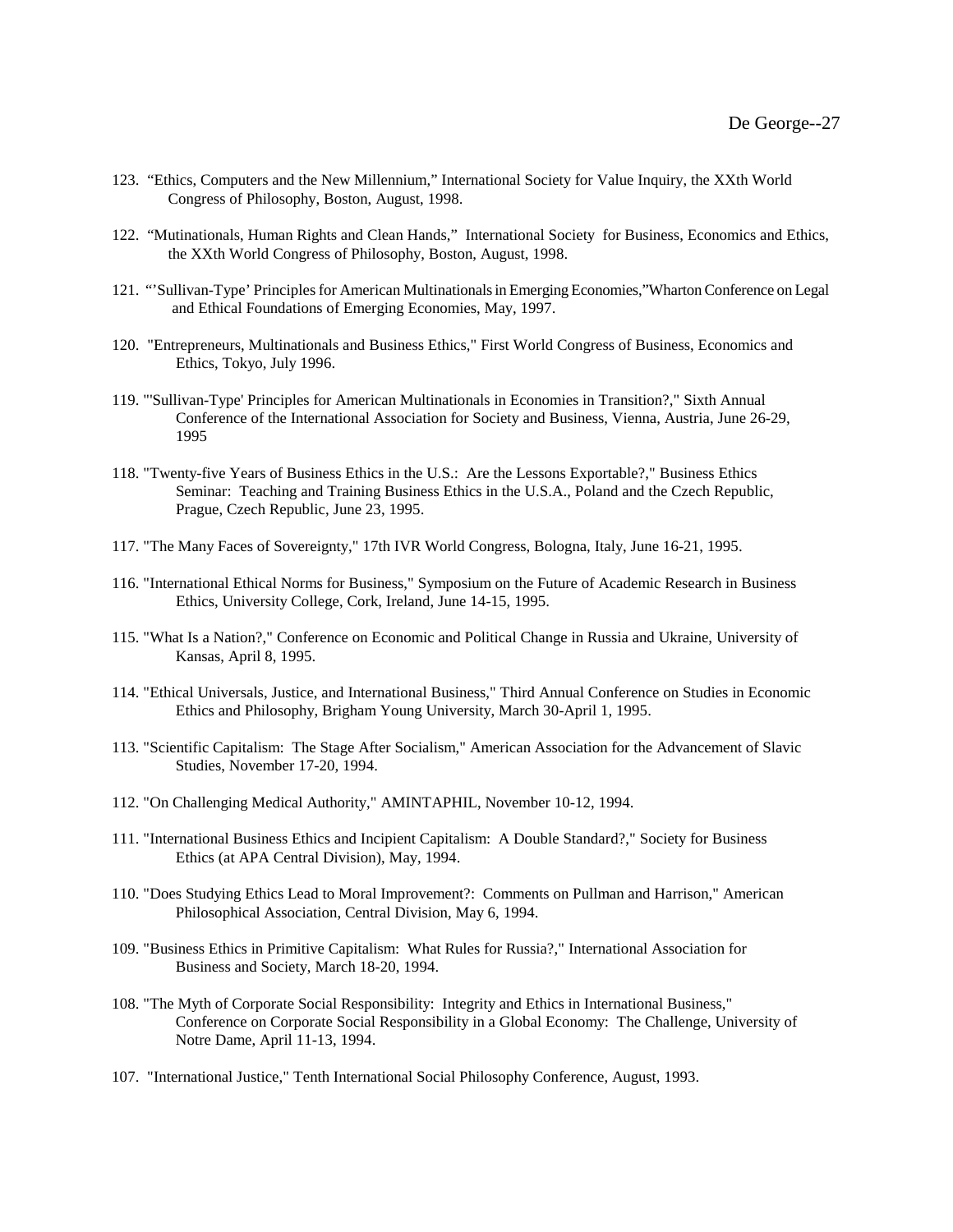- 106. "Affirmative Action and White Male Job-Seekers," American Philosophical Association (Pacific Division), March , 1993.
- 105. "On Smolkin's 'The Rights of Future People'," Kansas Philosophical Society, Feb. 13, 1993.
- 104. "Is Critical Legal Theory Radical?," American Section, International Association for Philosophy of Law and Social Philosophy (AMINTAPHIL), Allentown, Pa., October 22-24, 1992.
- 103. "The City Versus Business? Company Culture Versus Urban Culture?, "European Business Ethics Network Conference, Paris, October, 1992.
- 102. "Developing Ethical Standards for International Business: What Roles for Business and Governments?", Plenary Session invited paper at the International Conference on Ethics in a Global Economy, Columbus Ohio, March 25-27, 1992.
- 101. "Rich and Poor: The Ethics of Global Distribution," International Philosophy on Paths to Human Flourishing, Seoul, South Korea, August 1992.
- 100. "Recent Soviet Social Theory," American Association for the Advancement of Slavic Studies, November, 1991.
- 99. "Modern Science and Global Environmental Ethics," World Conference of Philosophy, Nairobi, Kenya, July, 1991.
- 98. "Neither the Hammer and Sickle Nor the Eye of the Needle," University of Notre Dame Conference on One Hundred Years of Catholic Social Thought, April, 1991.
- 97. "Computers and Ethics," American Philosophical Association, December, 1990.
- 96. "Ethics and Coherence," Presidential Address, American Philosophical Association, April, 1990.
- 95. "Comments on Green and Reidenbach & Robin," Society for Business Ethics, August, 1990.
- 94. "Axinn and World Government," AMINTAPHIL, October, 1990.
- 93. "US-USSR Philosophical Exchanges," Central Slavic Conference, November, 1990.
- 92. "Economics and Ethics from an American Perspective," "The Responsibilities of Multinational Corporations," and "The Obligations of Rich to Poor Countries," International Symposium on Economics and Ethics, Institute of Social Justice, Sophia University, Tokyo, Japan, November, 1989.
- 91. "Is Moral Knowledge Power? A Reply to Swindler," Central States Philosophical Association, October, 1989.
- 90. "Using the Techniques of Ethical Analysis in Corporate Practice," European Conference on Business Ethics, Barcelona, Spain, September, 1989.
- 89. "Ethical Knowledge and Social Facts," Philosophical Society of Turkey, Ankara, August, 1989.
- 88. "The Myth of the Collective Right of Self-Determination," Fourteenth World Congress of Philosophy of Law and Social Philosophy, Edinburgh, August, 1989.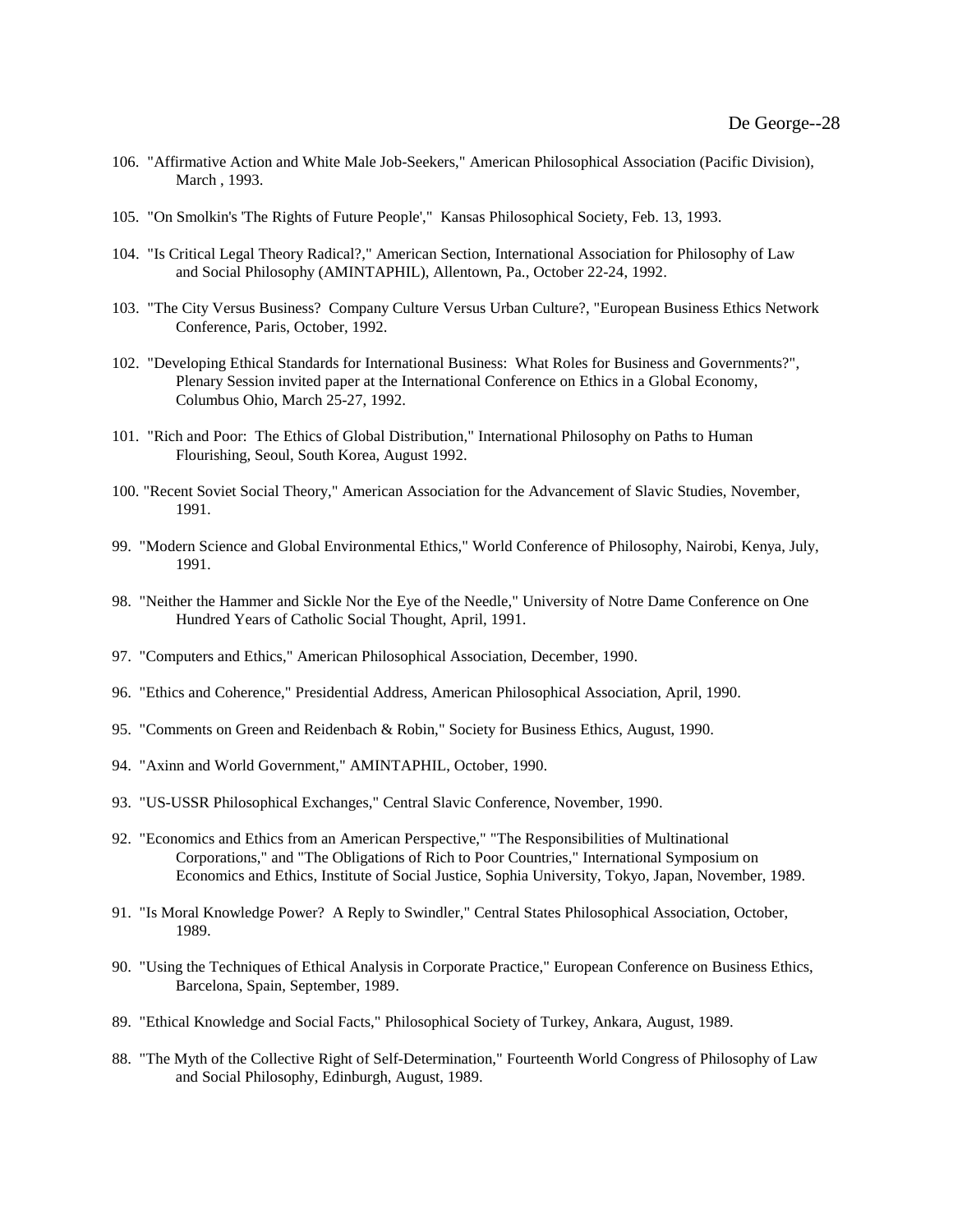- 87. "Soviet Biomedical Ethics and Debates over Values," Conference on Science and Technology in the Soviet Union: Social and Political Implications, MIT, May, 1989.
- 86. "Decoding the Pope's Social Encyclicals," Conference on The Recent Social Teachings of the Catholic Church, University of Notre Dame, April, 1989.
- 85. "Ethics in Engineering Practice," 34th Annual Structural Engineering Conference, April, 1989.
- 84. "Passive Euthanasia and International Ethical Norms," Kansas City Area Teachers of Philosophy, March, 1989.
- 83. "Global Justice," The Kansas Philosophical Society, February, 1989.
- 82. "The Ethics of and in Engineering," Conference on Ethical Dilemmas in Engineering Practice, Iowa State University, November, 1988.
- 81. "Children and Hobbies: A Commentary on Joel Newman's 'Taxes and the Family'," AMINTAPHIL, October, 1988.
- 80. "Business Ethics as a Discipline," Conference on Business Ethics: The State of the Art, University of Virginia, April, 1988.
- 79. "Ethics, Economics and International Business," XVIIIth World Congress of Philosophy, Brighton, August, 1988.
- 78. "Justice and International Relations," XVIIIth World Congress of Philosophy, Brighton, August, 1988.
- 77. "International Business Ethics: An American Perspective," Seminar on the International Dimension of Business Ethics, Anaheim, August, 1988.
- 76. Commentary, "Business Ethics as a Discipline," Conference on "Business Ethics: The State of the Art," University of Virginia, April, 1988.
- 75. "Western and Chinese Philosophy on Man and Nature," Colloquium on Man and Nature, University of Beijing, July, 1987.
- 74. "The Moral Limitations of Scientific Research," VIIIth International Congress of Logic, Methodology and Philosophy of Science, Moscow, August, 1987.
- 73. "Science and Ethical Values," International Society for Academy of Sciences Colloquium on Society and Values, Moscow, August, l987.
- 72. "Ethics and the Investment Community: An Overview," Symposium on Ethics in the Investment Community, University of Notre Dame, November, 1987.
- 71. "Authority, Democracy, and the Changing Nature of Church-State Relations," Conference on Church and State: Competing Claims to Conscience, Loyola Marymount University, Los Angeles, April, 1987.
- 70. "Justice: Cross Cultural Comparisons," U.S.-U.S.S.R Symposium on Justice and Freedom, Moscow, 1986.
- 69. "The U.S. Constitution: A Bicentennial Defense," AMINTAPHIL, 1986.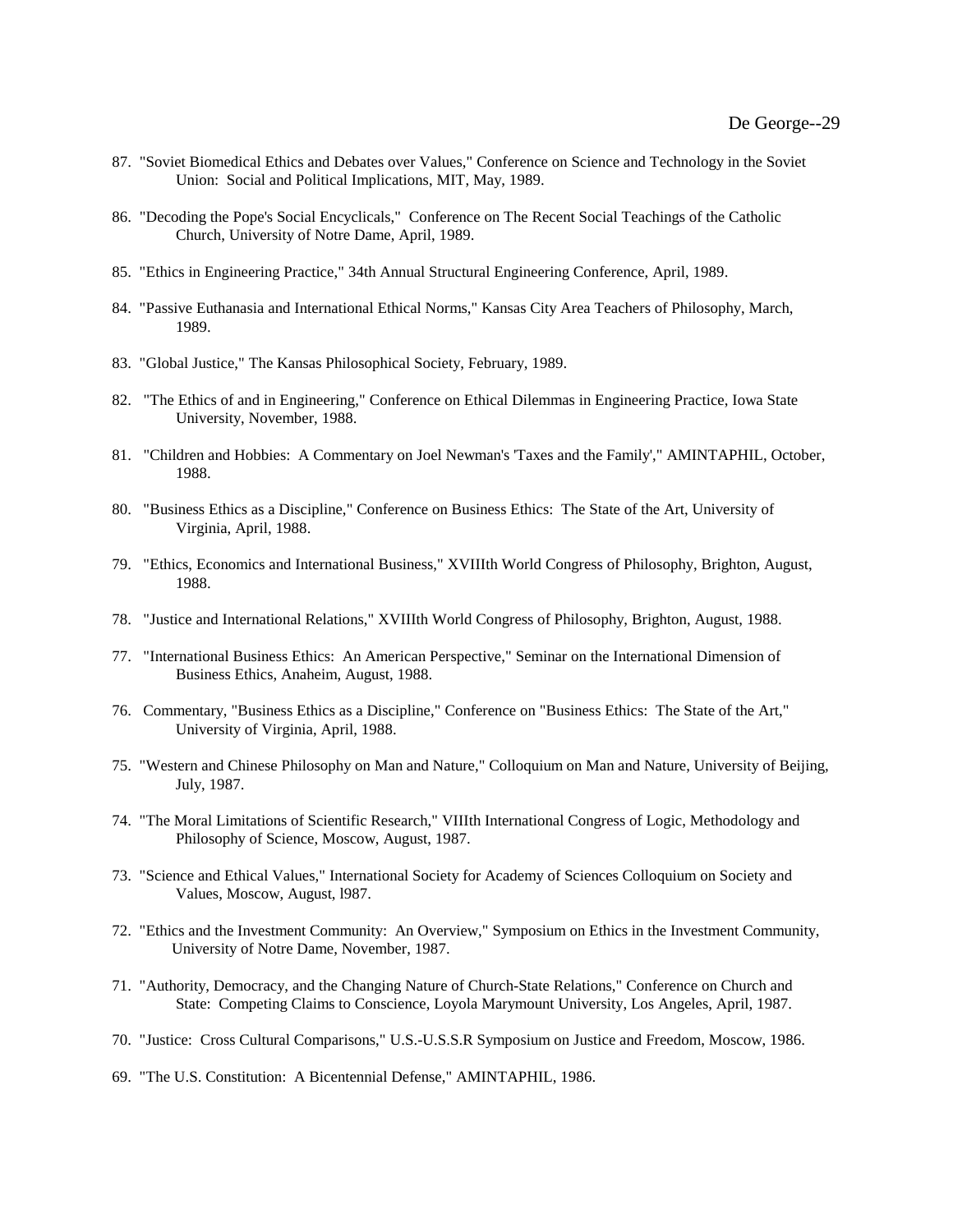- 68. "Multinationals and International Moral Obligations," Society for Business Ethics, 1986.
- 67. "Soviet Military Ethics," Leadership Conference 1986, U. S. Army Command and General Staff College, 1986.
- 66. "Ideology and the Third Party Programme," American Association for the Advancement of Slavic Studies, 1986.
- 65. "Competing Ethically and Successfully in International Business," MacNaughton Symposium, Syracuse U., 1986.
- 64. "Turing Machines, Expert Systems, and Human Knowledge," Mountain Plains Philosophy Conference, 1986.
- 63. "On 'From Marxism to the Ideology of Social Realism'," The Wilson Center, Smithsonian Institution, 1986.
- 62. "Business, Responsibility, and the Common Good," Conference on Catholic Social Teaching and the Common Good, University of Notre Dame, 1986.
- 61. "Turing Machines, Expert Systems, and Human Knowledge," Conference on Technology and Epistemology, Santa Clara University, 1986.
- 60. "An Army Code of Ethics--Is It Needed?," Leadership Conference, U. S. Command and General Staff College, 1985.
- 59. "The Status of Business Ethics: Past and Future," and "Ethics and International Business: The Bhopal Case," Stanford Workshop on Business Ethics, 1985.
- 58. "Ethical Dilemmas of Multinational Enterprise: A Philosophical Overview," Sixth National Conference on Business Ethics, Bentley College, 1985.
- 57. "Ethical Principles and the Bishops' Pastoral," Conference on "Catholic Social Teaching and the U. S. Economy," Santa Clara University, 1985.
- 56. "Reflections on the Implications of Nuclear War Papers," AMINTAPHIL, 1984.
- 55. "A Code of Ethics for Officers," Joint Services Conference on Professional Ethics, 1984.
- 54. "Computer Ethics," Society for Business Ethics, 1984.
- 53. "Theological Ethics and Business Ethics," Symposium on Religious Studies and Business Ethics, De Paul University, 1984.
- 52. "The Individual, Society and Social Relations," Metaphysical Society of America Presidential Address, Yale U., 1983.
- 51. "Applied Ethics," XVIIth World Congress of Philosophy, Montreal, 1983.
- 50. "Property and Global Justice," AMINTAPHIL, 1982.
- 49. "Reflections on the State of Professional and Applied Ethics," Conference on Applied and Professional Ethics, Harvard, 1982.
- 48. "Moral Education and the Human Right to Freedom of Conscience", Interamerican Congress of Philosophy,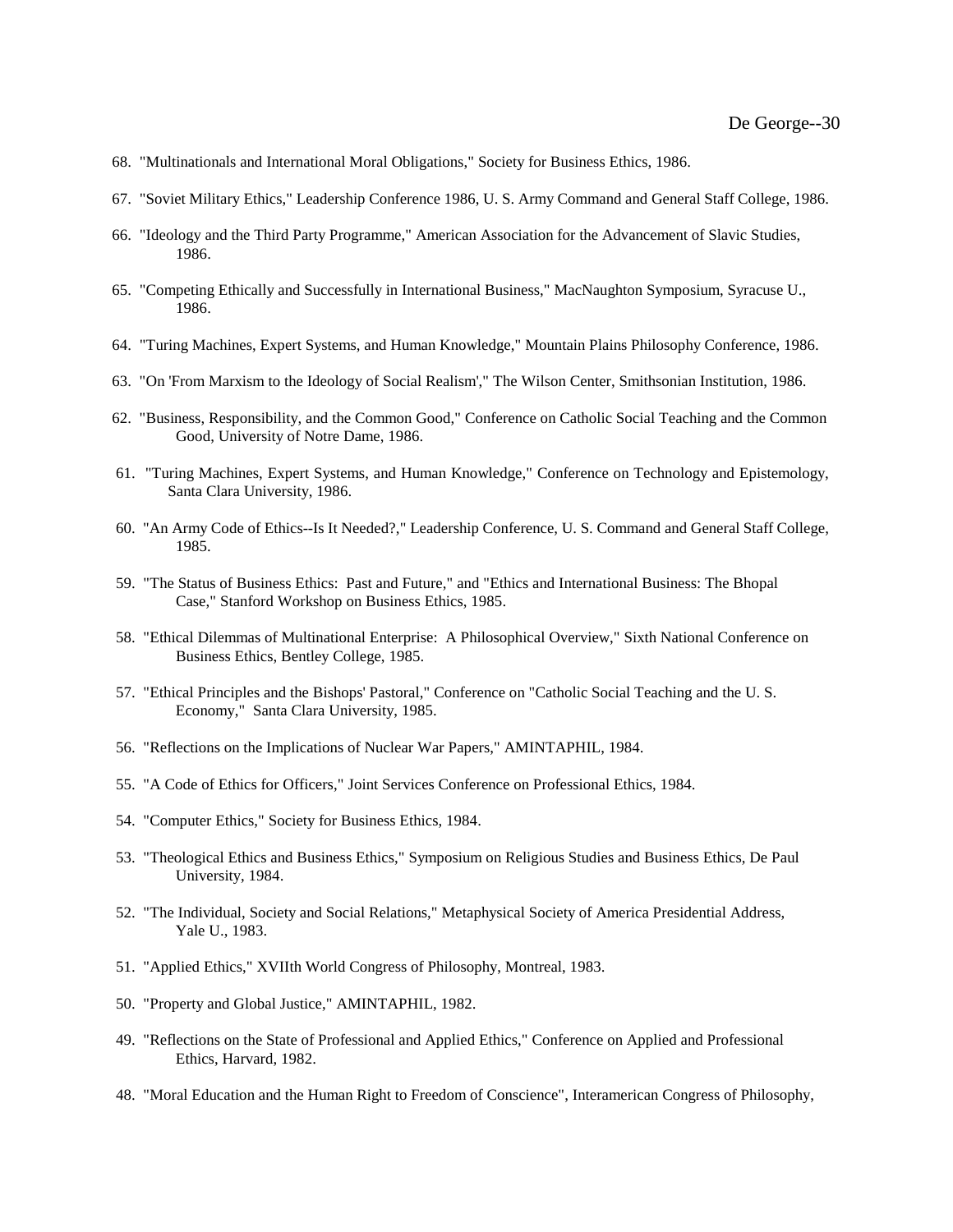1981.

- 47. "Social Unity and Cultural Pluralism," International Society for Metaphysics, Nairobi, Kenya, 1981.
- 46. "Relations entre l'entreprise et l'etat--Perspectives ethiques," International Seminar of Political Philosophy, Rio de Janeiro, 1981.
- 45. "On Harming the Dead," AMINTAPHIL, 1981.
- 44. Pluralism, Systems, and Philosophical Activity," Northwest Conference on Philosophy, 1980.
- 43. "Philosophy as Activity in the Contemporary World," II International Symposium of Philosophy, Chapala, Mexico, 1980.
- 42. "Ethical Responsibilities of Engineers in Large Organizations: The Pinto Case," National Conference on Engineering Ethics, 1980.
- 41. "On Marx's Empiricism," APA (Pacific Division), 1980.
- 40. "Accountability, Autonomy and the University," AMINTAPHIL, 1980.
- 39. "Professionalism and Ethics in the Insurance Industry," The Insurance Forum, 1979.
- 38. "Bureaucracy and Accountability," Conference in Business and Professional Ethics, Kalamazoo, MI, 1979.
- 37. "A Minimalist Approach to Natural and International Law," World Congress on Philosophy of Law and Social Philosophy, Basel, 1979.
- 36. " Moral Responsibility and the Corporation," American Society for Value Inquiry, 1978.
- 35. "Biology and Human Freedom," 16th World Congress of Philosophy, Düsseldorf, 1978.
- 34. "Creativity and Authority," International Metaphysical Association and Polish Academy of Sciences Seminar, Warsaw, 1978.
- 33. "On 'Organizations and Moral Responsibility'," APA (Pacific Division), 1978.
- 36. " Moral Responsibility and the Corporation," American Society for Value Inquiry, 1978.
- 31. "Corporate Organization and the New Moral Mandate," Conference on Business and the Ethical Challenge, Montclair State College, 1978.
- 30. "Consent and Obedience," AMINTAPHIL, 1978.
- 29. "Authority, Minimalism and the Family," AMINTAPHIL, 1977.
- 28. "Law and Ethical Pluralism," World Congress on Philosophy of Law a Social Philosophy, Canberra, 1977.
- 27. "On Suppes' 'The Aims of Education'," Bicentennial Symposium of Philosophy, New York, 1976.
- 26. "Towards a Philosophy of the University," Bicentennial Symposium of Philosophy, New York, 1976.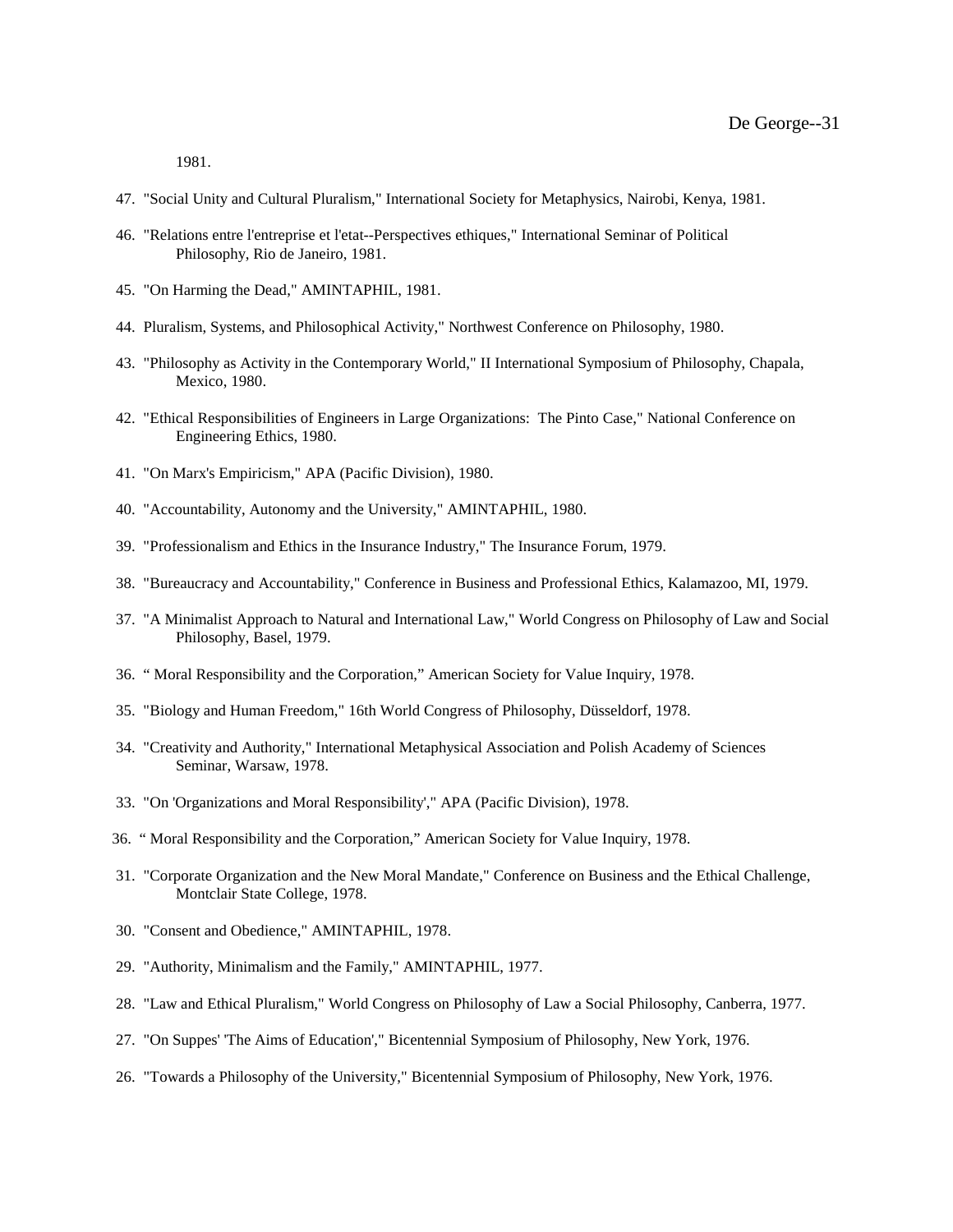- 25. "Freedom and Authority," American Catholic Philosophical Association, 1976.
- 24. "On 'Heroism and Ethical Equality'," American Society for Value Inquiry, 1975.
- 23. "Scientific Manipulation of Behavior and the Legal Protection of Freedom," World Congress on Equality and Freedom, St. Louis, 1975.
- 22. "Anarchism and Authority," American Society for Legal and Political Philosophy, 1974.
- 21. "Legal Enforcement and Moral Pluralism," ACPA, 1974.
- 20. "Freedom, Genetics and the Law," AMINTAPHIL, 1974.
- 19. "Communism and the New Marxists," International Slavic Conference, Banff, 1974.
- 18. "Individuality, Collectivity and Marx," Metaphysical Society of America, 1974.
- 17. "Technology and Reason," XVth World Congress of Philosophy, Varna, 1973.
- 16. "Can Future Generations Correctly Be Said to Have Rights?" APA (Eastern Division), 1973.
- 15. "The Enforcement of Morality as a Function of Law," World Congress Philosophy of Law and Social Philosophy, Madrid, 1973.
- 14. "Do We Owe the Future Anything?" AMINTAPHIL, 1973.
- 13. "Eleven Theses on Bernstein," Metaphysical Society of America, 1972.
- 12. "Myth and Reason," ACPA, 1971.
- 11. "The Function and Limits of Epistemic Authority," Southern Society for Philosophy and Psychology, 1970.
- 10. "On 'The Justification of Human Rights'," AMINTAPHIL, 1970.
- 9. "Marxism and Existentialism," Mountain-Plains Philosophy Conference 1968.
- 8. "Philosophy, Ideology and Logical Myths," XIVth International Congress of Philosophy, Vienna, 1968.
- 7. "On Feibleman's Human Future," ACPA, 1968.
- 6. "Myth, Marxism, and Existentialism," West Pennsylvania Philosophical Association, 1968.
- 5. "Values and Value Theory in Marxism-Leninism," Kansas-Missouri Bi-State Slavic Conference, 1965.
- 4. "On the Concept of Man," Missouri Philosophical Association, 1965.
- 3. "Value Theory in Soviet Philosophy," XIIIth International Congress Philosophy, Mexico City, 1963.
- 2. "Metaphysics and Psychiatry," Kansas City Area Philosophy Teachers Group, 1962.
- 1. "Metaphysics, Psychoanalysis and Self-Knowledge," ACPA, 1961.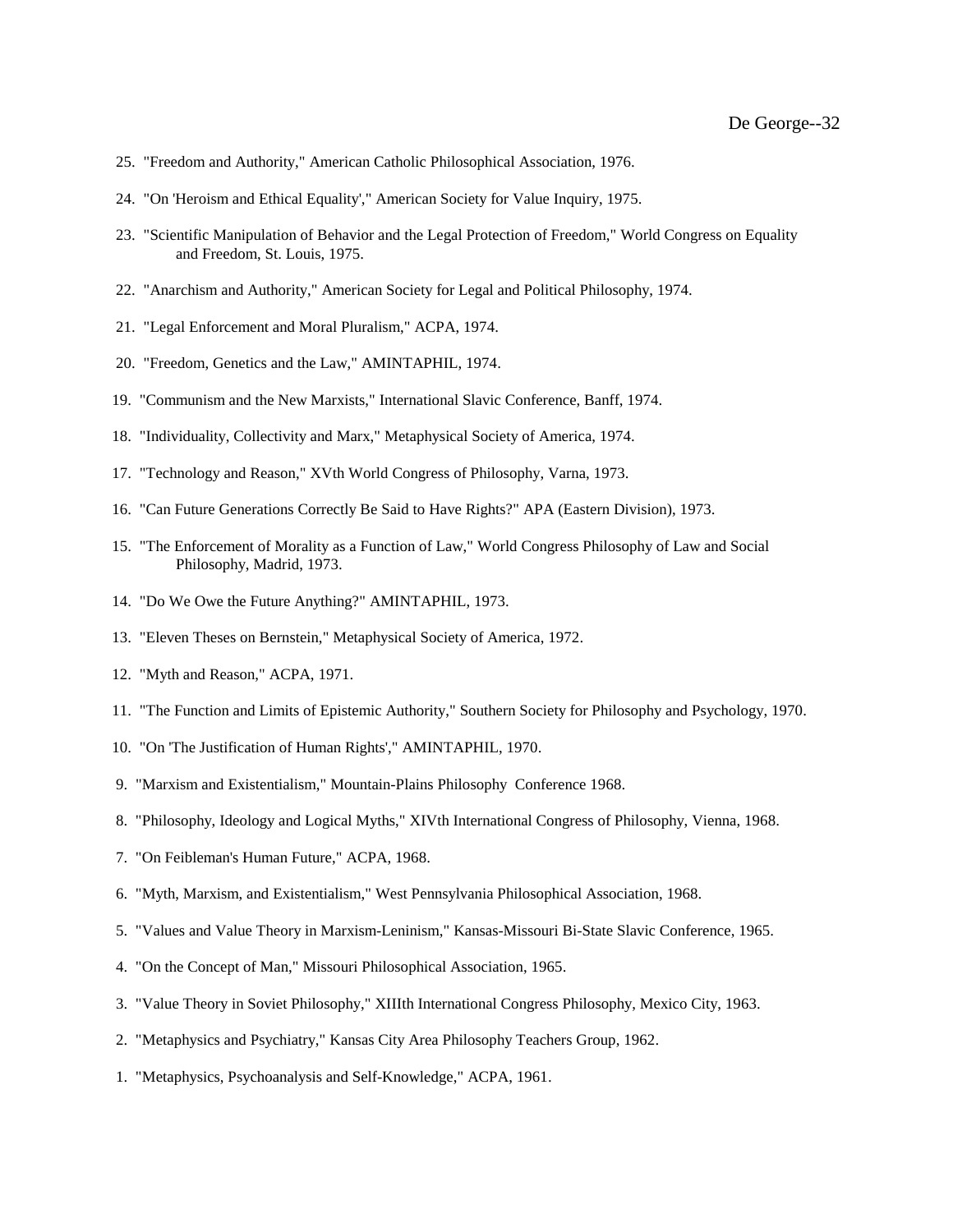# Invited Lectures at Other Universities:

- 109. "Ethics and Power in the University," March 25, 2014, Texas A&M University.
- 108. "Globalization, Ethics, Information Technology," Davidson College, December 12, 2012.
- 107. "Privacy and Non-Governmental Surveillance," New York University, October 30, 2008.
- 106. "Academic Freedom: Who Needs It?" University of Wisconsin, Madison, February 28, 2008.
- 105. "Privacy, Public Space and Non-Governmental Surveillance," Indiana University, October 12, 2007.
- 104. "Business Ethics, Globalization and Information Technology" University of Missouri at Kansas City, April, 2005.
- 103. "Ethics and the Pharmaceutical Industry," Vanderbilt University, Mar. 31, 2004.
- 102 "Ethics in the Digital Age," Rockefeller Study and Research Center, Bellagio, March 4, 2004.
- 101. "Ethics, Accountability and Globalization," University of North Florida, Jan. 16, 2003.
- 100. "Ethics, Business and the Internet*,*" Indiana University, April 2, 2002.
- 99. "Law and Ethics in the Information Age" and "Ethical Pluralism," Rivier College, April 5, 2001.
- 98. "Do Free Markets Market Freedom? Self-Interest and Justice in the Global System," Colgate University, January 30, 2001.
- 97. "Business Ethics and the Information Age," The Dickinson Lecture, William Jewell College, Nov. 16, 2000.
- 96. "The Hundredth Anniversary of the Western Philosophical Association and the APA," University of Nebraska, October 7, 2000.
- 95. "Privacy and Information Technology," and "Business Ethics at the Start of the Millennium," Wittenberg University, April 11-12, 2000.
- 94. "Competing with Integrity in International Business: Revisited," University of Virginia, April 6, 2000.
- 93. "Business Ethics at the Start of the Millennium," Keynote Address, Marquette University Conference on Business Ethics, February 11, 2000.
- 92. "Business Ethics and the Information Age," The First Bell Atlantic Lecture in Business Ethics and Information Technology, Bentley College, 1999.
- 91. "Business Ethics and the Myth of Amoral Computing and Information Technology," Bentley College, March, 1999 (plus classroom lectures).
- 90. "The End of Tenure?," Providence College (Rhode Island Association of Scholars), April 17, 1998.
- 89. "Transactional Justice and International Business" and "Computer, Ethics and Business," State University of New York at Brockport, February, 1998.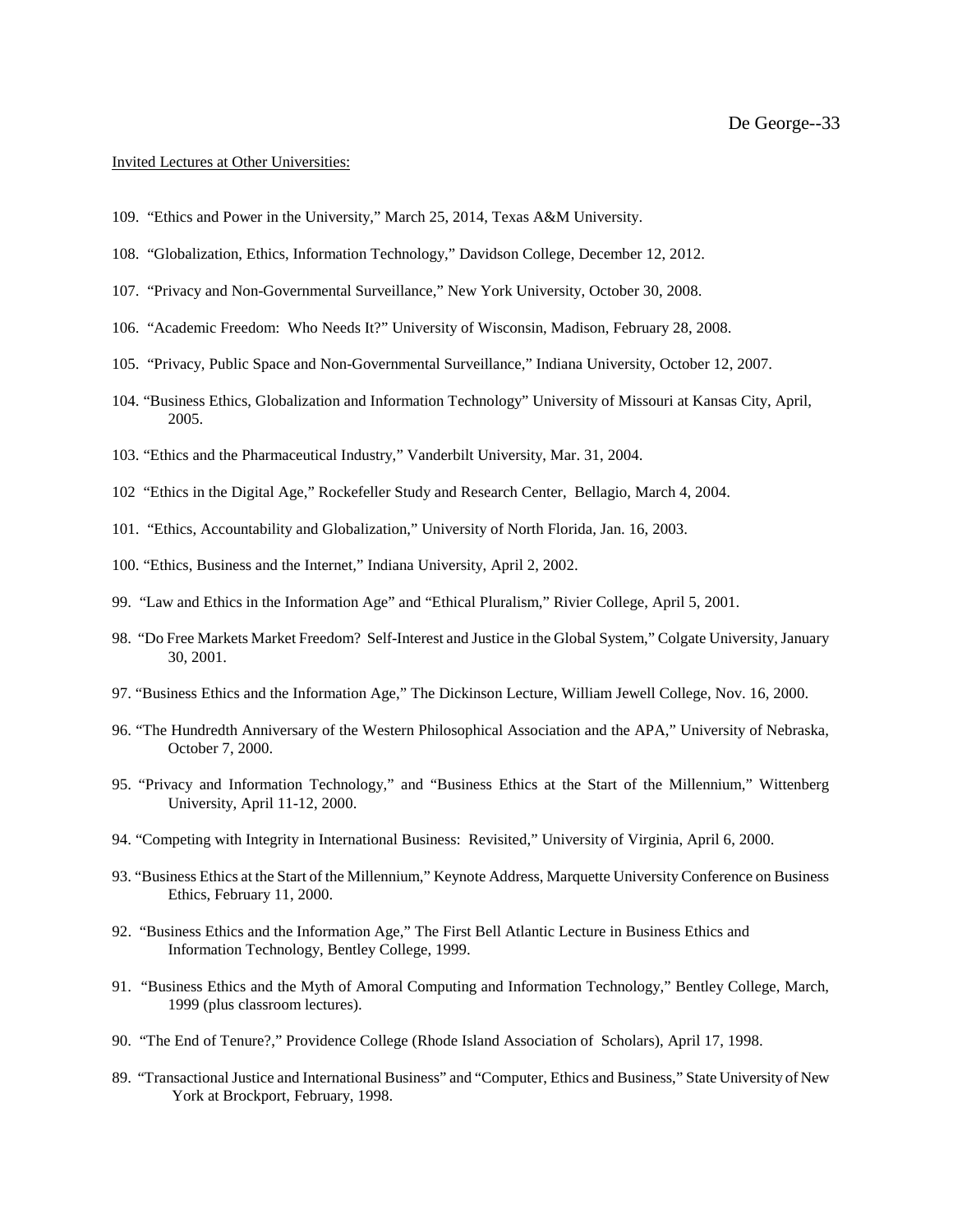- 88. Computer, Ethics and Business, Rochester Institute of Technology, February, 1998.
- 87. "Business Ethics: Its Importance and Future"; "Ethics Across the Business Curriculum"; "Developing Ethics Standards for International Business," Nijenrode University, November, 1996.
- 86. "Human Rights and the Ethics of Multinational Corporations," Amsterdam, November, 1996.
- 85. "Ethics, Profits and Doing Business in Asia, " Inaugural Curtin Business School Singapore Lecture, July 1996.
- 84. "Human Rights: Democracy and Development," Temple University, March 13, 1996.
- 83. "Human Rights and the Ethics of Multinational Corporations," La Salle University, March 13, 1996.
- 82. "Utopian Marxism, or How Good Ideas Get Spoiled," Augustana College & Putnam Museum, April 18, 1995.
- 81. Curtin University, Perth, Australia: The Harry Sorensen Business Ethics Lecture: "Competing with Integrity in International Business"; the University Academic Board Lecture: "Education for the 21st Century: Humanizing Technology and Business"; and "Current Issues in Business/Management Ethics Education," August 2, 1994.
- 80. "International Business Ethics: Russia and Eastern Europe," Washington and Lee University, May, 14, 1993.
- 79. "International Business Ethics: Russia and Eastern Europe," University of Northern Iowa, March 2, 1993.
- 78. "One Hundred Years of Catholic Social Thought on Economic Systems," Conception Seminary College, March 9, 1993.
- 77. "Ethics and the Environment," Institute of Philosophy, South Korean Academy of Science, August, 1992.
- 76. "Modern Science, Environmental Ethics and the Anthropocentric Predicament," The Roy Wood Sellars Lecture, Bucknell University, February 19, 1992.
- 75. "Science, Ethics, and the Environment" and "Competing With Integrity in International Business," Shawnee State University Distinguished Lecture Series, February 5-6, 1992.
- 74. "Modern Science, Environmental Ethics and the Anthropocentric Predicament," The Dunbar Lecture, Millsaps College, March 3, 1992.
- 73. The Alice McDermott Memorial Lecture in Applied Ethics, "When Integrity Is Not Enough: Responding to Unethical Adversaries in Business and the Military," U. S. Air Force Academy, 1991.
- 72. Killeen Lecture: "Ethical Relativism and International Justice,"; and "Competing Ethically and Successfully in International Business: A Contradiction in Terms?", St. Norbert College, 1990.
- 71. The 1989 Ruffin Lecture, Darden School, University of Virginia: "Business as a Humanity: A Contradiction in Terms?," 1989.
- 70. "Ethics and the Financial Industry," Westminster College, 1989.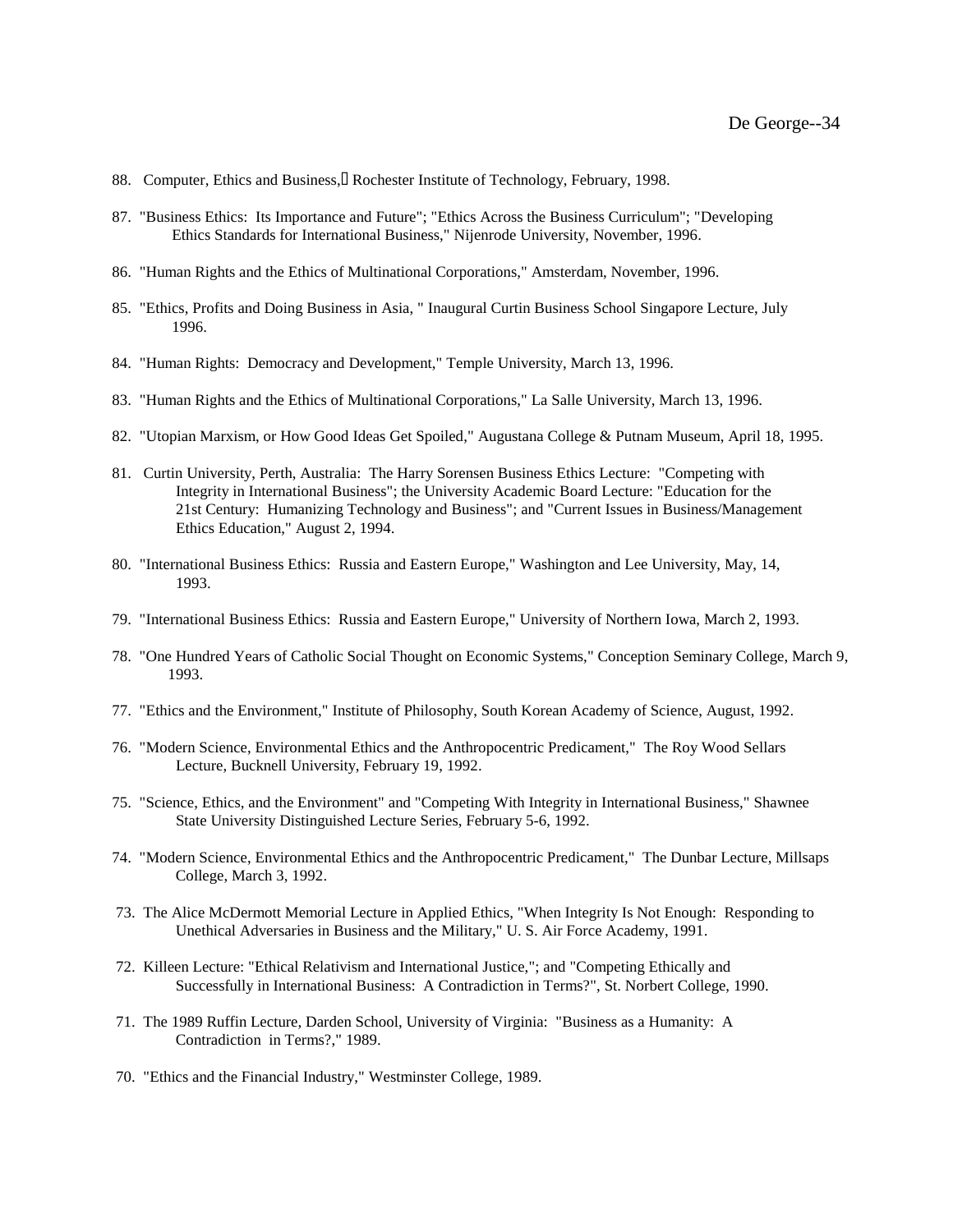- 69. "Ethics in Administration," University of Missouri at Kansas City, 1988.
- 68. "Ethical Investing," Symposium on Socially Responsible Investing, Kansas Newman College, 1988.
- 67. Workshop on Business Ethics, Washington University, 1988.
- 66. "Insider Trading" and "Soviet Biomedical Ethics," Western Michigan University, 1988.
- 65. "Soviet Military Ethics," West Point Military Academy, 1988.
- 64. "Marxism and the Good Society," KCH Seminar on Economics and Politics, Benedictine College, 1988.
- 63. "Soviet Bio-medical Ethics," MIT-Harvard Faculty Seminar on the Humanistic Dimensions of Soviet Science and Technology, 1987.
- 62. "Moral Dilemmas," Greater Philadelphia Philosophy Consortium, 1987.
- 61. "The Ethics of International Business," The First Milbank Memorial Lecture on Business Ethics, and "International Business Ethics: The Bhopal Case," Tuck Business School, Dartmouth College, 1987.
- 60. "Marxism and Business Ethics"; "Business and Personal Ethics"; and "Business Responsibility and the Common Good," Framingham State University, 1987.
- 59. "Corporations and Moral Responsibility," University of California, Berkeley, 1986.
- 58. "Ethics and Computers: Data, Program Ownership, and Privacy," Wichita State University, 1986.
- 57. "Business Ethics: Bhopal," Angelo State University, 1985.
- 56. The Fritz Marti Lecture: "Property and Global Justice," SIU, Edwardsville, 1985.
- 55. Council of Philosophical Societies Visiting Lecturer: "The Right to Work" and "Computers, Ethics, and Business," University of Mississippi, 1985.
- 54. "Property and Global Justice," Institute of Philosophy, Academy of Sciences of the USSR, 29, 1985.
- 53. "Computer Ethics and Business," Pace University, March, 1985.
- 52. "Ethics in Business and Business Ethics," Oberlin College, 1984.
- 51. "Exploitation and the Concept of a Just Wage," Washington and Lee University, 1984.
- 50. "Information, Computers and Business, Xavier University, 1984.
- 49. "Information and Computer Ethics," Bentley College, 1984.
- 48. Professional Ethics and the Career Army Officer," West Point Military Academy, 1983.
- 47. "Whistle Blowing--From a Moral Point of View," University of Texas, 1983.
- 46. "Business Ethics: A Contradiction in Terms?" University of Southern Maine; Colby College; De Paul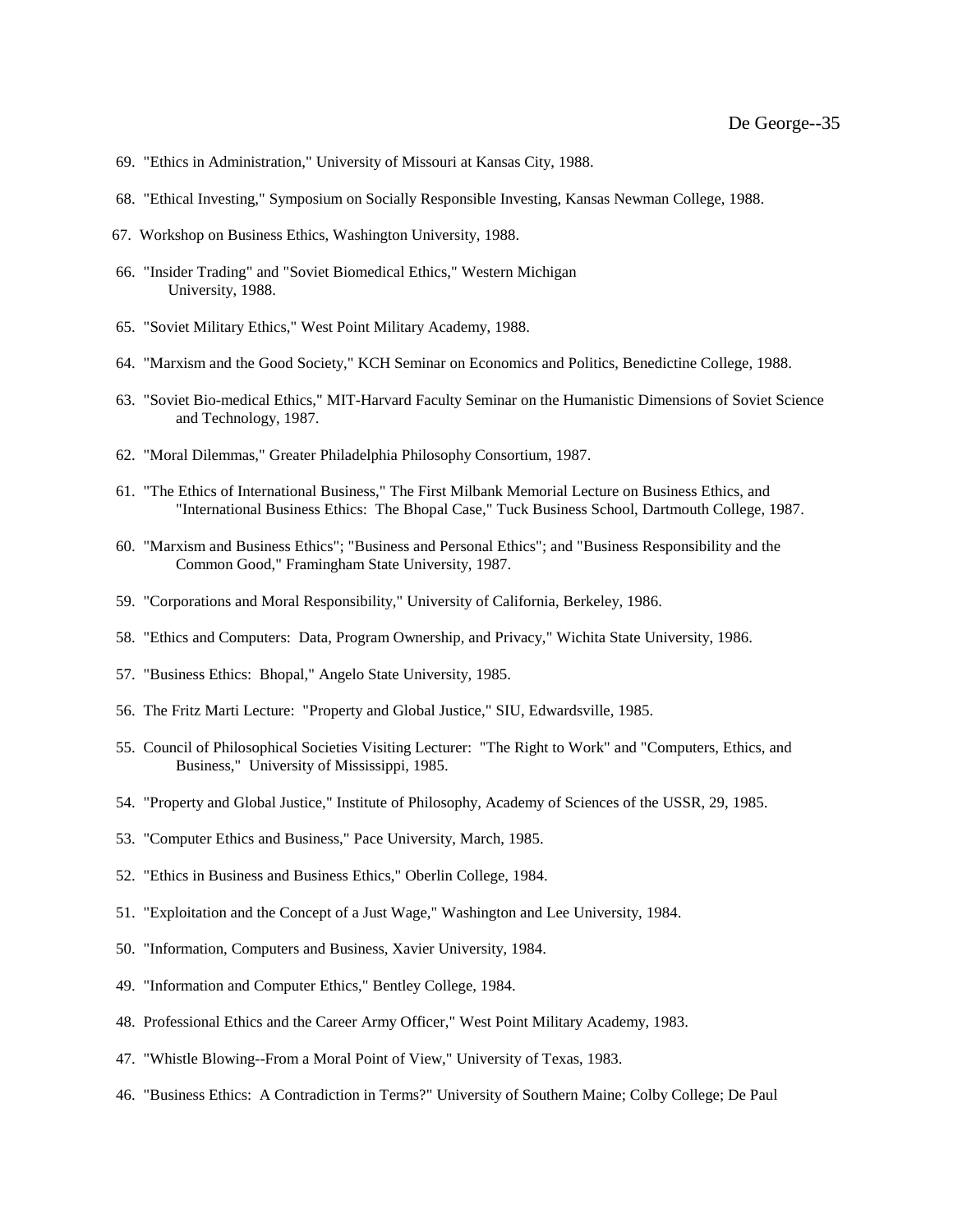University, 1982.

- 45. "The Ethics of Conflict and Negotiation in Labor Relations," Instituto Euvaldo Lodi, Rio de Janeiro, 1981.
- 44. "Moral Responsibility and the Corporation," SUNY College at Brockport, 1981.
- 43. "Ethics and the Pinto Case," University of Florida, 1981.
- 42. California State University, Los Angeles, and St. Mary's College, Visiting Philosopher Program, 1981.
- 41. "Ethics, Public Policy, and the Environment," Whitman College, 1980.
- 40. Phillips University, Visiting Philosopher Program, 1980.
- 39. Westminster College, Visiting Philosopher Program, 1980.
- 38. "The Moral Responsibility of the Corporation," University of Hawaii 1980; University of Missouri, 1980.
- 37. "The Social Business of Business," Kalamazoo College, 1978.
- 36. "Philosophy and Business," Hope College, 1978.
- 35. "Marxism and the Morality of Capitalism," Oklahoma State University, 1977.
- 34. "The Morality of Capitalism," Loyola University (Chicago), 1977.
- 33. "The Right to Be Unhealthy," and "Anarchism and Authority," University of Notre Dame, 1977.
- 32. "Anarchism and Authority," University of San Francisco, 1975.
- 31. "Authority," University of Georgia, 1974.
- 30. "Alienation, Marx, and Leisure," Creighton University, 1974.
- 29. "A Marxist Critique of Rawls," Wichita State University, 1974.
- 28. "The Individual and Society," Virginia Consortium of Colleges, 1974.
- 27. "What Do We Owe the Future?" Center for Advanced Studies in the Behavioral Sciences, 1973.
- 26. "Authority and Morality," State University of California at San Jose 1972.
- 25. "Marxism and the Good Society," University of Nevada, 1972.
- 24. "Christian-Marxist Dialogue," St. Gregory Seminary, 1972.
- 23. "Marxism and the Good Society," Portland State University, 1972.
- 22. "Marxism and the Good Society," University of Washington, 1972.
- 21. "Structuralism," Stanford University, 1972.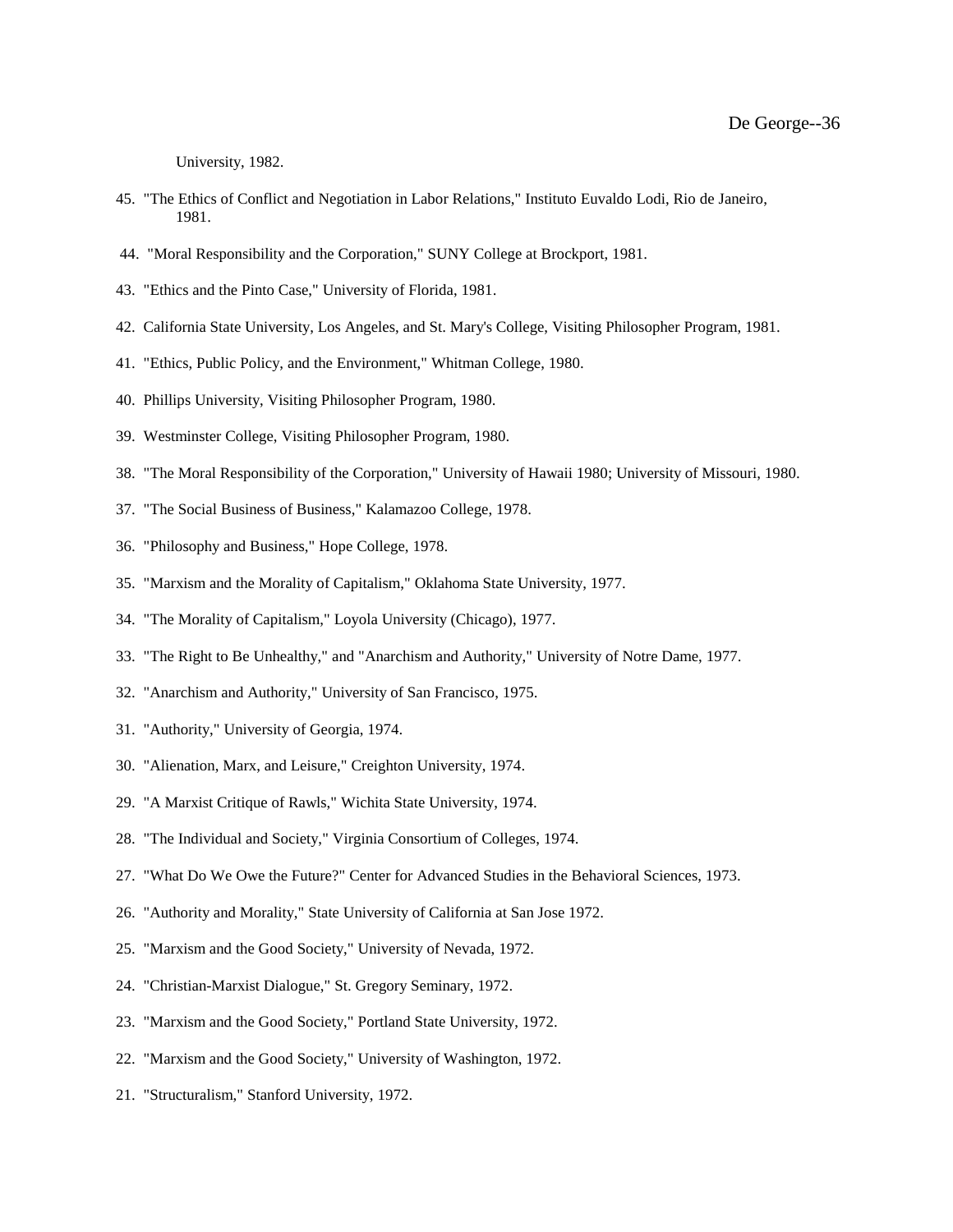- 20. "Authority, Morality and Freedom," and "The New Marxists," Kentucky Consortium of Colleges, 1972.
- 19. "Marxism," Ottawa University, 1971.
- 18. "The Marxist Challenge to Christianity," Dana College, 1971.
- 17. "Philosophy, Ideology and Myth," Memphis State University, 1970.
- 16. "The Meaning and Function of Communism," University of Pittsburgh, 1970.
- 15. "The New Marxism and Human Values," Creighton University, 1970.
- 14. "Authority," and "Collective Morality," Yale University, 1970.
- 13. "Marxism and Existentialism" University of Bridgeport, 1970.
- 12. "Marxism and Morality," and "The Nature and Function of Authority," Northwestern University, 1970.
- 11. "Authority," University of Connecticut, 1969.
- 10. "Authority," Catholic University of America, 1968.
- 9. "New Developments in Historical Materialism," University of Fribourg, 1966.
- 8. "Soviet and Existentialist Concepts of Man," State University of New York at Stony Brook, 1966.
- 7. "Soviet Philosophy: Changes in the Science of Society," Columbia University, 1966.
- 6. "Soviet Concept of Man," Park College, 1965.
- 5. "Soviet Ethics and Soviet Society," University of Berlin, 1964.
- 4. "Soviet Concept of Man," Fordham University, 1964.
- 3. "Soviet Concept of Man and the Western Philosophical Tradition," De Paul University, 1963.
- 2. "Value Theory in Soviet Philosophy," Institute of East European Studies, University of Fribourg, 1963.
- 1. "Soviet Philosophy," Maryknoll College, 1962.

## Courses Taught:

 Introduction to Philosophy Elementary Ethics Introduction to Ethics Introduction to Ethics and Theory of Value Map of Knowledge (University Scholars Program) Freshman Honors Tutorial Junior Honors Seminar Senior Honors Seminar Engineering Honors Seminar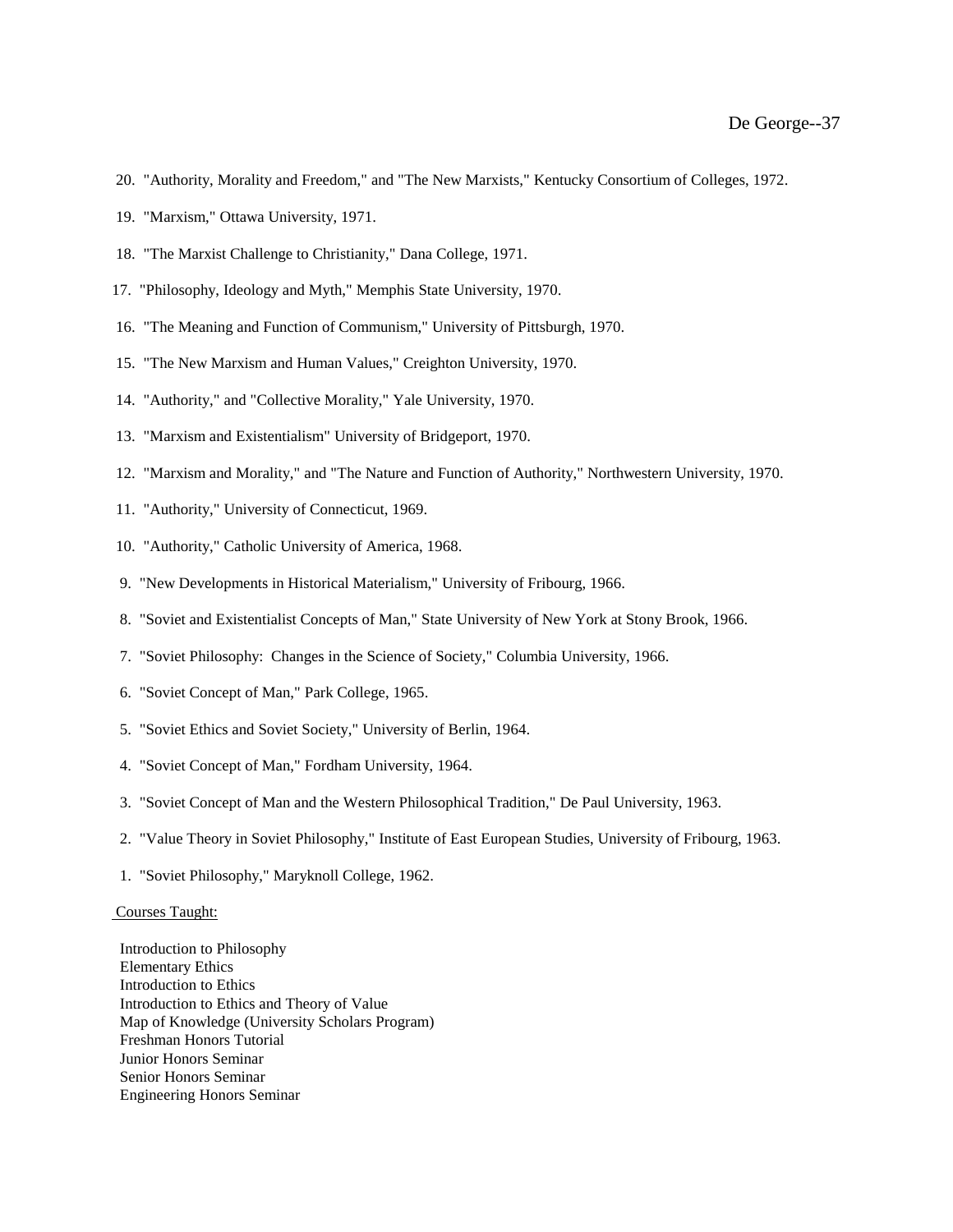De George--38

 Reading for Honors Tutorial in Philosophy Senior Essay Moral Issues in Business Moral Issues in Computer Technology Moral Responsibility and Business Practice History of Modern Philosophy History of Philosophy: Descartes to Kant Nineteenth Century Philosophy Existentialism Existentialism and Drama (Seminar) Seminar on Existentialism and Marxism Marxism Marxism, Leninism and Soviet Philosophy Marxist Philosophy of Law Moral Responsibility and Business Practice Seminar on Soviet Philosophy Slavic and Soviet Area Seminar Russian Philosophy **Metaphysics**  Seminar on Power, Authority & Legitimation Seminar on Hunger, Property and Justice Seminar in Management Ethics Seminar on Freedom and Determinism Seminar on Anarchism and Authority Seminar on Authority Seminar on Rawls' Theory of Justice Seminar on Methods of Philosophy Seminar on Applied Ethics Seminar on Ethical Issues in Technology and Computer Use Seminar in Management Ethics Seminar on Marx<sup>[]</sup>s *Capital*  Seminar on Justice, Human Rights and the International Order Topics in Social and Political Philosophy: Marx<sup>[]</sup>s *Capital*  Topics in Ethics: Foundationalism, Realism, Relativism Topics in Recent Philosophy: Contemporary Marxism Philosophical Bibliography and Research Methods Seminar on Philosophical Professional Life Interdisciplinary Seminar on Ethics in Science and Engineering Faculty Development Seminars: Signs, Symbols and the Humanities; The Foundations of American Business Faculty Seminar: Globalization Directed 15 Ph.D. Dissertations, 11 M.A. Theses; Served on 32 Ph.D. Committees

# University of Kansas Committees:

Graduate Ethics Education Steering Committee, 2006- . Research Integrity Advisory Committee, 2006- . University Governance Task Force on Promotion and Tenure, 2005- Graduate School Ethics in Science and Engineering Committee, 2004- . Co-Chair, Five Year Review Committee for Director of Hall Center for the Humanities, 2005. University Task Force on Internationalization, 2000- . General Research Fund Humanitie University Search Committee, Dean of the Graduate School and International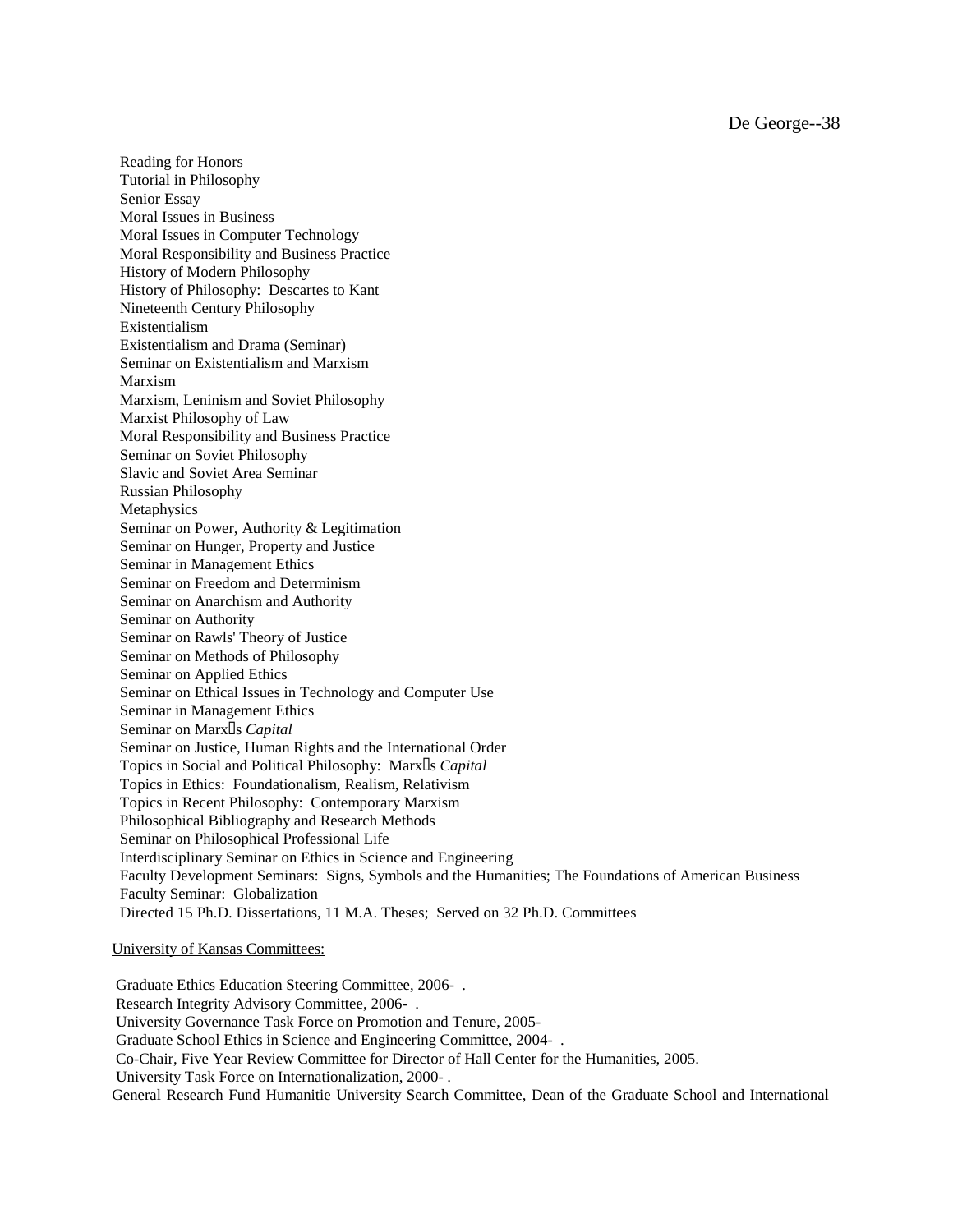Programs, 1999-2000. Chair, Committee on Chancellor's Inauguration, 1995-96. Graduate Student Academic Experience Committee, 1993- . University Committee on Distinguished Professors, 1988-91; 1992-1995. Steering Committee, University Distinguished and Named Professors, 1980-83, 87-90, 95-98, 2000-03 . Executive Committee, Russian and East European Studies, 1993-94, 1998-2000, 1999-2001;2002-05. Humanities Grant Resource Center Advisory Committee, 1994- . Colleague-to-Colleague Teaching Enhancement Program, 1993- . Executive Committee, Russian and East European Studies, 1993-94; 2000-2003. Humanities Grant Resource Center Advisory Committee, 1994- . College General Research Fund Humanities Committee, 1994-96. Graduate Student Academic Experience Committee, 1993- . College Faculty Elections Committee, 1991, 1992, 1993. University Sexual Harassment Task Force, 1992-93. College Committee on Graduate Studies, 1990-93. Hall Center Executive Committee, 1990-3. AAUP Representative, KU Med Center Academic Freedom Case, 1988-89. University Scholars Selection Committee, 1988-89. University Task Force on AIDS, 1987. University Task Force on Economic Development Subcommittee, Fall, 1986. College Task Force on General Education, 1983-85. Humanities Placement Committee, 1982-84. Committee to Review the Graduate Program of Department of Linguistics, 1984. NEH Challenge Grant Administrative Group, 1983-85. University Long-term Planning Committee, 1979-82. University Scholars Committee, 1979-81. University Committee on Business and the Humanities, 1978- . Executive Council, Center for Humanistic Studies, 1977-83. University Lecture Committee, 1976-79. University Council on the Arts, 1980-83. Soviet and East European Executive Committee, 1960- . University Task Force on Scholarly Publications, 1979-90. College Sabbaticals Committee, 1976-77. Humanities Lecture Committee, 1973-77; 1996-97. Kansas School of Religion Board of Trustees, 1973-77. Doctoral Hooding Committee, 1976, 1977. Chancellor's Teaching Awards Committee, 1974-76. University Committee on Promotions and Tenure, 1973-76. College Committee on Promotions and Tenure, 1973-76. Classics Department Chairman Search Committee, 1975-76. University Press of Kansas Committee, 1973-75. University Committee on Institutional Goals and Objectives, 1974-75. Graduate School Travel Committee, 1974-75. University Planning for Planning Committee, 1974-75. Curriculum and Instruction Survey Advisory Committee, 1974-75. College Committee on Faculty Appointments, 1973-74. Spanish Department Chairman Search Committee, 1973-74. Pearson Program Advisory Committee, 1973-74. Western Civilization Committee, 1960-71. Senate Council Committee on Faculty Affairs, 1967-69. Senate Council, 1966-69. College Educational Policies Committee, 1966-69. General Research Fund Committee, 1966-69; Sub-committees